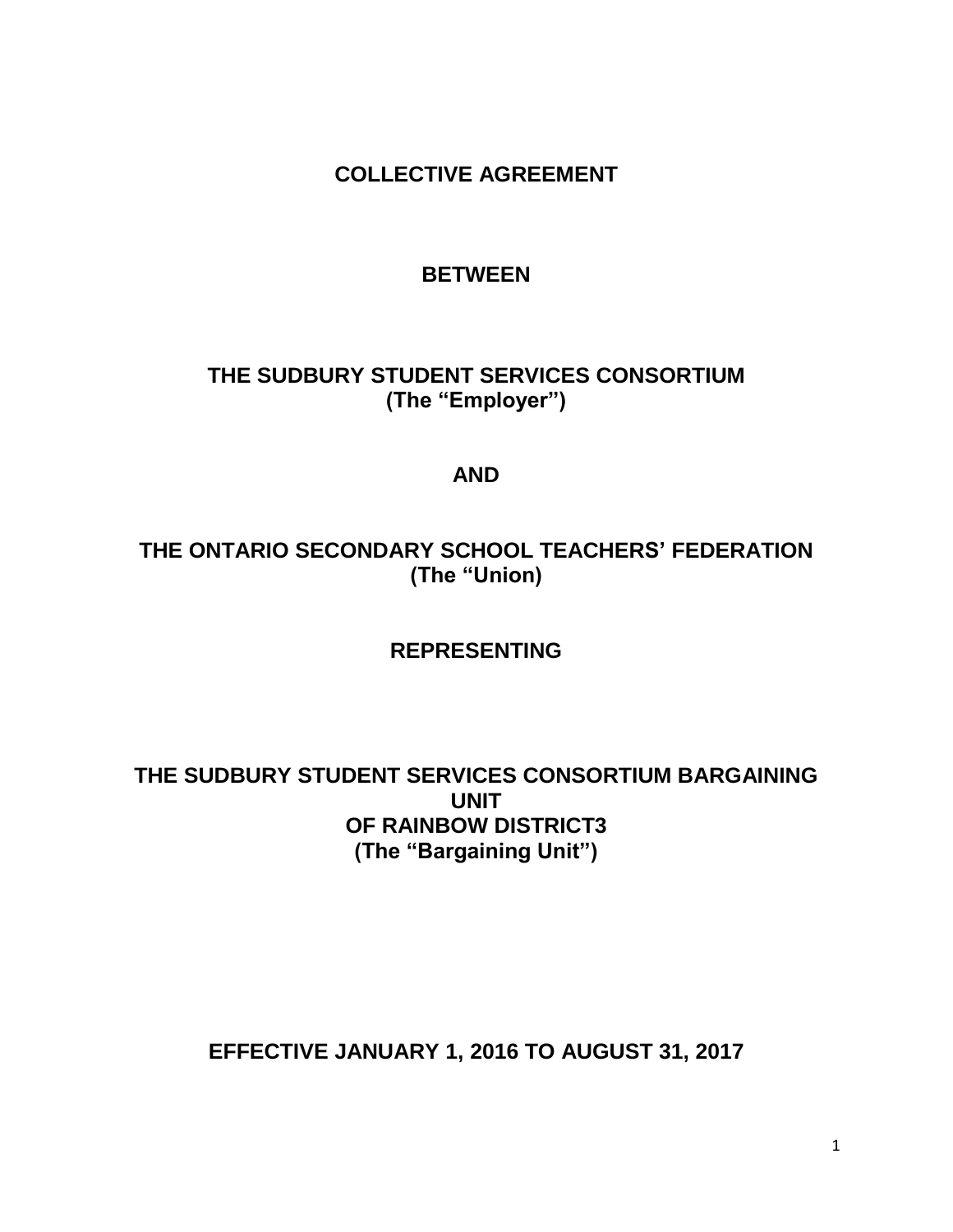# **TABLE OF CONTENTS**

# Page

| 1.1<br>1.2<br>1.3<br>1.4<br>1.5<br>1.6<br>1.7<br>1.8<br>1.9<br>1.10<br>1.11<br>1.12<br>1.13<br>1.14 |  |
|-----------------------------------------------------------------------------------------------------|--|
|                                                                                                     |  |
|                                                                                                     |  |
|                                                                                                     |  |
| 4.2                                                                                                 |  |
|                                                                                                     |  |
| 5.2<br>5.3<br>5.4                                                                                   |  |
|                                                                                                     |  |
| 6.1<br>6.2<br>6.5                                                                                   |  |
|                                                                                                     |  |
| 7.4                                                                                                 |  |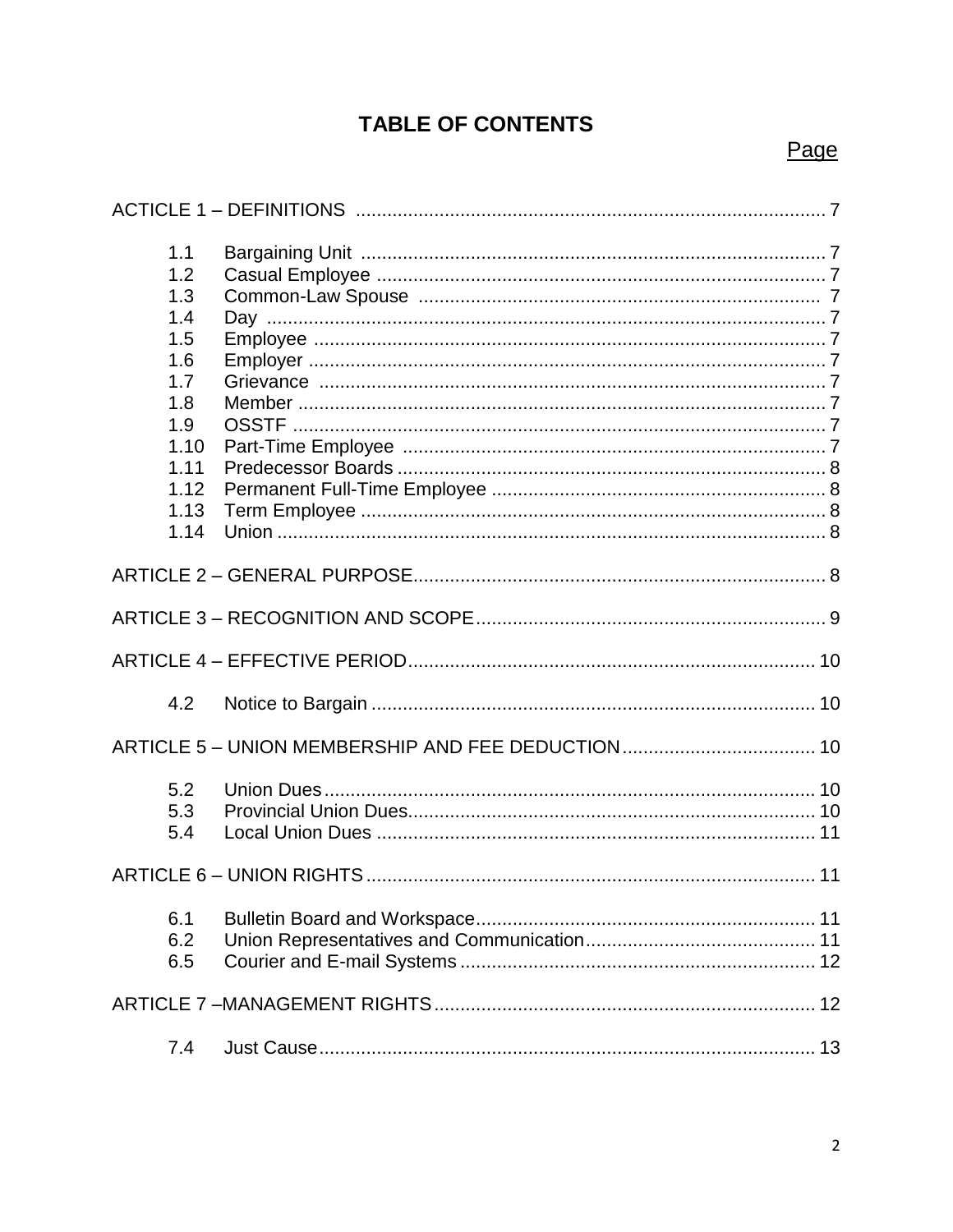| 8.3<br>8.4<br>8.5                                    |                                                           |  |
|------------------------------------------------------|-----------------------------------------------------------|--|
|                                                      |                                                           |  |
|                                                      |                                                           |  |
|                                                      |                                                           |  |
|                                                      |                                                           |  |
| 12.2<br>12.3                                         |                                                           |  |
|                                                      |                                                           |  |
| 13.1<br>13.3<br>13.4<br>13.5<br>13.6<br>13.8<br>13.9 |                                                           |  |
|                                                      | ARTICLE 14 - DISTRIBUTION OF THE COLLECTIVE AGREEMENT  19 |  |
|                                                      |                                                           |  |
|                                                      |                                                           |  |
|                                                      |                                                           |  |
| 17.4                                                 |                                                           |  |
|                                                      |                                                           |  |
|                                                      |                                                           |  |
|                                                      |                                                           |  |
|                                                      |                                                           |  |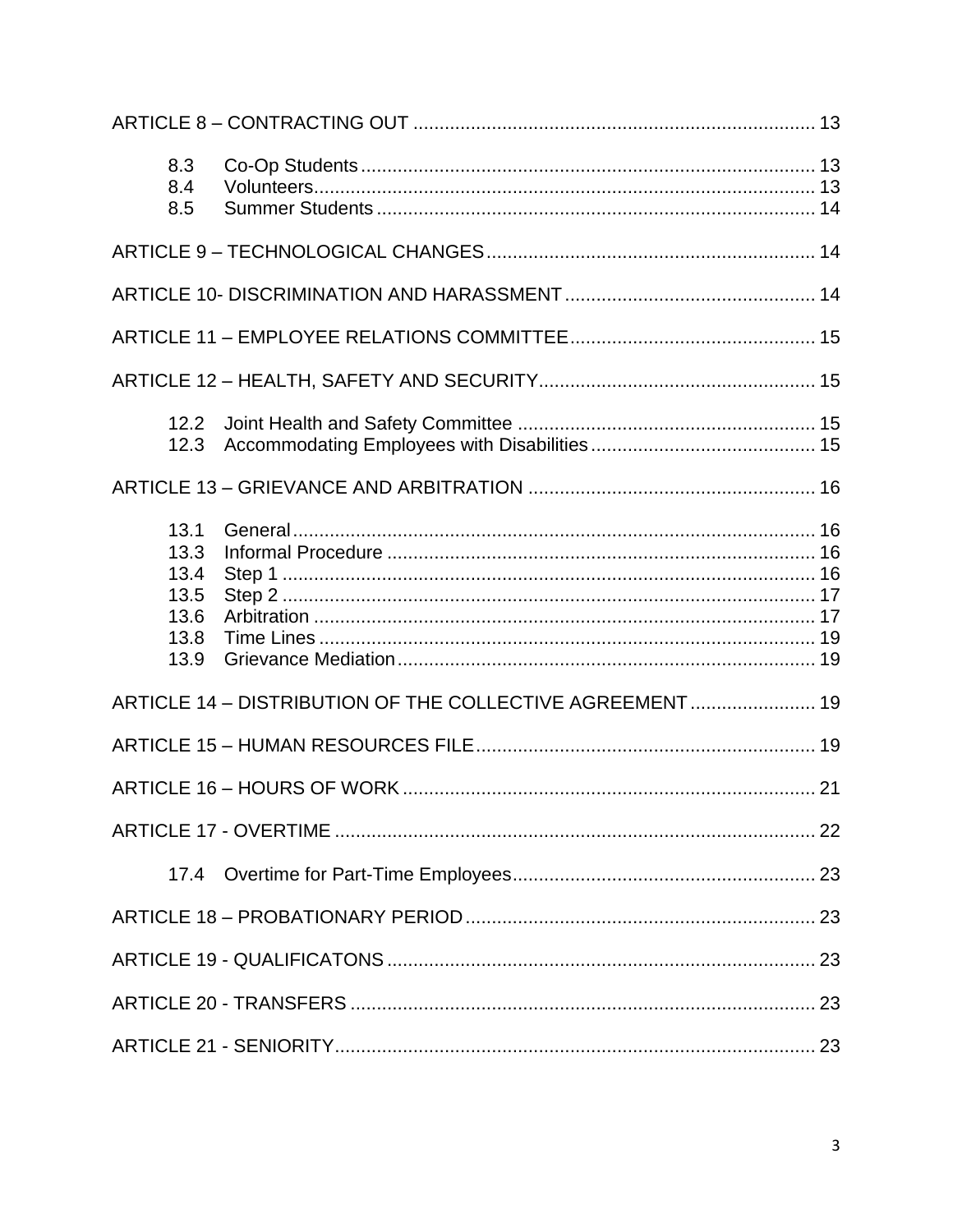| 21.1<br>21.7<br>21.8                         |                                                                    |  |
|----------------------------------------------|--------------------------------------------------------------------|--|
|                                              |                                                                    |  |
| 22.1<br>22.2<br>22.3<br>22.4<br>22.5         |                                                                    |  |
|                                              | ARTICLE 23 - LAY OFF AND RECALL - PERMANENT FULL-TIME EMPLOYEES 27 |  |
| 23.9                                         |                                                                    |  |
|                                              |                                                                    |  |
| 24.1<br>24.2<br>24.3<br>24.4<br>24.5         |                                                                    |  |
|                                              | ARTICLE 25 - SALARY ADMINISTRATION AND PAYROLL DEDUCTIONS 30       |  |
| 25.2<br>25.3<br>25.4                         |                                                                    |  |
|                                              |                                                                    |  |
| 26.2                                         |                                                                    |  |
|                                              |                                                                    |  |
| 27.2<br>27.3<br>27.4<br>27.5<br>27.6<br>27.7 | Basic Accidental Death and Dismemberment Insurance Plan  34        |  |
| 27.8<br>27.9                                 | Optional Accidental Death and Dismemberment Insurance Plan  34     |  |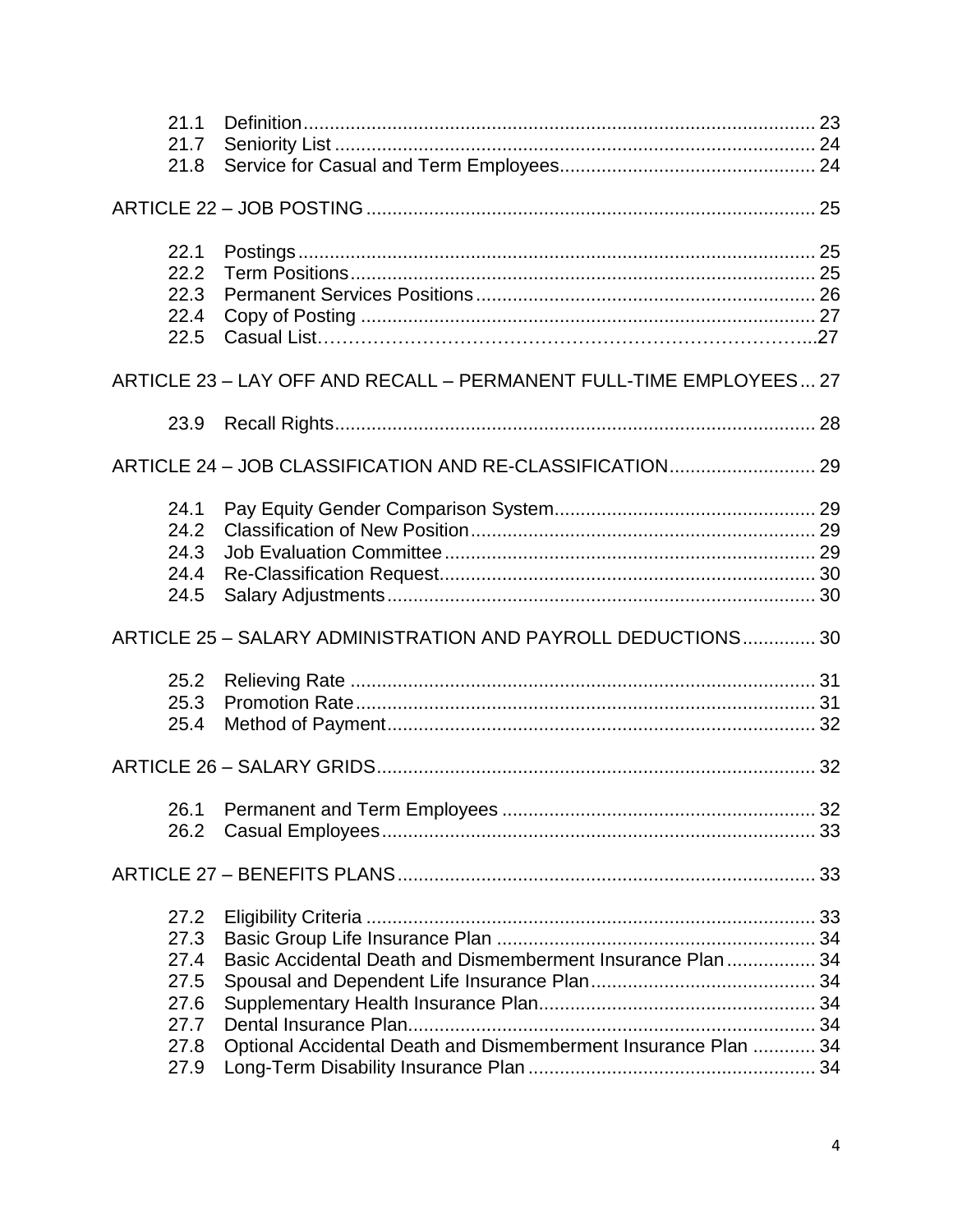|      | ARTICLE 28 - PENSIONS- ONTARIO MUNICIPAL EMPLOYEES RETIREMENT         |  |
|------|-----------------------------------------------------------------------|--|
|      |                                                                       |  |
| 29.1 |                                                                       |  |
| 29.2 |                                                                       |  |
|      | 29.2.1 Administration and Allocation of Vacation Entitlement 36       |  |
|      | 29.2.2 Vacation Entitlement for Permanent Full-Time and Term          |  |
|      |                                                                       |  |
| 29.3 |                                                                       |  |
| 29.4 |                                                                       |  |
| 29.5 |                                                                       |  |
|      | Administration and Allocation of Sick Leave Entitlement  37<br>29.5.1 |  |
|      |                                                                       |  |
|      |                                                                       |  |
|      |                                                                       |  |
| 29.6 |                                                                       |  |
| 29.7 |                                                                       |  |
| 29.8 |                                                                       |  |
| 29.9 | Maternity and Parental Leave (Include Sub Plan)  41                   |  |
|      |                                                                       |  |
|      |                                                                       |  |
|      |                                                                       |  |
|      |                                                                       |  |
|      | 29.10.9 Extended Parental Leave/Adoption Leave 44                     |  |
|      |                                                                       |  |
|      |                                                                       |  |
|      |                                                                       |  |
|      |                                                                       |  |
|      |                                                                       |  |
|      |                                                                       |  |
|      | 29.15.2 Miscellaneous Leave Days for Union Business  48               |  |
|      |                                                                       |  |
|      |                                                                       |  |
|      |                                                                       |  |
|      |                                                                       |  |
|      |                                                                       |  |
|      | ARTICLE 31 - CONFERENCES ORPROFESSIONAL DEVELOPMENT 50                |  |
|      |                                                                       |  |
|      |                                                                       |  |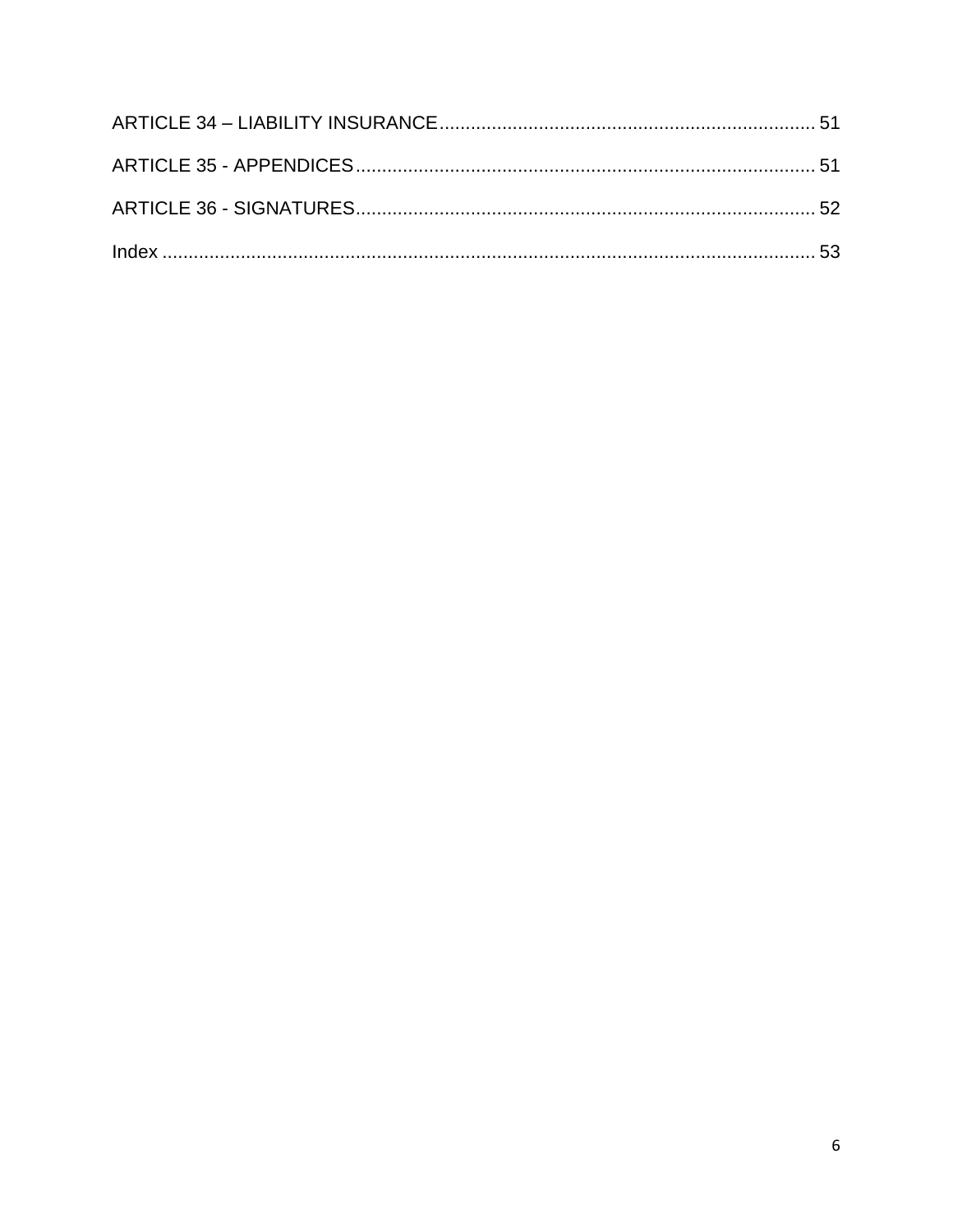This Collective Agreement will be completed and signed in both official languages and each version shall be official and binding. In the event of any inconsistencies between the two versions, the English version shall govern. In the event that an official French version of the Collective Agreement is required, a shared cost arrangement will be initiated by the parties.

# **ARTICLE 1 – DEFINITIONS**

- **1.1 Bargaining Unit:** Sudbury Student Services Consortium Bargaining Unit of Rainbow District 3
- **1.2 Casual Employee**: A "Casual Employee" is an Employee hired to work on an irregular basis during periods of heavy workload and in cases of emergency, for a period not exceeding three **(3)** months. Casual Employees have the benefit of all the rights and privileges provided herein, except for the following articles or paragraphs: Just Cause (paragraph **7.4**); Technological Changes (article **9**); Probationary Period (article **18)**; Qualifications (article **19**); Transfers (article **20**); Lay-Off and Recall (article **23**); Benefits (article **27)**; Authorized Leaves (article **29**); Performance Evaluation (article **30**) unless a casual employee with two **(2)** months' or more continuous or accumulated service; Conference or Professional Development (article **31**).
	- **1.2.1** The Bargaining Unit President shall be notified in a timely manner when casuals are hired.
- **1.3 Common-law Spouse**: A person with whom the Employee has been cohabitating in a spousal relationship for a period in excess of one **(1)** year. This includes a person of the same gender.
- **1.4 Day:** An Employee's work day unless otherwise defined.
- **1.5 Employee:** A person working for the Employer and covered by this Collective Agreement.
- **1.6 Employer:** The Sudbury Student Services Consortium.
- **1.7 Grievance:** Any matter arising from the interpretation, administration or alleged violation of this Collective Agreement including any question as to whether a matter is arbitrable.
- **1.8 Member:** A member of the Union.
- **1.9 OSSTF:** The Ontario Secondary School Teachers' Federation.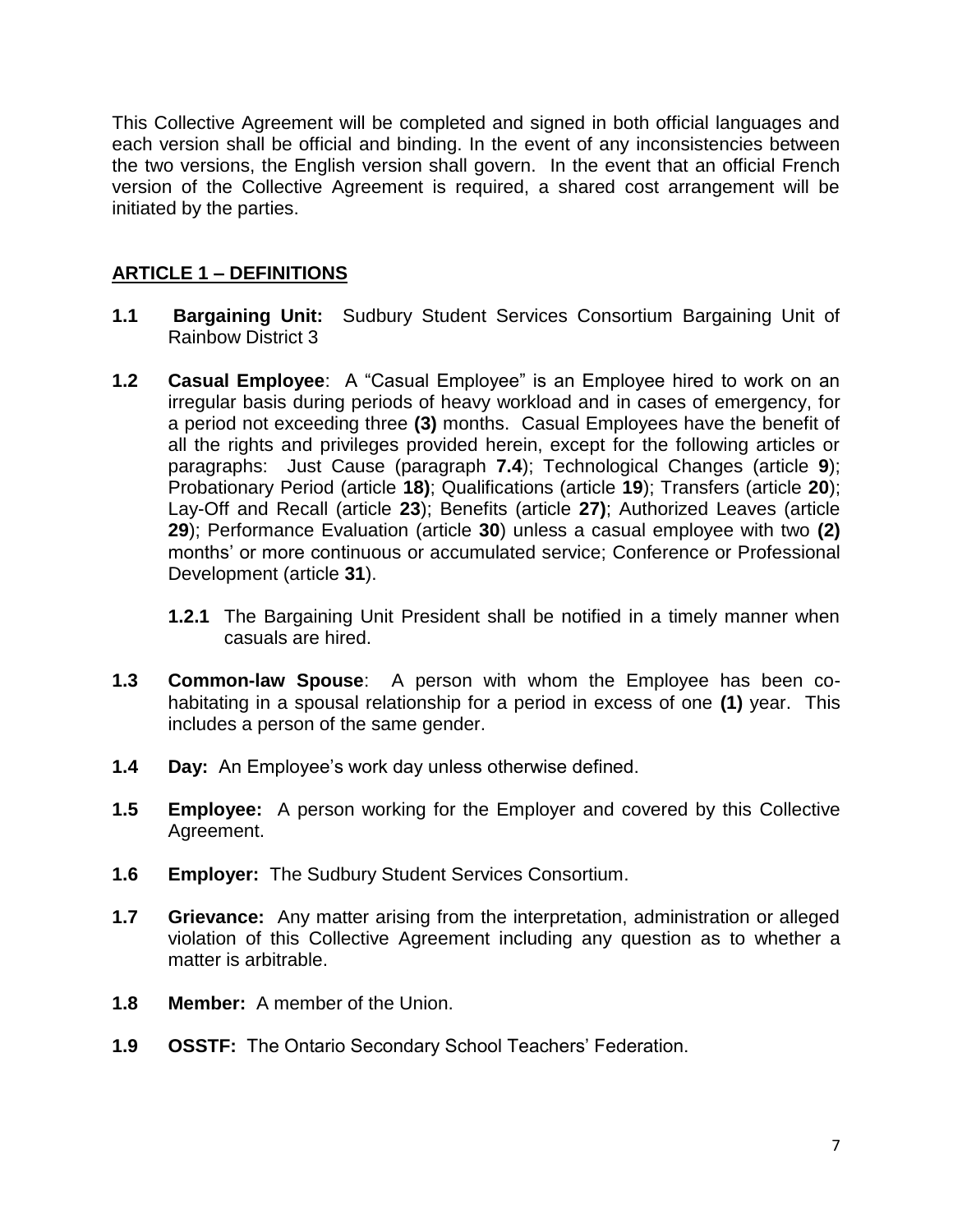- **1.10 Part-Time Employee:** An Employee who is regularly scheduled to work less than 1248 hours per year.
- **1.11 Predecessor Boards:** School board member of Employer.
- **1.12 Permanent Full-Time Employee:** An Employee who is regularly scheduled to work 1827 hours per year and who is regularly scheduled in accordance with Article 16. An Employee who is neither a Casual Employee nor a Term Employee. Permanent Full-Time Employees have the benefit of all the rights and privileges provided herein.
- **1.13 Term Employee:** An Employee hired on a term (i.e. period of employment) to replace a Permanent Full Time Employee on authorized leave for a period of three **(3**) months to twelve **(12)** months. A term Employee may also be hired for a specific term or task for a period not to exceed twelve (12) months or for a position that is not normally renewed from one year to the next. The Employer may request and the Bargaining Unit shall not unreasonably deny a renewal of the term period up to an additional twelve **(12)** months from the end date in the contract. The Employer shall provide to the Bargaining Unit the following information prior to the start:
	- **1.13.1** Name of Employee
	- **1.13.2** Job duties
	- **1.13.3** Hours of work
	- **1.13.4** Compensation
	- **1.13.5** Start and End Dates

The Union shall, at all times, respect the confidential nature of such documentation.

Should the Employer direct a member of the Bargaining Unit to train the Term Employee, it shall be done during working hours, whenever possible. The time of employment shall be added to the Term Employee's service calculation on the casual list.

**1.14 Union:** The Ontario Secondary School Teachers' Federation includes the Bargaining Unit unless otherwise specified.

In the Collective Agreement, a pronoun or adjective associated with a gender applies to the other gender, save and except when stated otherwise.

# **ARTICLE 2 – GENERAL PURPOSE**

**2.1** The general purpose of this Agreement is to establish and maintain harmonious as well as mutually beneficial relations between the Union and the Employer, to provide for an ongoing means of communication between the Union and the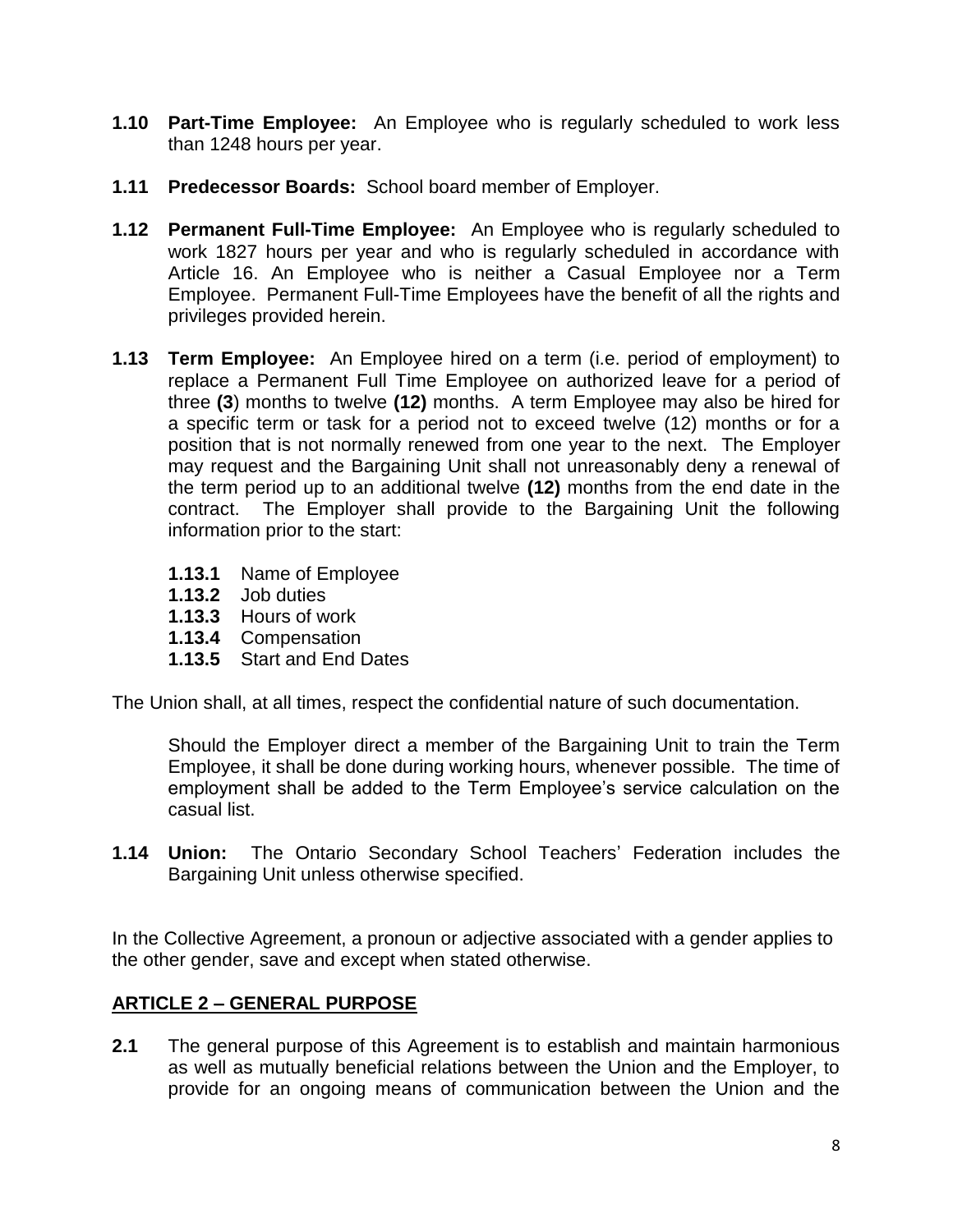Employer, and the prompt and equitable disposition of grievances, and the final settlement of disputes, and to establish and maintain terms and conditions of employment in accordance with the provisions of this Agreement.

- **2.2** In fulfilment of the above purposes, the parties are committed through the use of the Employee Relations Committee to ongoing consultation and problem solving.
- **2.3** In the event that the Government of Ontario or the Government of Canada passes or amends Statutes and/or Regulations where in the opinion of either party such action has brought about changes in the terms and conditions of work from those originally described by the parties in the Agreement, the Employee Relations Committee shall meet within fifteen **(15)** days of the written request of either party for such meeting and the following shall apply:
	- **2.3.1** The parties shall attempt to agree on a method of modifying the Agreement by mutual consent to restore to Employees of the Bargaining Unit the terms and conditions of work contracted when the Agreement was made. This principle of restoration is to apply when not specifically contrary to the new Statutes or Regulations.

# **ARTICLE 3 – RECOGNITION AND SCOPE**

- **3.1** The Employer recognizes the Ontario Secondary School Teachers' Federation as the sole and exclusive Bargaining Agent for all Employees employed by the Sudbury Student Services Consortium except for the Executive Secretaries, Supervisors and those above the rank of Supervisors.
- **3.2** The Employer recognizes the right of the Union to authorize the Bargaining Unit or any other advisory agent, counsel, solicitor or duly authorized representative to assist, advise or represent them in all matters pertaining to the negotiation and administration of this Collective Agreement.
- **3.3** The Union recognizes the right of the Employer to authorize any advisory agent, counsel, solicitor or duly authorized representative to assist, advise or represent them in all matters pertaining to the negotiation and administration of this Collective Agreement.
- **3.4** The Employer recognizes the right of members of the Union to have Union representative(s) present during disciplinary meetings with the Employer representative(s) where the conduct or competence of the Employee is being considered. The Employer shall provide the Employee with twenty-four **(24)** hours' notice of such a meeting. If the Employee elects to have Union representation, the representative will arrive in a timely fashion and no discussion of the issues will take place until the Union representative is present. Notwithstanding the above, the Employer will adhere to due process.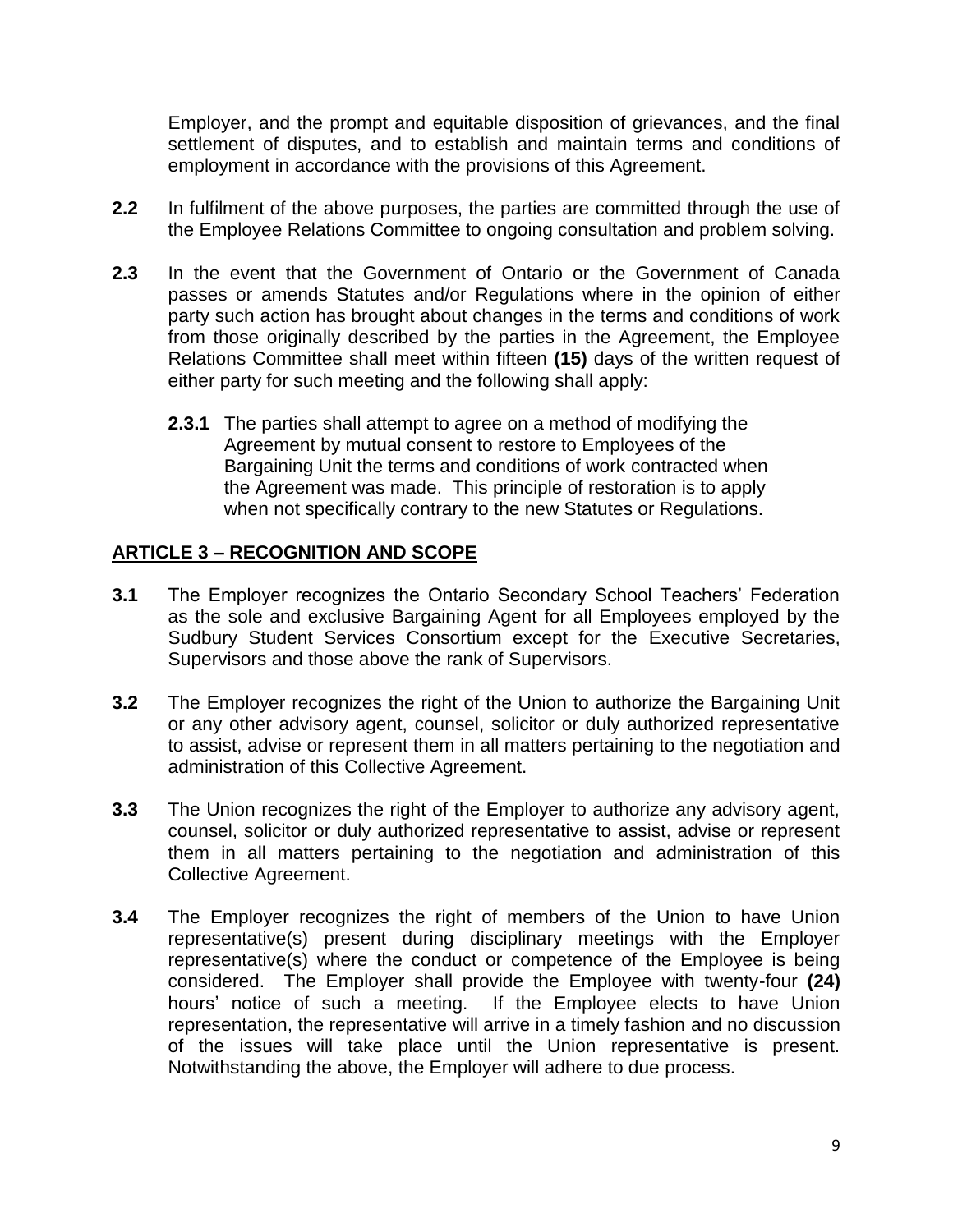# **ARTICLE 4- EFFECTIVE PERIOD**

**4.1** This Agreement shall be in effect from January 1, 2016 to August 31, 2017 and shall remain in effect from year to year thereafter unless either party gives notice to the other not more than ninety **(90)** days from the expiration date herein that it desires revision, modification or termination of this Agreement at its expiration date.

# **4.2 Notice to Bargain**

- **4.2.1** In the event that either Party gives notice as defined in 4.1, the Parties will meet to negotiate within (15) working days or such other time as may be mutually agreed after the giving of such notice and both Parties shall negotiate in good faith and make every effort to conclude a new Agreement.
- **4.3** This Agreement shall supersede all previous Agreements. Except for error, inadvertence or omissions, it shall form the basis for determining all salaries and other conditions defined herein. Amendments to the provisions herein contained shall be made only by mutual written consent of the Parties.
- **4.4** The Union agrees there shall be no strikes and the Employer agrees there shall be no lockouts so long as this Agreement continues to operate. The terms "strike" and "lockout" shall bear the meaning given to them in the *Ontario Labour Relations Act.*

## **ARTICLE 5 – UNION MEMBERSHIP AND FEE DEDUCTION**

**5.1** As of the first day of work, all Employees covered by this Agreement shall, as a condition of employment, become and remain members in good standing of OSSTF according to the Constitution and By-laws of OSSTF. The OSSTF shall be the sole judge of the good standing of its members.

## **5.2 Union Dues**

**5.2.1** On each pay date that an Employee receives a pay cheque the Employer shall deduct from each Employee the Union dues and any dues chargeable by the Bargaining Unit or by the District or an equivalent amount. The amounts shall be determined by OSSTF and/or the Bargaining Unit in accordance with their respective Constitutions and By-laws and forwarded in writing to the Employer at least thirty (30) days prior to the expected date of change.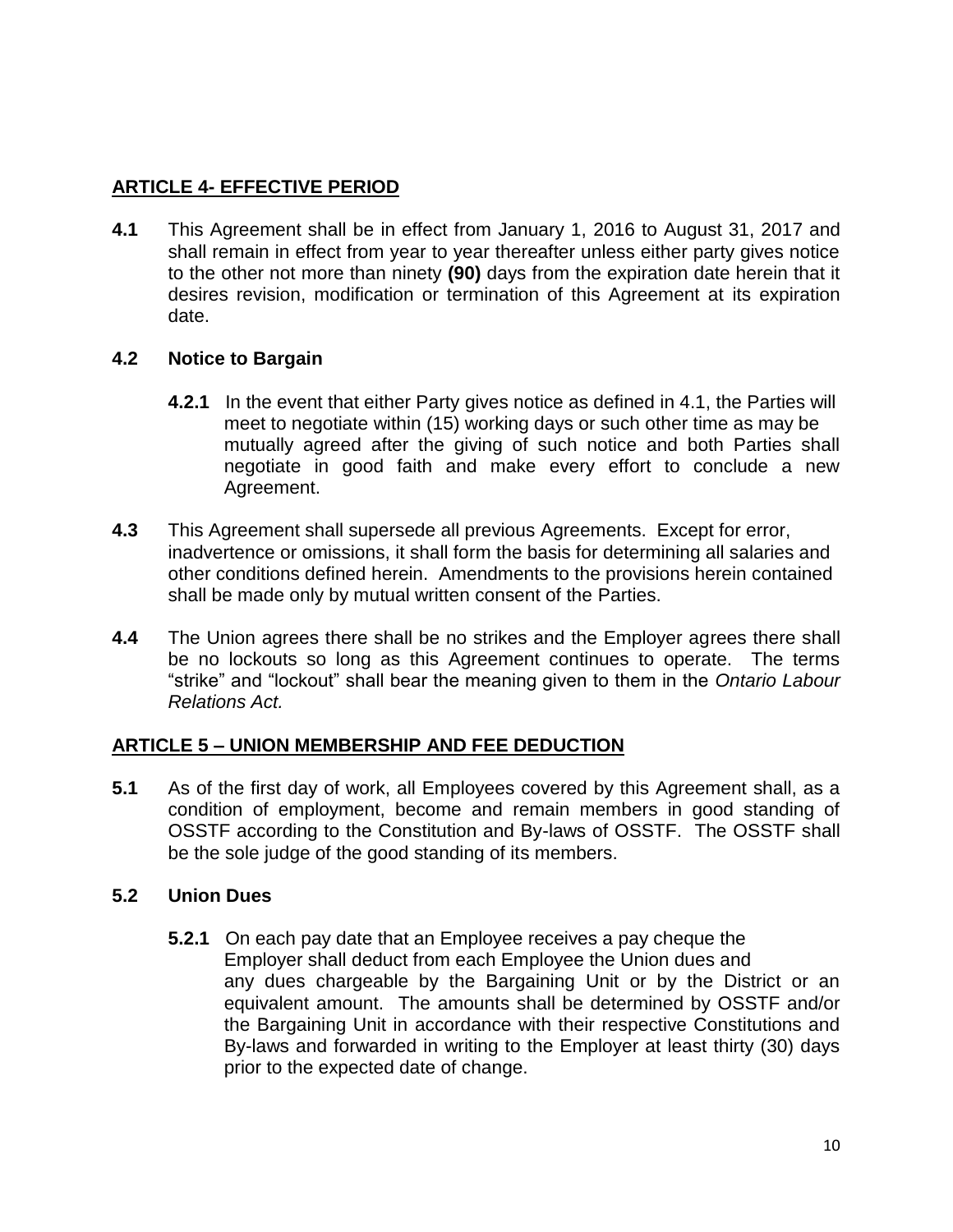# **5.3 Provincial Union Dues**

**5.3.1** The Employer agrees to deduct from the wages of every Employee covered by this Agreement those dues and assessments levied in accordance with the OSSTF's Constitution and By-laws, and to remit such monies to the Treasurer of OSSTF at 60 Mobile Drive, Toronto, Ontario M4A 2P3 no later than the 15<sup>th</sup> day of the month following the month in which the deduction was made. Such remittance shall be accompanied by a list identifying the Employees, the amounts deducted and the number of days worked. The Union shall, at all times, respect the confidential nature of such document.

# **5.4 Local Union Dues**

- **5.4.1** Dues specified by the District in accordance with the provisions of this Agreement, if any, shall be deducted and remitted to the Treasurer of OSSTF District 3, at PO Box 490, Lively, Ontario, P3Y 1M5 no later than the  $15<sup>th</sup>$  day of the month following the month in which the deductions were made. Such remittance shall be accompanied by a list identifying the Employees and the amounts deducted.
- **5.5** The Union shall indemnify and hold the Employer harmless from any claims, suits, attachments and any form of liability as a result of such deductions authorized by the Union and/or the Bargaining Unit.
- **5.6** Any monies deducted under **ARTICLE 5 – UNION MEMBERSHIP AND FEE DEDUCTION** shall be reflected as a deduction on Employees' T4 slips.
- **5.7** The Employer shall advise all new Employees at the time of hire that a Collective Agreement is in effect and give a copy of the Collective Agreement to the Employee and direct the Employee to the Union President.

# **ARTICLE 6 – UNION RIGHTS**

## **6.1 Bulletin Board and Workspace**

**6.1.1** The Employer shall provide a bulletin board for the use of the Union at an appropriate location in each workplace upon which the Union shall have the right to post notices relating to matters of interest to the Union and the Employees. The Union will not post any documents that are inappropriate or prejudicial to the Sudbury Student Services Consortium's mission. The Employer reserves the right to remove such privileges if it affects the interest of the Employer if it is considered offensive.

## **6.2 Union Representatives and Communication**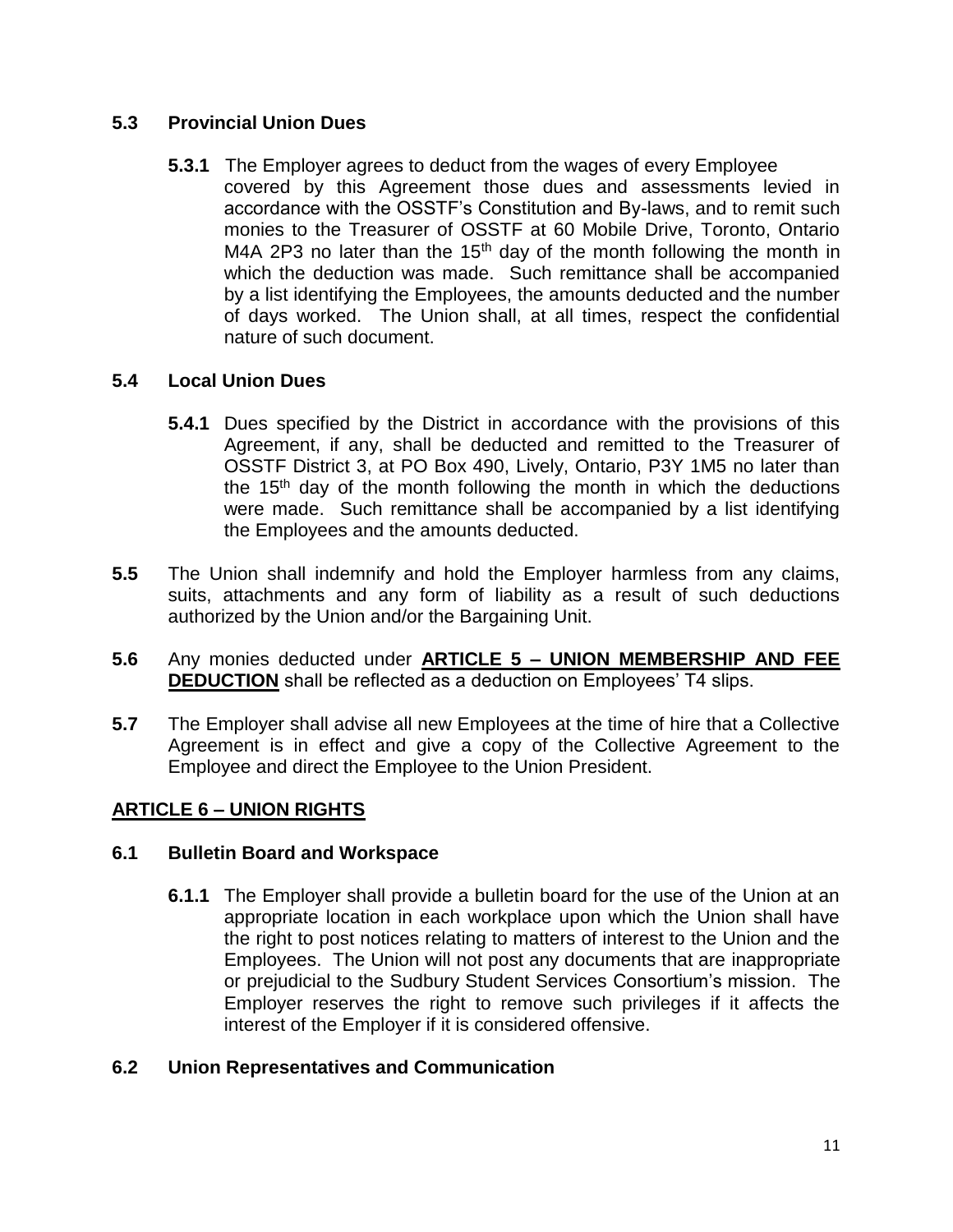- **6.2.1** The Union shall notify the Employer in writing of the names of its representatives. Unless otherwise stated in this collective agreement communications between the Bargaining Unit and the Employer shall be between the Bargaining Unit President or designate and the Executive Director or designate.
- **6.3** Subject to the Personal Information Protection and Electronic Document Act the Employer shall provide the Union with all necessary information relating to the following matters for Employees within the Bargaining Unit on a current basis as of November 1<sup>st</sup> of each year. Such information includes but is not limited to:
	- **6.3.1** A list of Employees, showing their names, work locations, and classifications, ranked according to seniority;
	- **6.3.2** Information relating to salaries and fringe benefits.
- **6.4** With reasonable prior notice and approval by the Executive Director or designate, the Union shall be allowed to carry out Union business on the Employer's premises at reasonable times and in reasonable locations including, without restricting the generality of the foregoing, membership meetings, executive meetings, and conference between Union representatives and Employees. Such meetings will be held before or after work hours, or during lunch or breaks. In accordance with the above, such request shall not be unreasonably denied.

# **6.5 Courier and E-mail Systems**

- **6.5.1** The Union shall have the right to use the Employer's courier and e-mail systems, telephone system and fax machines located in the workplace for the purpose of communication between the Union and its Employees. Such use shall be at no cost to the Employer. Such distribution will be done before or after work hours or during breaks, including lunch breaks. This right may be limited if abused by the Union.
- **6.6** Except for emergencies, an Employee may refuse to perform duties, normally and regularly performed by management, except as otherwise outlined in this Agreement. Notwithstanding this paragraph, no Employee shall be assigned to supervisory duties such as hiring, firing or imposing discipline on other members of the Bargaining Unit.
- **6.7** The Employer shall not require any Employee to cross a legally established picket line where there is a possibility of danger to the health, security or safety of the Employee, or of danger to the Employee's property.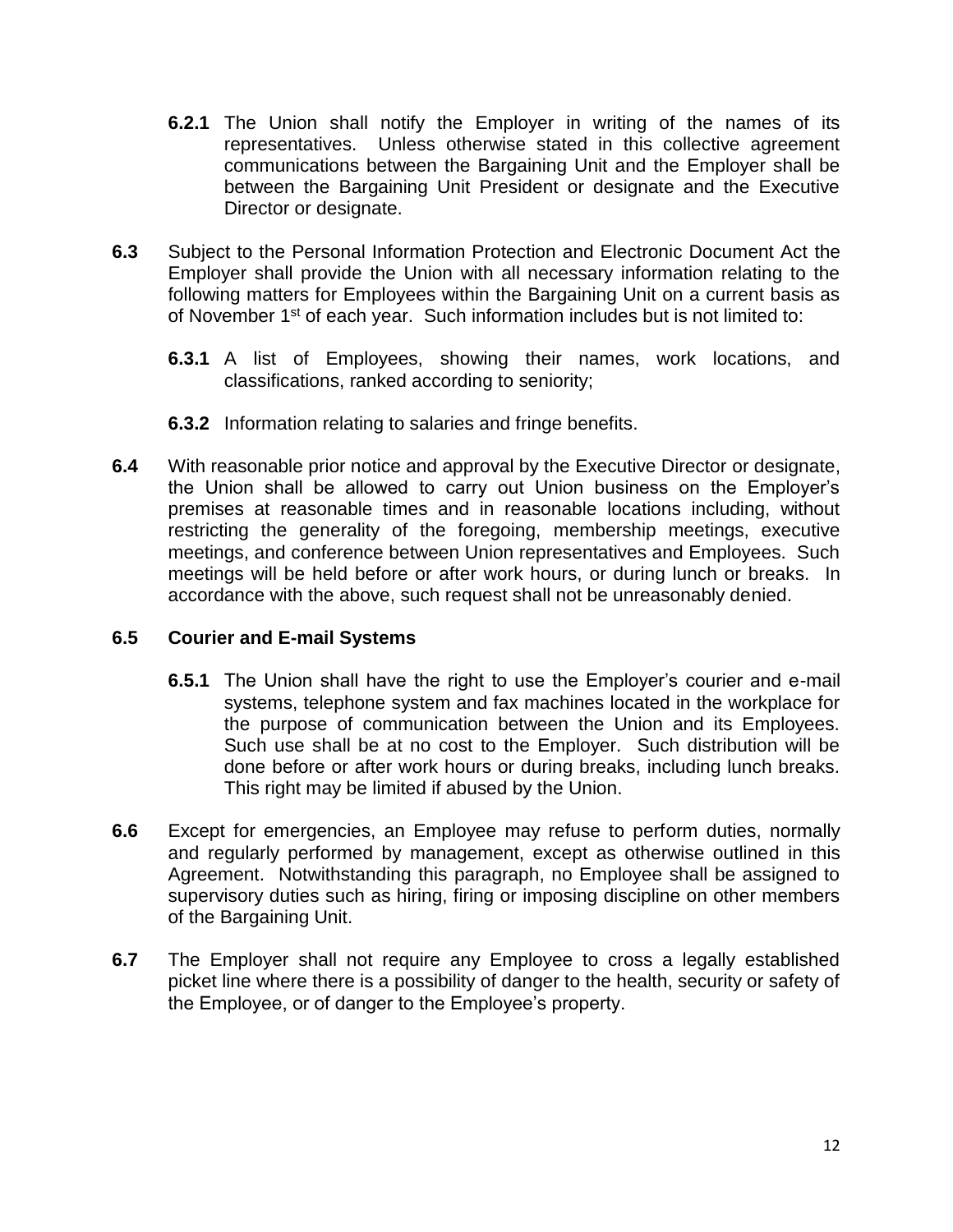# **ARTICLE 7 – MANAGEMENT RIGHTS**

- **7.1** The Union recognizes the right of the Employer to manage in accordance with the laws and regulations, and to make, enforce, and amend, from time to time reasonable rules and regulations to be observed by Employees.
- **7.2** The Employer agrees that it will not exercise its management rights in a manner that is arbitrary, unreasonable, or discriminatory or that is inconsistent with the terms and provisions of this Agreement or the prevailing statues governing education and labour in the province of Ontario.
- **7.3** The Union recognizes the right of the Employer, subject to any provisions of this Agreement and appropriate legislation to manage its affairs including the right to hire, retire, direct, classify, transfer, promote, demote and lay-off.
- **7.4 Just Cause:** The parties agree that no Employee shall be:
	- **7.4.1** Disciplined, suspended or discharged, except for just cause; and
	- **7.4.2** Notwithstanding **7.4.1** the parties agree that the Employer may dismiss a probationary Employee at a lesser standard.
- **7.5** The Employer shall notify the Union, in writing, within 10 working days when an Employee is reassigned, promoted, demoted, transferred, disciplined or terminated.

# **ARTICLE 8 – CONTRACTING OUT**

- **8.1** No Employee shall be laid off, lose his job, incur a reduction of his working hours or will lose his right of recall because of contracting out.
- **8.2** Subject to **8.1**, the Employer may contract out Union work in the case of an overload of surplus of work or a lack of Employees available and provided that the Employer has adhered to the dispositions of the Collective Agreement. In this event, the Employer will provide the Union with full access to his financial statements and records in order to determine for which position the Employer can afford to hire regular workers instead of contracting out the same work.

# **8.3 Co-Op Students**

- **8.3.1** Employees shall not have their hours of work changed or reduced owing to the use of Co-Op students in the workplace.
- **8.3.2** No Employee shall be laid-off nor shall the Employer refuse to recall a laid-off Employee owing to the use of Co-Op students in the workplace.

## **8.4 Volunteers**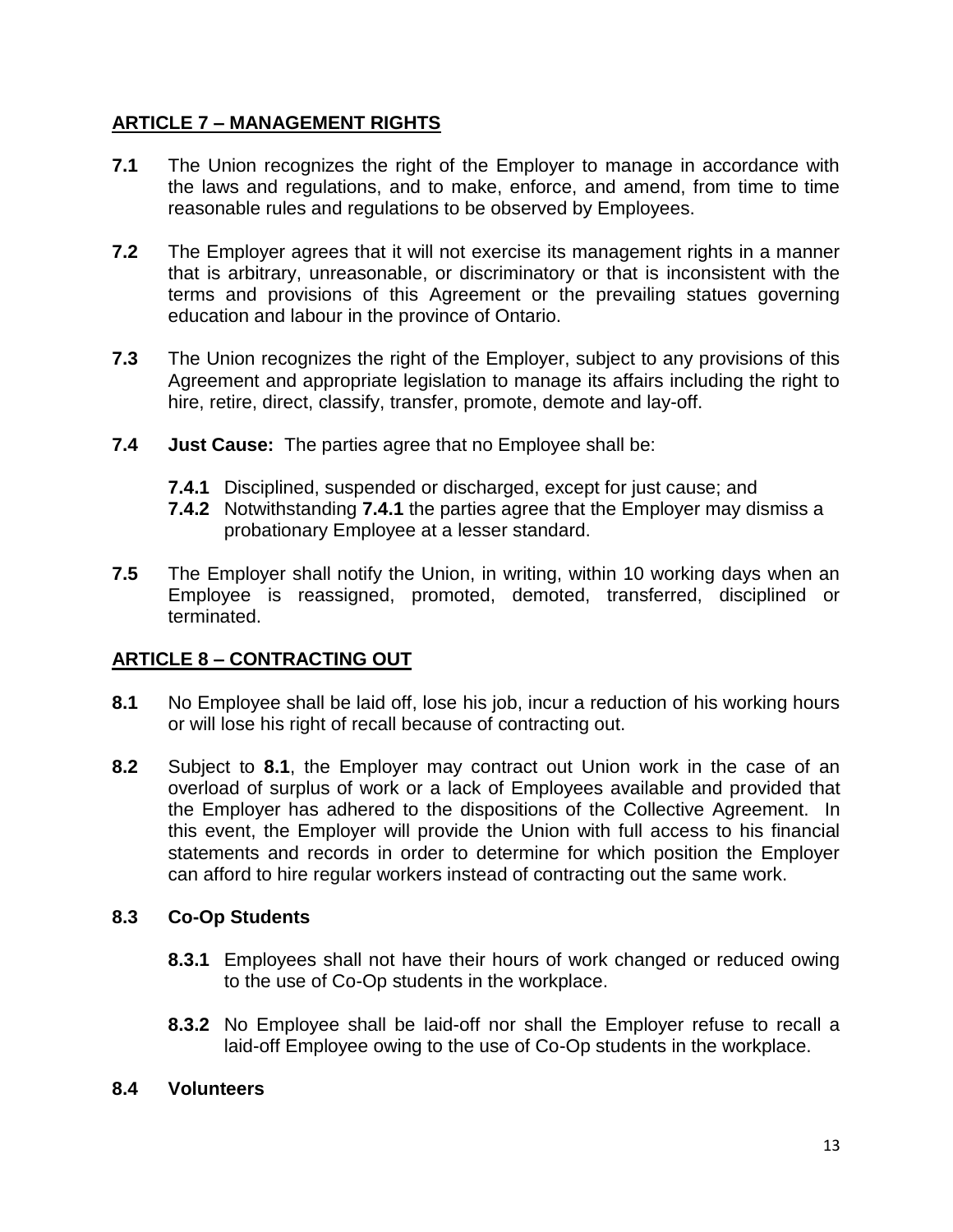- **8.4.1** Employees shall not have their hours of work changed or reduced owing to the use of volunteers in the workplace.
- **8.4.2** No Employee shall be laid-off nor shall the Employer refuse to recall a laid-off Employee owing to the use of volunteers in the workplace.

### **8.5 Summer Students**

- **8.5.1** Employees shall not have their hours of work changed or reduced owing to the use of summer students in the workplace.
- **8.5.2** No Employee shall be laid-off nor shall the Employer refuse to recall a laid-off Employee owing to the use of summer students in the workplace.
- **8.5.3** Summer students shall not "quick assign" and/or "deassign."
- **8.5.4** In accordance with **8.3.2**, **8.4.2** and **8.5.2**, the Employer shall be permitted to recruit high school students from Rainbow District School Board, *Conseil scolaire du district du Grand Nord de l'Ontario, Conseil scolaire catholique du Nouvel-Ontario* and Sudbury Catholic District School Board for the purposes of completing their volunteer hours.
- **8.6** If at any time, there is a disagreement about a co-op or summer student's activities or the use of volunteers while in the workplace, the Bargaining Unit President or designate will contact the Executive Director or designate to convene a meeting of representatives from the Bargaining Unit and appropriate administrative staff in order to attempt to alleviate the problem.

## **ARTICLE 9 – TECHNOLOGICAL CHANGES**

- **9.1** Technological change shall be defined as any change in work methods or procedures involving the use of machinery, equipment and/or software.
- **9.2** When a technological change requiring additional skills is introduced into the workplace, the Employer shall provide the Employee(s), directly affected by such technological change, with training, during their regular work hours when possible.
- **9.3** If the Employer decides to lay-off Employees or reduce the hours of work as a result of technological change, every effort shall be made to reduce the hours of work or the number of Employees by attrition.

## **ARTICLE 10 – DISCRIMINATION AND HARASSMENT**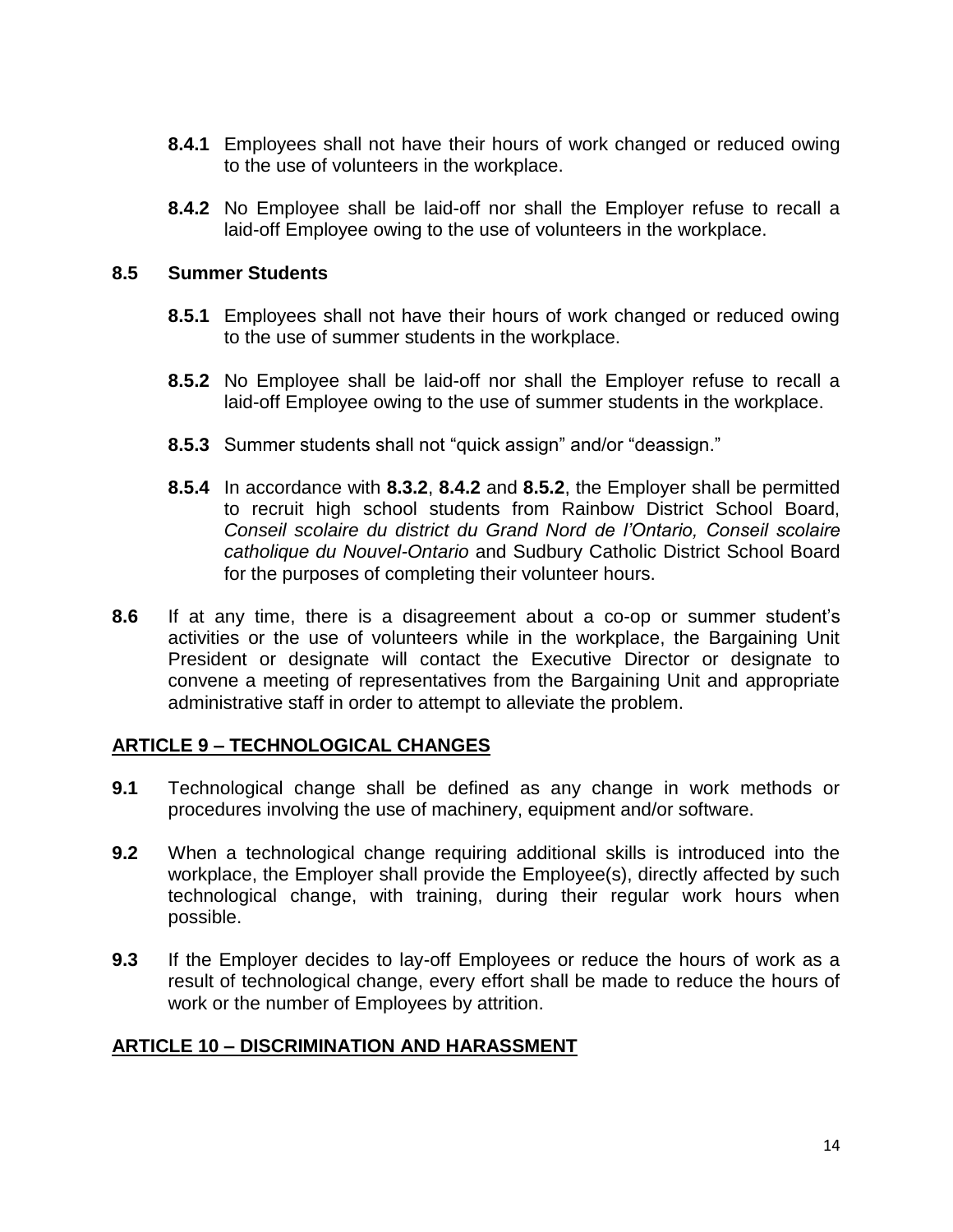- **10.1** There shall not be any discrimination in employment practiced by or on behalf of the Employer with respect to any of the prohibited grounds set out in the Ontario Human Rights Code, nor shall the Employer engage any type of harassment. The Employer and the Bargaining Unit shall adhere to the Employer's Administrative Policy 005, Workplace Violence and Harassment.
- **10.2** There shall be no discrimination, intimidation, interference, restraint, or coercion, practiced by or on behalf of the Employer with respect to any Employee because of membership or non-membership in the Union.

# **ARTICLE 11 – EMPLOYEE RELATIONS COMMITTEE**

- **11.1** A committee consisting of up to two **(2)** representatives of the bargaining unit and up two **(2)** persons appointed by the Executive Director shall meet at least one (**1**) time a year to discuss matters of mutual concern. Special meetings may be called for the purpose of discussing matters of urgent concern. Where possible, agenda items will be exchanged in writing at least one **(1)** week prior to the meeting.
- **11.2** The purpose of the committee includes promoting and providing effective and meaningful communication of information.
- **11.3** The parties shall notify each other of the names of their respective representatives prior to each meeting. The Union's contact will be the President. The Employer's contact will be the Executive Director.
- **11.4** Meetings of the committee shall take place during normal working hours and shall be considered time worked for the Bargaining Unit Employees of the committee.

## **ARTICLE 12 – HEALTH, SAFETY AND SECURITY**

**12.1** The Employer shall recognize its obligations to provide a safe, secure and healthy environment for Employees. As well, the Employer shall recognize its obligations to carry out all duties and obligations under the Occupational Health and Safety Act and its accompanying Regulations as minimum acceptable standards.

## **12.2 Joint Health and Safety Committee**

**12.2.1** A Joint Health and Safety Committee shall be established which compose of an equal number of Union and Employer representatives. The working and powers of the Committee are those outlined in the Occupational Health and Safety Act. The Employer and the bargaining unit shall adhere to the Employer's Administrative Policy 008, Health and Safety.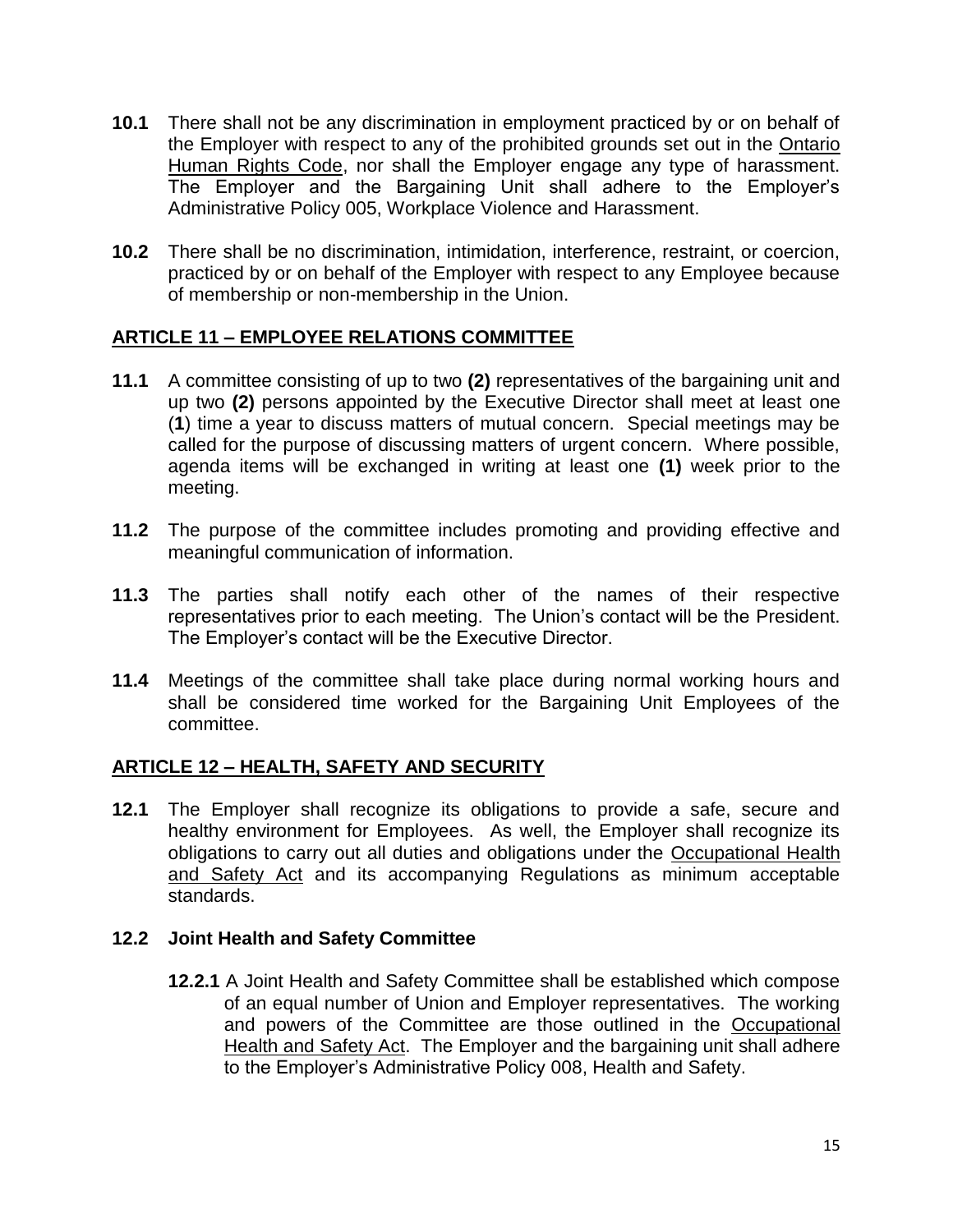## **12.3 Accommodating Employees with Disabilities**

- **12.3.1** The Employer and the Bargaining Unit agree to take all reasonable steps to ensure that any Employee who, owing to disabling illness or injury, requires accommodation in order to work or to return to work or to continue to work.
- **12.3.2** The Employer and the Bargaining Unit acknowledge their mutual responsibility to cooperate in the provision of workplace accommodations in accordance with prevailing legislation.
- **12.3.3** The Employer and the Bargaining Unit recognize that employees who require accommodation have obligations to cooperate in the process, including the clear communication of any medically documented limitations requiring accommodation and the providing of medical information reasonably required by the Employer.
- **12.3.4** Administering First Aid. The Employer agrees to make available to those designated Employees, training and/or retraining for the administration of first aid. Such training shall normally be provided by the Employer during regular work hours at no cost to the member.

# **ARTICLE 13 – GRIEVANCE AND ARBITRATION**

## **13.1 General**

- **13.1.1** Any difference concerning the interpretation, application, administration or alleged violation of the provisions of this Agreement shall be dealt with as outlined below.
- **13.2** No individual member or members of the Union or the employer may initiate a grievance except through the appropriate party.

## **13.3 Informal Procedure**

**13.3.1** It is the mutual desire of the parties hereto that complaints of Employees be addressed as quickly as possible, and it is understood that an Employee has no grievance until the Employee has first given the immediate Supervisor the opportunity of addressing the Employee's complaint. Such complaint shall be discussed with the Employee's immediate Supervisor within ten **(10)** days after the circumstances giving rise to it have occurred or ought reasonably to have come to the attention of the Employee. Failing settlement within ten **(10)** days, it shall then be taken up as a grievance in the following manner and sequence.

## **13.4 Step 1**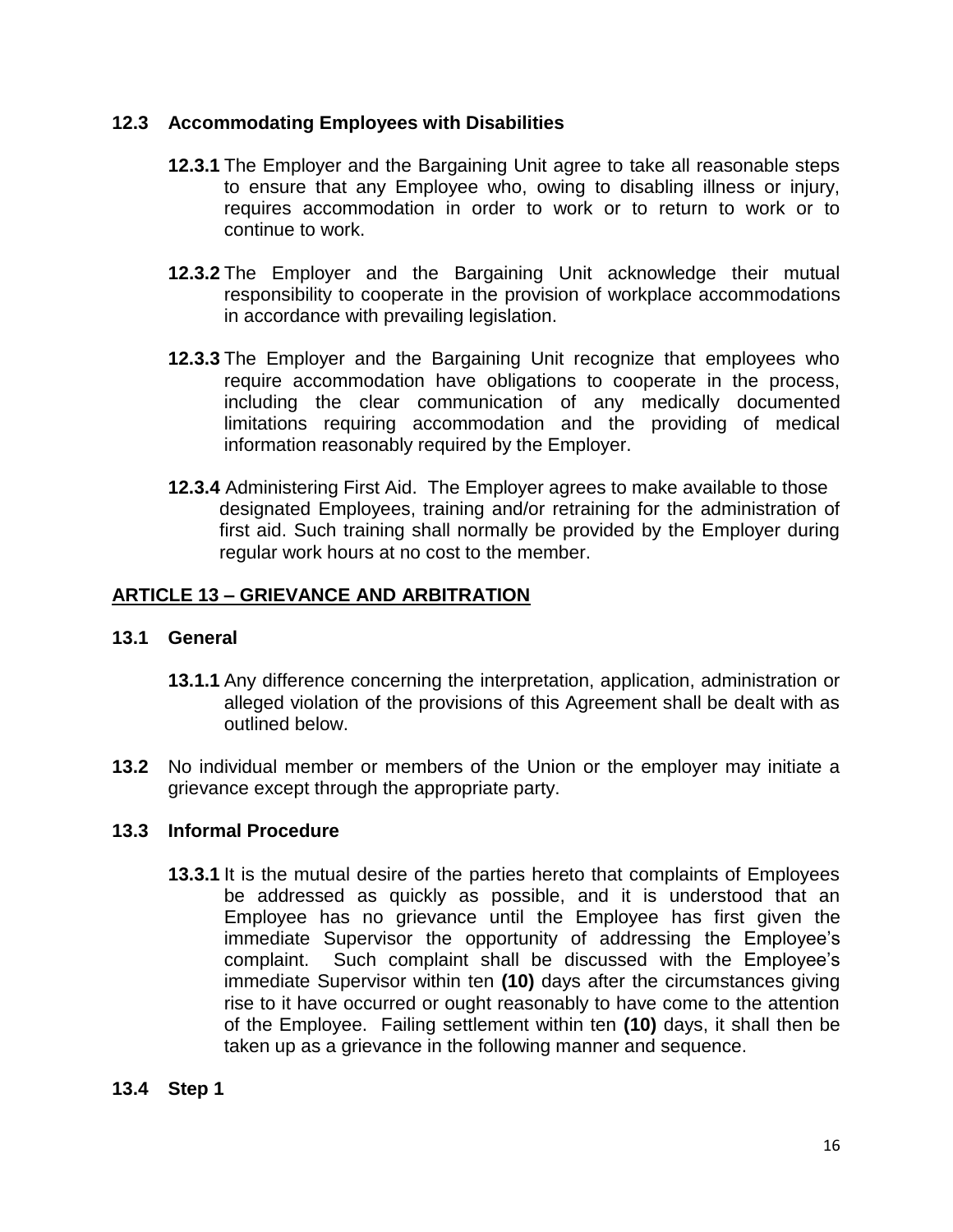- **13.4.1** The Union may make written grievance to the immediate Supervisor on the appropriate grievance form indicating the section of the collective agreement alleged to be violated.
- **13.4.2** The immediate Supervisor shall deliver the decision in writing within ten **(10**) days following the day on which the grievance was presented.
- **13.4.3** The grievance shall contain:
	- **13.4.3.1** Identification of the article or articles alleged violated;
	- **13.4.3.2** A description of the alleged violation;
	- **13.4.3.3** The relief sought; and
	- **13.4.3.4** The signature of the Grievance Officer or designate of the Bargaining Unit.

#### **13.5 Step 2**

- **13.5.1** Failing satisfactory settlement at Step 1, the Union may submit the grievance to the Executive Director within ten **(10)** days. The Executive Director or designate shall meet with the Union within ten **(10)** days of receipt of the written request and shall answer the grievance in writing within ten **(10)** days of the meeting.
- **13.5.2** A group grievance may be filed at Step 2, and a Union or Policy grievance shall be filed at Step 2 within ten **(10)** days following the circumstances giving rise to the complaint or grievance.

#### **13.6 Arbitration**

- **13.6.1** Failing settlement at Step 2 of any grievance between the parties, such grievance may be submitted to arbitration provided that such a written request is received within twenty **(20)** workdays after the decision under Step 2.
- **13.6.2** The party referring the grievance to arbitration as provided above shall at the same time indicate the desire for a sole arbitrator or an arbitration board. The other party shall respond in writing within ten **(10)** days responding to the request for a sole arbitrator and providing the names of three (3) arbitrators for consideration of the other party. If mutual agreement cannot be reached, the following procedure shall apply:
	- **13.6.2.1** The party referring the grievance shall give notice to the other party, indicating the name and address of its appointee to the Arbitration Board.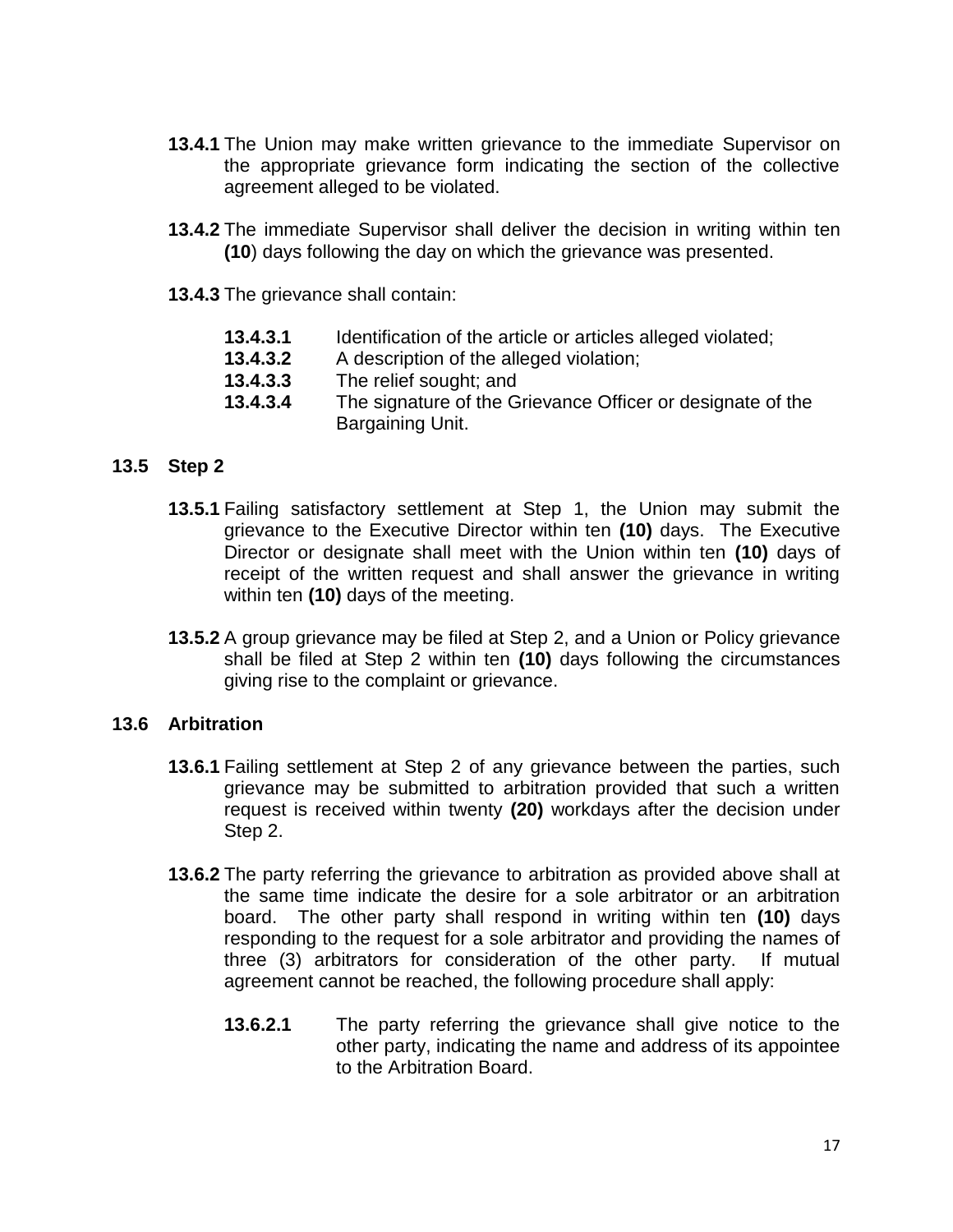- **13.6.2.2** Within seven **(7)** days after the receipt of such notice, the other party shall respond by indicating the name and address of its appointee to the Arbitration Board.
- **13.6.2.3** The two **(2)** appointees so selected shall, within ten **(10)** days after receipt of notice of the appointment of the second of them, appoint a third person who shall be the chairperson of the Arbitration Board.
- **13.6.2.4** If the recipient of the notice fails to name an appointee, or if the two **(2)** appointees fail to agree upon a chairperson within the time limit, the appointment may be made by the Minister of Labour upon request of either party.
- **13.6.3** The Arbitrator shall mean the Sole Arbitrator or the Arbitration Board, as the case may be. The Arbitrator shall be governed by the following provisions:
	- **13.6.3.1** The Arbitrator shall hear and determine the subject of the grievance and shall issue a decision which is final and binding upon the parties and upon any Employee or Employer affected by it.
	- **13.6.3.2** The Arbitrator shall determine procedure, but shall give full opportunity to all parties to present evidence and make representation.
	- **13.6.3.3** The Arbitrator shall not have the power to alter or amend any of the provisions of this Agreement.
	- **13.6.3.4** The parties and the Arbitrator shall have access to the Employer's premises to view working conditions, machinery or operations which may be relevant to the resolution of a grievance.
	- **13.6.3.5** The Arbitrator shall have the power to amend the grievance; modify penalties, including discharge and disciplinary penalties; and take whatever action or make whatever decision considered by the Arbitrator to be just and equitable in the circumstances.
	- **13.6.3.6** The Arbitrator shall have jurisdiction to determine whether a grievance is arbitrable.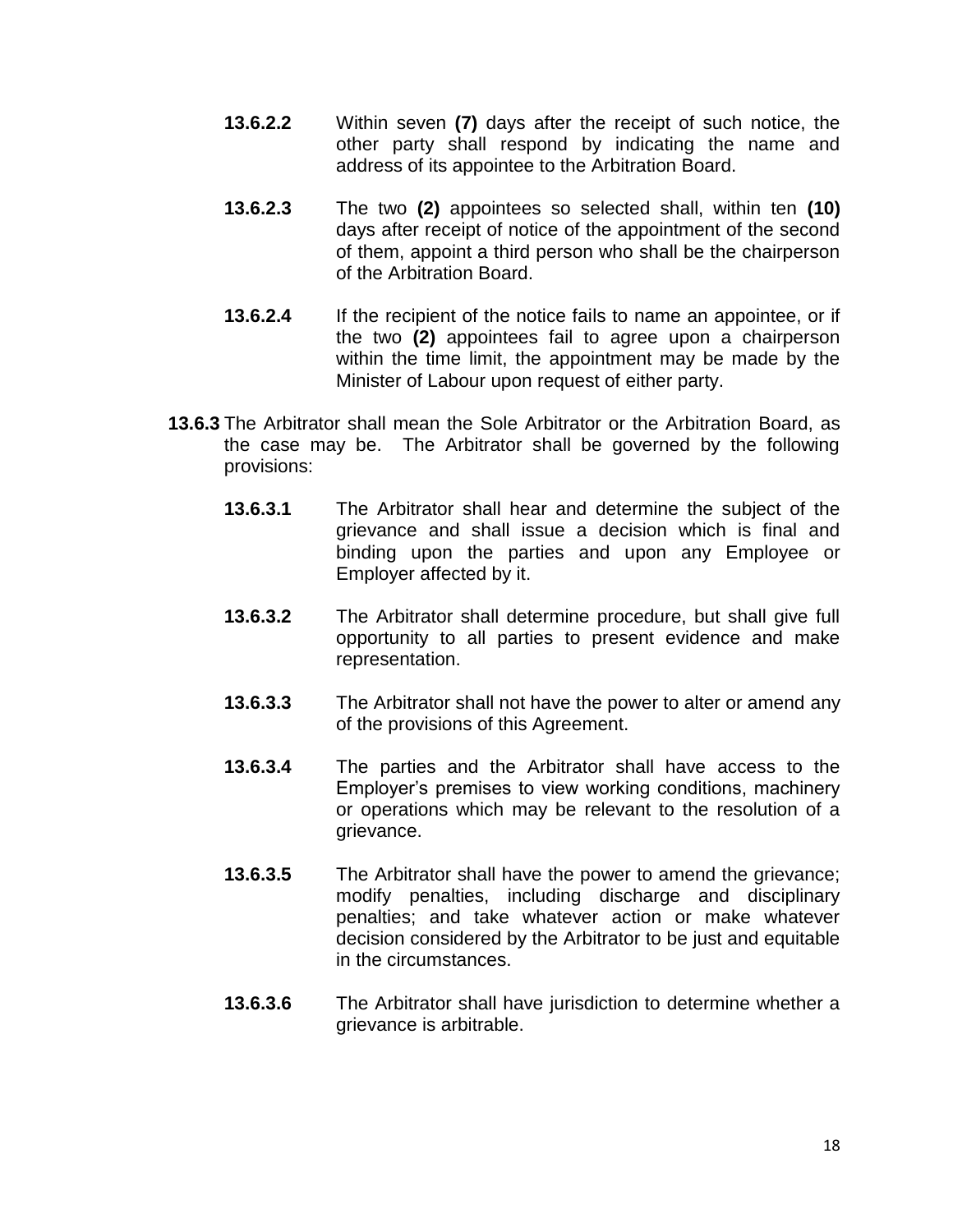- **13.6.3.7** In the case of an Arbitration Board, the decision of a majority is the decision of the Arbitration Board but, if there is no majority, the decision of the chairperson governs.
- **13.6.4** No matter shall be submitted to arbitration which has not been properly carried through all requisite steps of the grievance procedure.
- **13.6.5** Each of the parties hereto will bear the expense of the nominee appointed by it (if applicable) and the parties will share equally the fees and expenses, if any of the arbitrator.
- **13.7** An Employee whose presence is necessary at a hearing at any stage of the grievance process, including grievance and/or arbitration hearings, shall be released from duties in order to attend. The grievor(s) and the Union President or designate shall be paid for regular hours lost under this provision. The Union shall reimburse the Employer for the time of all other Employees whose presence is required by the Union.

# **13.8 Time Lines**

- **13.8.1** Time lines may be extended if mutually agreed upon in writing at any stage of the grievance/arbitration proceeding.
- **13.8.2** "Days" in **ARTICLE 13 – GRIEVANCE AND ARBITRATION** shall mean working days.

## **13.9 Grievance Mediation**

**13.9.1** Once the grievance procedure has been exhausted, and prior to referring the matter to arbitration or during arbitration, the parties, by mutual consent in writing, may elect to resolve the grievance by using grievance mediation. The parties shall agree on the individual to be the mediator and the time frame in which a resolution is to be reached. The timelines in the grievance procedure shall be frozen at the time the parties mutually agreed in writing to use the grievance mediation procedure. Upon written notification of either party to the other party indicating that the grievance is terminated, the timelines in the grievance/arbitration procedure shall continue from the point at which they were frozen. The parties will share equally the fees and expenses, if any, of the mediator.

# **ARTICLE 14 – DISTRIBUTION OF THE COLLECTIVE AGREEMENT**

**14.1** The Employer agrees to provide all Bargaining Unit members with an electronic copy of the Collective Agreement. The Collective Agreement will be placed on the shared device or a common location that employees have access to. The Employee may create one copy for personal use.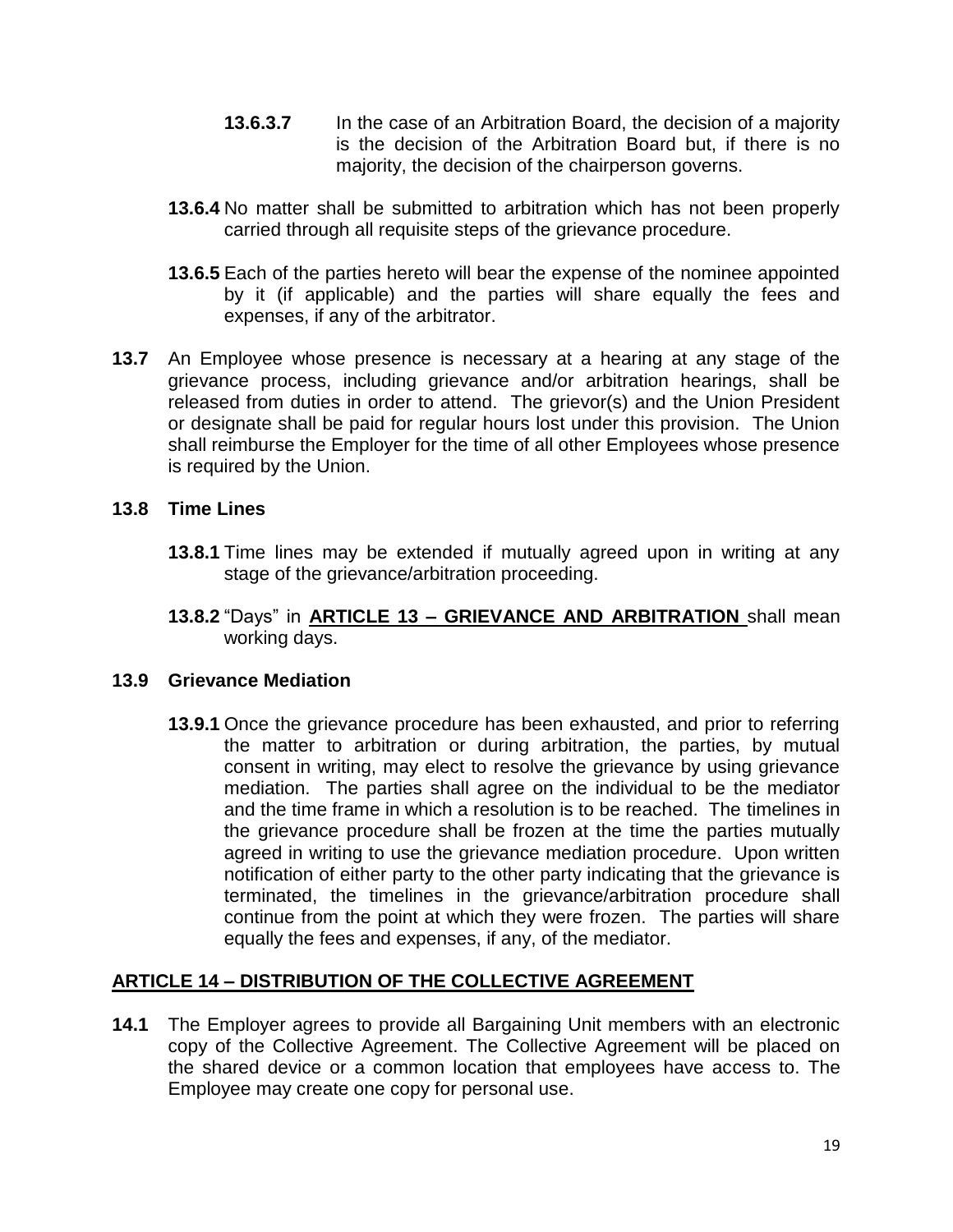# **ARTICLE 15 – HUMAN RESOURCES FILE**

- **15.1** An Employee shall have access during normal business hours to their human resources file. The Employee may copy any material contained in these files. Request to view files must be arranged in advance.
- **15.2** Where an Employee authorizes in writing access to their personal file by another person acting on the Employee's behalf, the Employer shall provide such access, as well as copies of material contained therein, if also authorized and requested.
- **15.3** The Employer agrees to adhere to the provisions of the Personal Information Protection and Electronic Documents Act.
- **15.4** The only recognized human resource file of an Employee shall be the one maintained by the Employer and shall be available and open to the Employee for inspection, in the presence of an Employer representative, at any reasonable time during the regular working hours of the department.
- **15.5** Notwithstanding paragraph **15.2**, the Employer will provide personal information about an Employee to an authorized Bargaining Unit representative in circumstances involving the administration, interpretation, or application of this Collective Agreement.
- **15.6** Employees shall receive copies of any materials placed in their human resources file pertaining to issues such as performance, conduct, competence or discipline.
- **15.7** With the exception of discipline related to conduct which puts at risk the safety and well-being of students, documents contained in an Employee's personnel file which are of a disciplinary or negative nature, including evaluation reports which the Employee considers damning, shall be removed from the file and returned to the Employee no later than two **(2**) years **(730 days)** after their date of issue as long as there is no reoccurrence within that two **(2)** years: and no continuing reference to the documents removed shall remain in the file. Documents related to discipline in cases of harassment or abuse (including sexual or physical misconduct of any kind) shall not be removed.
- **15.8** An Employee shall be entitled to correct inaccuracies or errors in documents contained in the Employee's human resource file by appending notices of corrections of inaccuracies to documents within the file, which, in the Employee's view, possess errors, or inaccuracies.
- **15.9** For the purpose of compliance with the provisions of Ontario Regulation 521-01 under the Education Act, the Employer agrees that if applicable, the procedures, guidelines and/or forms developed by OSSTF will be used as the model to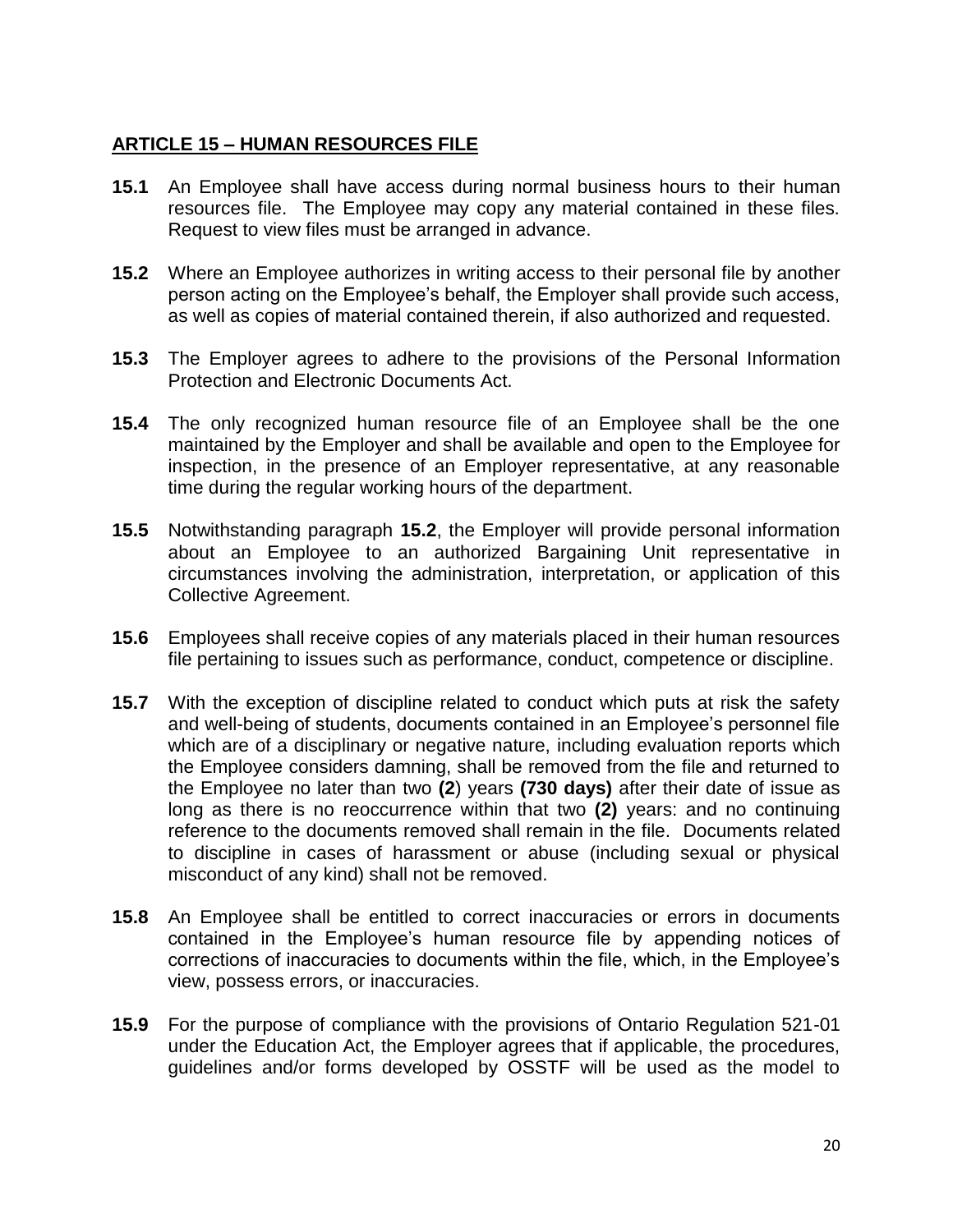finalize its protocol for the requirements of complying with the provisions of the said Regulations.

## **ARTICLE 16 – HOURS OF WORK (See Attached Appendix)**

- **16.1** The following flexible schedule will govern hours of work: The core hours of the workday shall be 7 a.m. to 5 p.m., Monday to Friday inclusive. The scheduling of these core hours will vary as follows:
	- **16.1.1** For March, April and May, Permanent Full-Time Employees shall work thirty-five **(35)** hours per week, worked in seven (7) continuous hours per day.
	- **16.1.2** For January, February, November and December, Permanent Full-Time Employees shall work thirty (**30)** hours per week, worked in seven and one half **(7.5)** continuous hours per day. During these months, Employees will work four **(4)** days per week.
	- **16.1.3** For July, August, September, Permanent Full-Time Employees shall work forty **(40)** hours per week, worked in eight (8) continuous hours per day.
	- **16.1.4** For June and October, Permanent Full-Time Employees shall work thirtyseven and one half **(37.5**) hours per week, worked in seven and one half **(7.5**) continuous hours per day.
	- **16.1.5** In consideration of operational needs and in consultation with the Executive Director or designate, scheduling of days off shall be determined on a seniority basis, with first right of refusal at the discretion of Senior Permanent Full-Time Employees.

**16.1.5.1** When the scheduled day off falls on a statutory holiday, the Employee will be permitted a day off in lieu on the next week day, provided that such date does not negatively impact the Employer's operations. In any event such request will not be unreasonably denied. Otherwise a mutually agreed-to date in the following week will be designated to replace the statutory holiday.

- **16.2** Any hours worked in excess of the maxima in Article **16.1** will be paid the hourly rate except those hours subject to Article **17.1**.
- **16.3** The start and end time of the workday shall be determined by the Employer based upon its operational needs and in accordance with **16.1** and **16.4.**
- **16.4** Except in cases of emergency, the Employer can make changes to the Employee's scheduled start and end time, subject to forty-eight **(48)** hours' notice.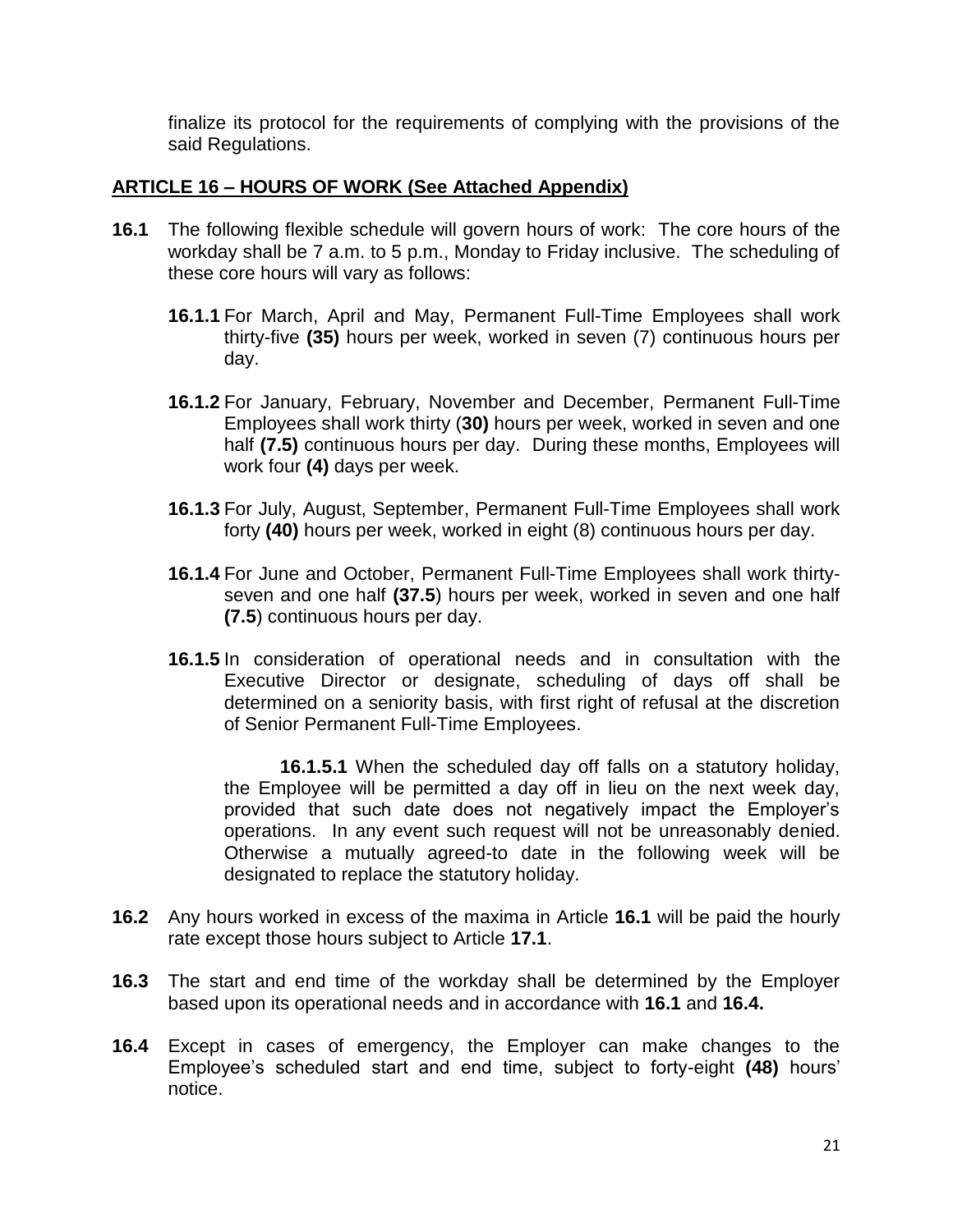**16.4.1** An Emergency shall include the following examples:

Inclement weather, road closures, missing students, bus and/or roads accidents/incidents, school lockdown, city alerts, police alerts, provincial alerts, pandemics, natural disasters, total absence of Bargaining Unit Employees.(no Bargaining Unit Employees present in the workplace for shift coverage.)

- **16.5** With the approval of the immediate Supervisor, an Employee may request flexible hours of work between the core hours of 7 a.m. and 5 p.m.
- **16.6** Each Employee shall receive each day an uninterrupted and continuous period of not less than thirty **(30)** minutes for lunch (unpaid), free from assigned duties or responsibilities.
	- **16.6.1** An Employee's lunch hour may be extended, with the approval of the immediate supervisor, provided that the Employee makes up the time within the same workday.
- **16.7** Each Employee shall be granted two **(2)** fifteen **(15)** minute breaks (paid) in each scheduled workday.
- **16.8** All paid absences and all calculations for EI and WSIB shall be based on a seven **(7)** hour workday and a thirty-five **(35)** hour workweek.
- **16.9** Term Employees shall work seven **(7)** continuous hours per day and thirty-five **(35)** hours per week.

## **ARTICLE 17 – OVERTIME**

- **17.1** Overtime is defined as any work performed above eight **(8)** hours per day or forty **(40)** hours per week.
- **17.2** All overtime worked must have received prior approval from the Supervisor.
- **17.3** Overtime will be compensated as follows:
	- **17.3.1** 1 ½ times the regular rate for all hours above forty **(40)** hours per week. At the request of the Employee, time off instead of money may be given by the Employer.
	- **17.3.2** 1 ½ times the regular rate for all hours worked on a Saturday or Sunday. At the request of the Employee, time off instead of money may be given by the Employer.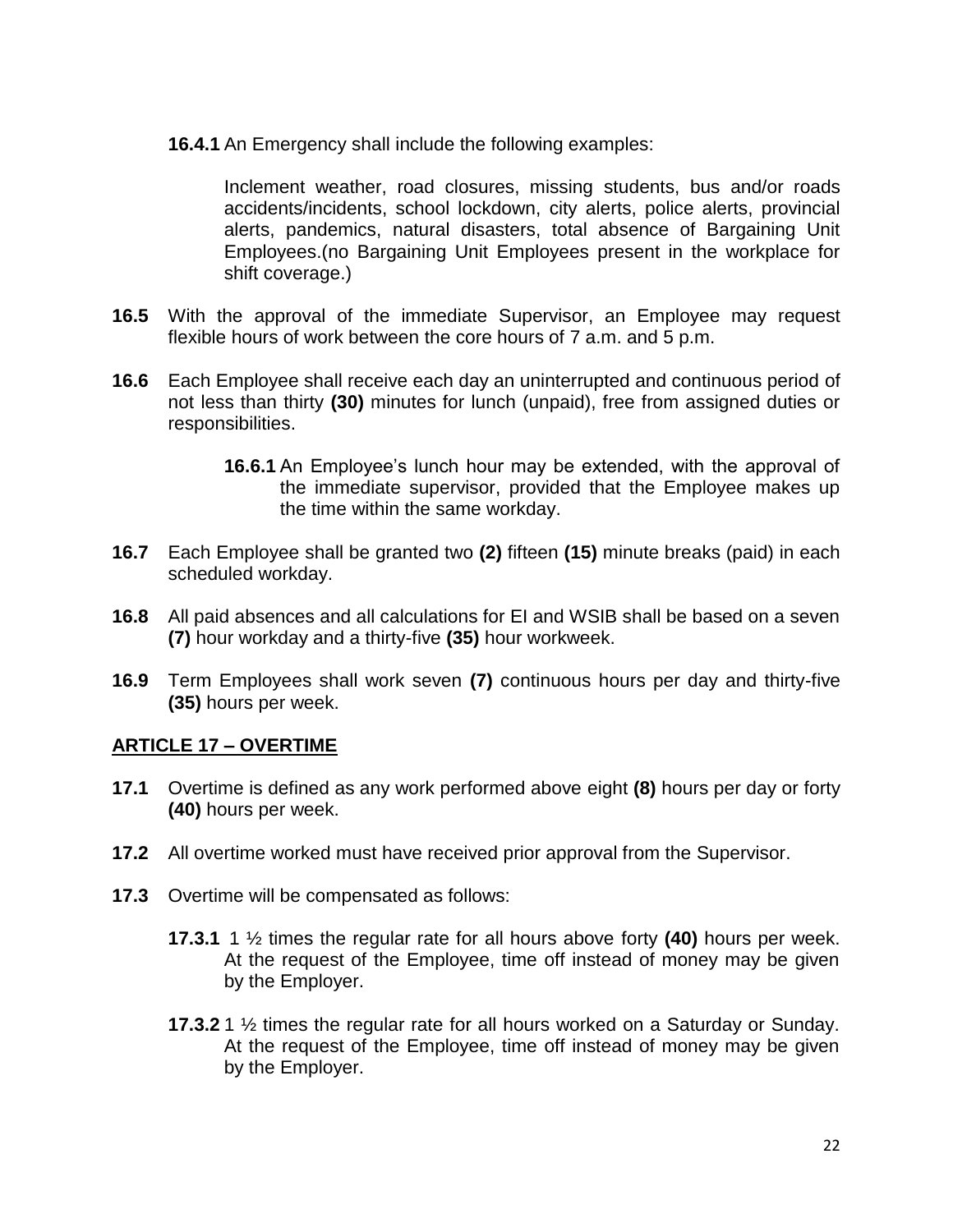- **17.3.3** 2 ½ times the regular rate for all hours worked on a statutory holiday. At the request of the Employee, time off instead of money may be given by the Employer.
- **17.3.4** The Employer shall not unreasonably deny requests for the time off in lieu of overtime pay.

## **17.4 Overtime for Part-Time Employees**

**17.4.1** The hours of work for Part-Time Employees shall be set in accordance with the requirements of the Employer with overtime applying for any work performed over the normal full-time hours outlined in **ARTICLE 16 – HOURS OF WORK and overtime being paid in accordance with ARTICLE 17 – OVERTIME.**

## **ARTICLE 18- PROBATIONARY PERIOD**

**18.1** All new Employees including Term Employees and excluding Casual Employees shall be considered to be on probation for a period of six **(6)** months from the date of the last hire.

# **ARTICLE 19 – QUALIFICATIONS**

**19.1** When the qualifications of a position are modified after consultation with the Bargaining Unit, the incumbent shall be deemed to be qualified.

# **ARTICLE 20 – TRANSFERS**

- **20.1** A "transfer" shall mean the relocation of an Employee from one position to another within the Bargaining Unit.
- **20.2** An Employee can be transferred only for legitimate reasons.
- **20.3** If the Executive Director or designate decides to transfer an Employee for legitimate reasons, the Executive Director or designate shall meet with the Employee and the Bargaining Unit President to discuss the reasons for the decision. If, after considering the Employee's objections, the Executive Director or designate decides to proceed with the transfer, the Executive Director or designate must inform the Employee and the Bargaining Unit President in writing of this decision and of the reasons for doing so.

## **ARTICLE 21- SENIORITY**

**21.1 Definition**: Seniority for Permanent Employees who have completed the probationary period shall mean the length of continuous service with the Employer, in the Bargaining Unit (subject to **21.2**), since the date of hire as a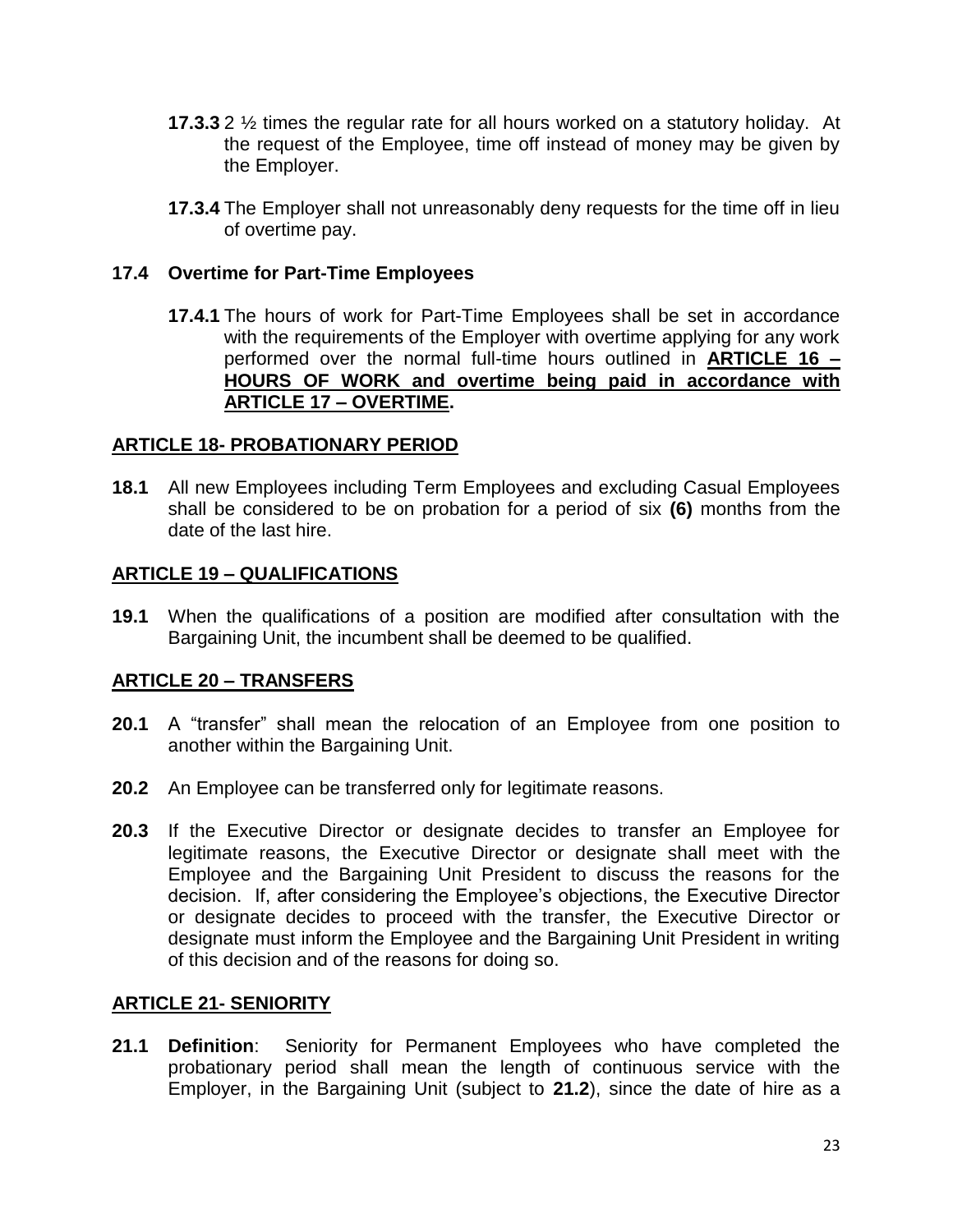Permanent or Term Employee. This shall be called the 'seniority date." Seniority shall operate on a Bargaining Unit-wide basis save and except the provisions of Article **23.4**.

- **21.2** Length of continuous employment shall include:
	- **21.2.1** Any period of continuous "permanent" employment with the Employer prior to the certification of the Bargaining Unit.
	- **21.2.2** Any period of continuous employment with the Employer without a break during which the Employee was classified as a Casual or Term Employee.
- **21.3** The Employer shall maintain a seniority list for Permanent Employees showing each Employee's name, seniority date, seniority ranking and occupational classification. The Employer shall post an up-to-date seniority list in all work locations by November 1st of each year. Employees will have thirty **(30)** workdays to notify the Employer of any changes after which time the seniority list will become the official list. Two copies will be forwarded to the Bargaining Unit.
- **21.4** Any questions as to the accuracy of the seniority list must be submitted by the Bargaining Unit on behalf of the Employee or the Employee to the Executive Director, in writing, within thirty **(30)** working days of the posting of the list. When an Employee submits a request for correction, copies will be forwarded to the Bargaining Unit.
- **21.5** If corrections to the accuracy of the seniority list are made, the Employer shall post an up-to-date seniority list in all work locations by March 15<sup>th</sup> of every year.
- **21.6** No authorized leave or approved absence (with or without pay), including a secondment, shall constitute a break in continuous service for the purposes of seniority and the Employee shall continue to accumulate seniority during the period of such leave or absence.
- **21.7 Seniority List**: In compiling the seniority list all ties shall be broken based on the following criteria in order:
	- **21.7.1** Total experience with the Employer;
	- **21.7.2** By lot in a manner to be determined by the Employer and the Bargaining Unit.

#### **21.8 Service for Casual and Term Employees**

**21.8.1** Service for Casual and Term Employees shall mean the total hours of work with the Employer.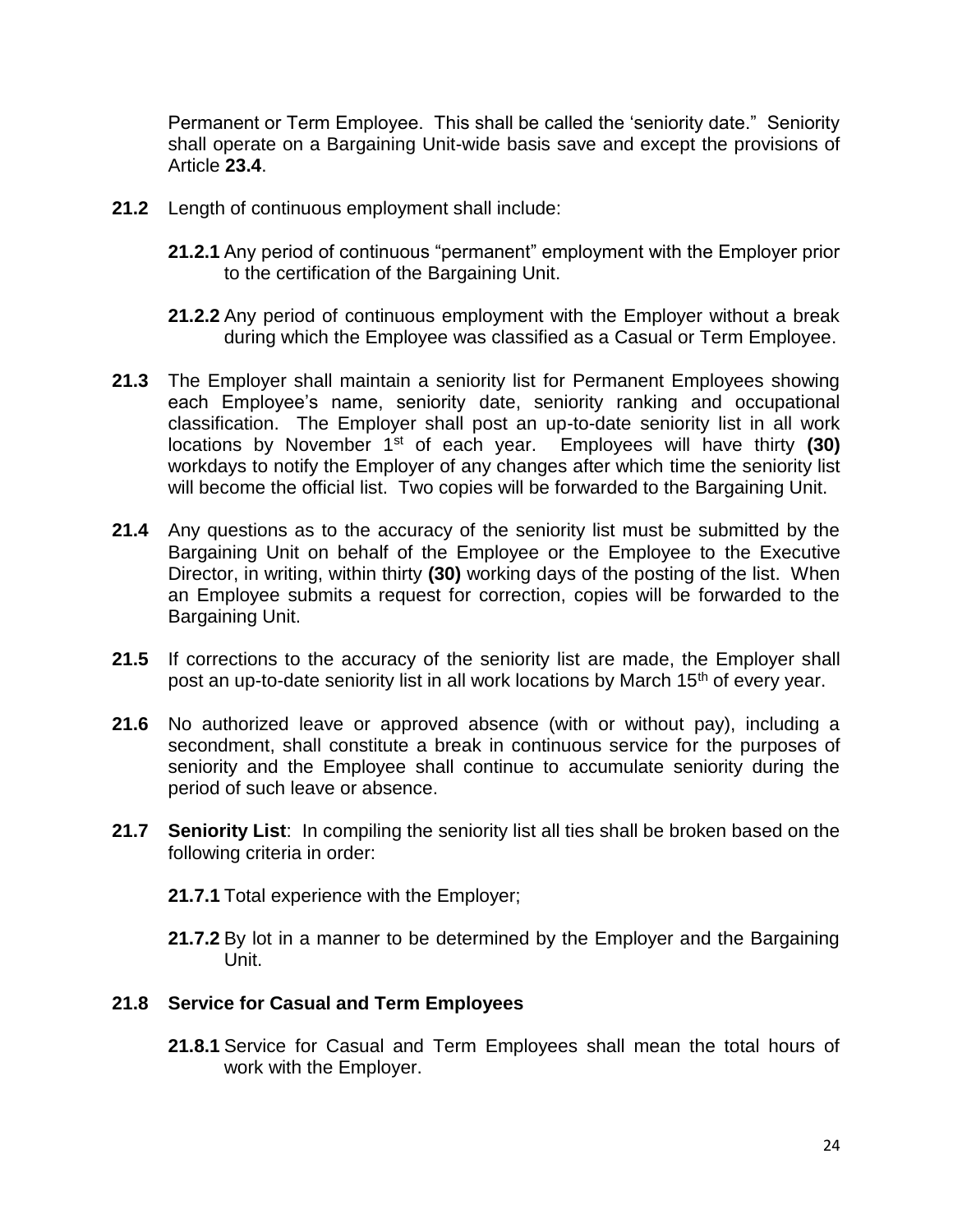- 21.8.2 By November 1<sup>st</sup> of each year, the Casual and Term Employee Service List shall be updated and posted in all work locations. Employees will have thirty **(30)** workdays to notify the Employer of any changes after which time the service list will become the official list.
- **21.8.3** In compiling the service list all ties shall be broken by lot in a manner to be determined by the Employer and the Bargaining Unit.
- **21.8.4** For the purpose of filing vacancies, an updated list showing additional hours since the last official service list will be made available by the Employer to the Union.
- **21.8.5** Any Casual or Term Employee (upon completion of term employment) who has not worked any hours within a consecutive six **(6)** month period, will be removed from the service list and lose all rights and privileges accordingly.
- **21.8.6** In accordance with **1.13**, any periods of continuous term employment immediately preceding employment placement (hiring) into a permanent position shall count towards the calculation of seniority and placement on the seniority list.

## **ARTICLE 22 – JOB POSTINGS**

## **22.1 Postings**

- **22.1.1** Each posting will indicate the position title, required qualifications, and hours of work, whether the job is permanent or temporary, commencement date and deadline date for applications. In addition, each posting for a term position will clearly indicate the start and end date of the position.
- **22.1.2** When a new job class is created, the Bargaining Unit President shall be informed by the Executive Director prior to the posting.

## **22.2 Term Positions**

**22.2.1** The Bargaining Unit President will be informed/notified when a vacant position is known to be three **(3)** months or more in duration.

All Term positions shall be advertised internally and externally simultaneously for at least five **(5)** workdays before the deadline for applications for the position. If more than one qualified Permanent Full-Time Employee applies for the vacancy, the position will be granted to the Permanent Full-Time Employee with the most seniority. Upon completion of the term employment, the Permanent Full-Time Employee shall return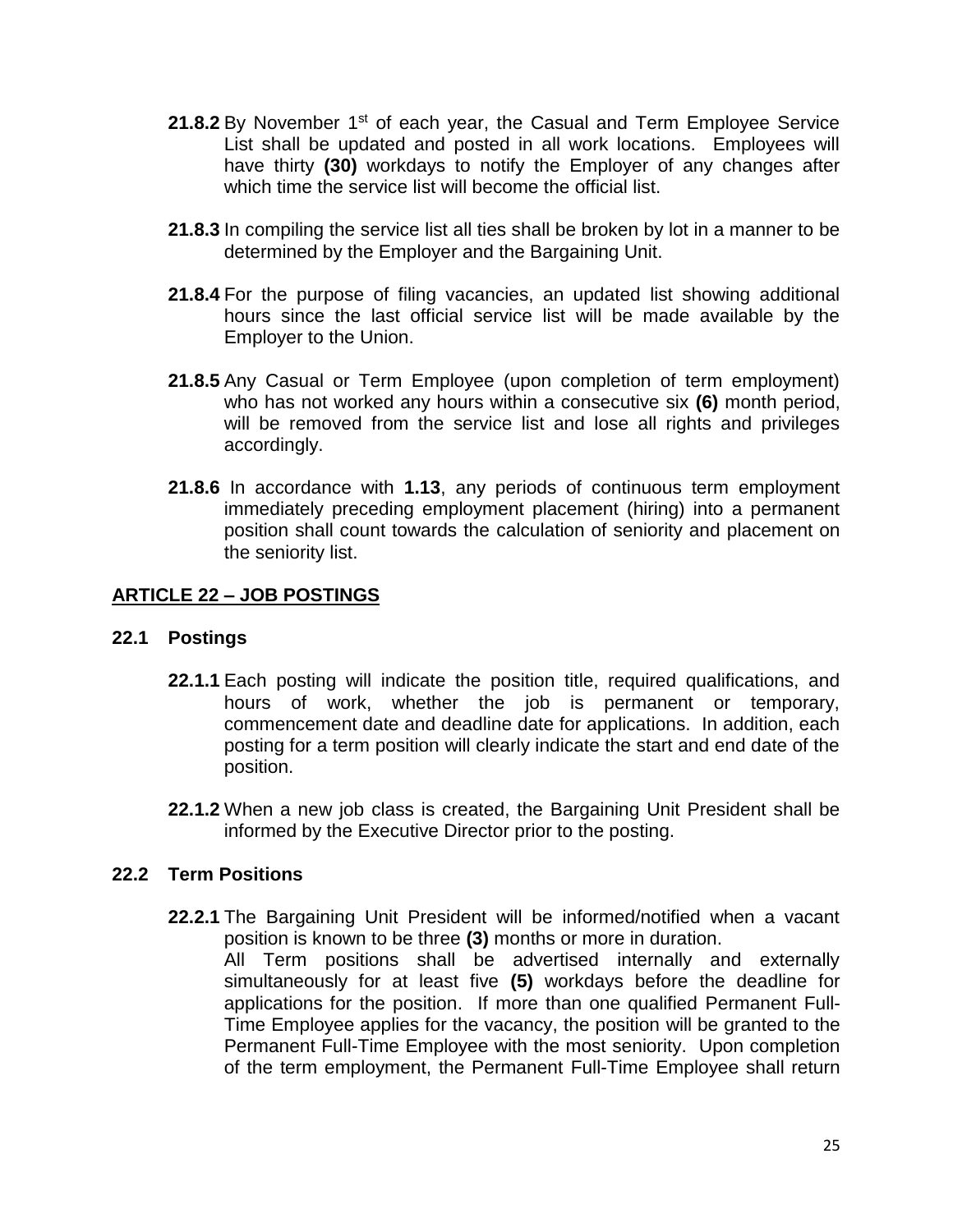to the position he held immediately prior to being assigned to the term employment with all the rights and privileges enjoyed at that time.

- **22.2.2** After having complied with the procedure outline in **22.1.1** and **22.1.2,** the Employer will offer the position to the qualified Term or Casual Employee with the most seniority.
- **22.2.3** The Employer may recruit external applicants after having complied with **22.2.1** and **22.2.2**

## **22.3 Permanent Services Positions**

- **22.3.1** Where a vacancy for a Permanent position occurs in the Bargaining Unit, the position shall be advertised within the Bargaining Unit and the following will apply:
	- **22.3.1.1** Within ten **(10)** working days of the position becoming vacant, the Employer shall post the vacancy at every work location where Employees are employed.
	- **22.3.1.2** If more than one qualified Permanent Full-Time Employee applies for the vacancy, the position will be granted to the Employee with the Employee with the most seniority as defined in Article **21.1.** The Employee's seniority will be transferred to another department, if applicable.
	- **22.3.1.3** In addition to the provisions of Article **22.3.1.1,** The Employer shall forward forthwith the job posting to all Employees on the recall list.
	- **22.3.1.4** Should there be no application from Permanent Full-Time qualified Employees. Employees on the recall list shall be offered the position in accordance with the provisions of Article **23.9**.
	- **22.3.1.5** After having complied with the procedure outlined in Article **22.3.1**, the Employer will offer the position to the qualified Term or Casual Employee with the most seniority.
	- **22.3.1.6** The Employer may recruit external applicants after having complied with **22.3.1** and **22.3.1.5**
	- **22.3.1.7** The Employer may hire a Casual Employee until the posting procedure provided herein has been complied with and arrangements have been made to permit the employee selected to fill the vacancy to be assigned to the job.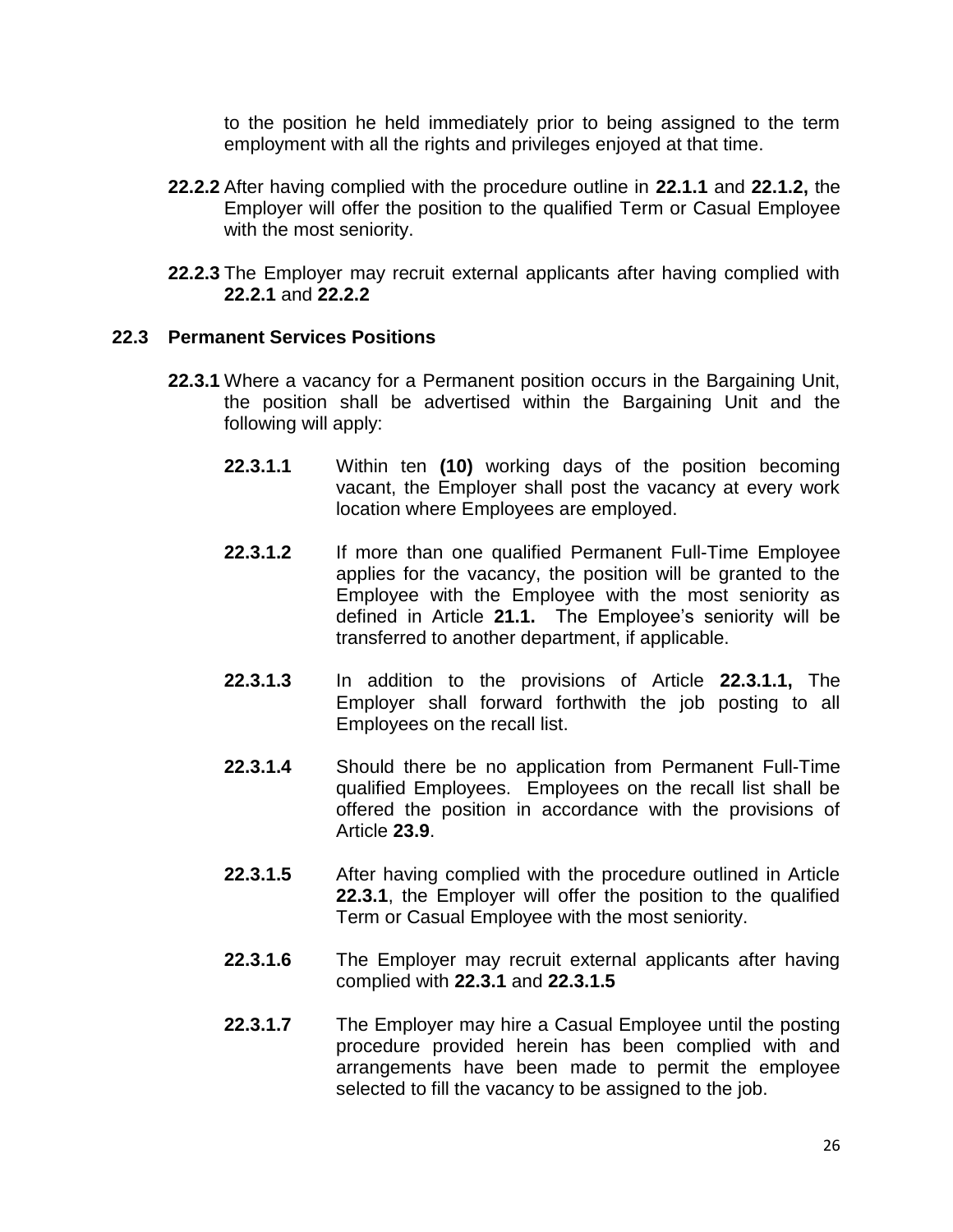# **22.4** C**opy of Posting**

**22.4.1** A copy of each job posting shall be sent to the President of the Bargaining Unit.

### **22.5 Casual List**

**22.5.1** The Employer will maintain a casual list of qualified Employees. Employees on the casual list may be called upon to replace Employees absent from work for a period of less than three **(3)** months. Laid-off members who have recall rights are to be called and offered this work before others on the casual list.

## **ARTICLE 23 – LAY OFF AND RECALL – PERMANENT EMPLOYEES**

- **23.1** An Employee affected by a reduction in the number of Employees or by a reduction of hours of work will be deemed to have been laid off and may exercise all the rights and privileges herein.
- **23.2** The Employer shall take the following steps, in order, before utilizing the layoff procedure:
	- **23.2.1** Invite retirements;
	- **23.2.2** Accepting voluntary resignations;
	- **23.2.3** Offering leaves of absence to interested Employees;
	- **23.2.4** Offering interested Employees the option of taking a voluntary reduction in working hours.
- **23.3** The Employer agrees that in the event of a layoff, Employees will be laid-off in reverse order of seniority in the bargaining unit, and shall continue to accumulate seniority for up to two **(2)**years while on layoff All laid-off Employees shall be entitled to twenty **(20)** workdays written notice of layoff.
- **23.4** An Employee laid-off within a department may elect to:
	- **23.4.1** Be placed on the recall list; or
	- **23.4.2** Solely within the same department, bump an Employee, who holds a position in his classification and remunerated at an hourly rate that is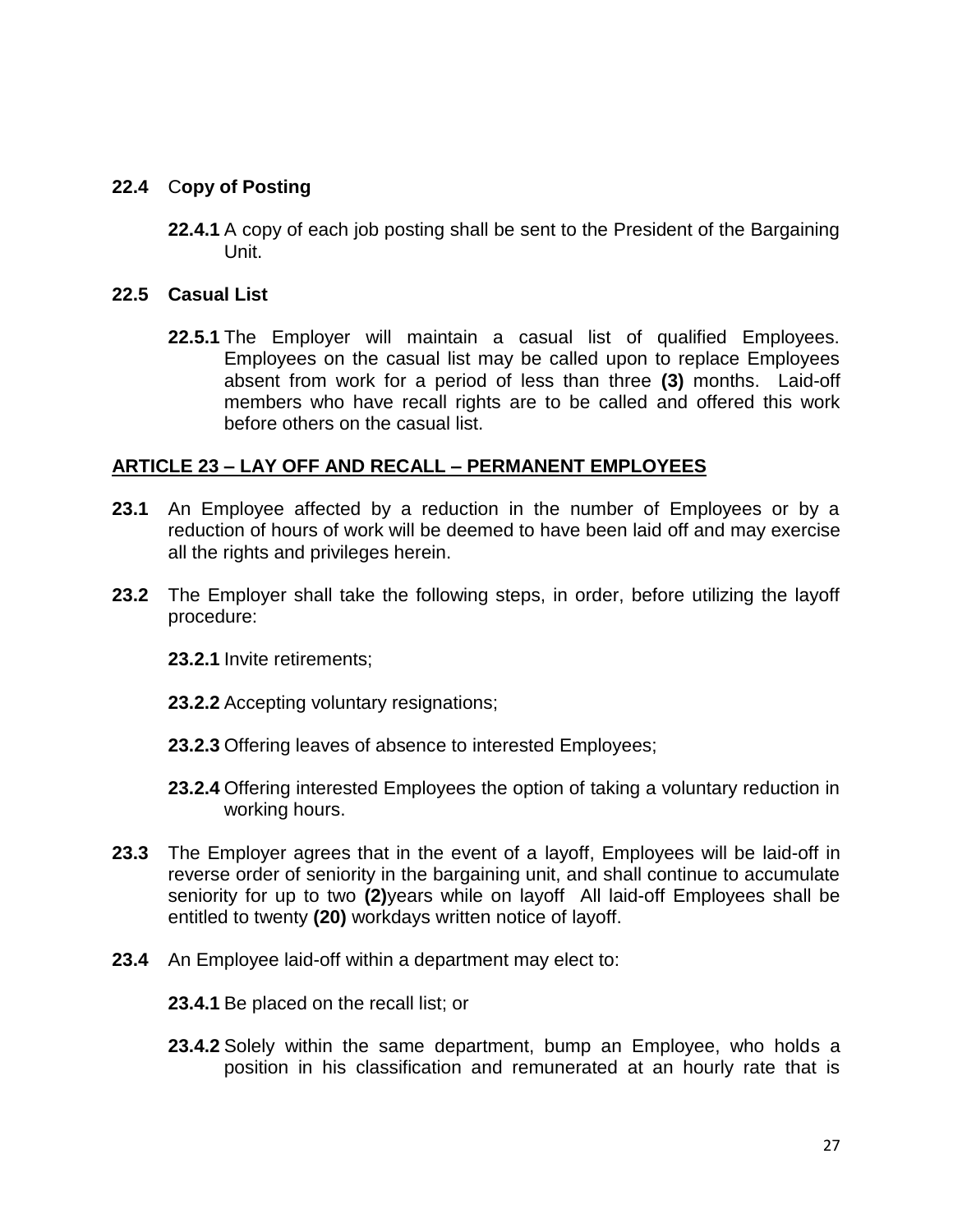equivalent to the laid-off employee, with the least seniority provided the senior Employee has the job related qualifications to perform the job.

- **23.4.3** Solely within the same department, if 23.4.2 is not possible, bump an Employee, who holds a position in another classification and remunerate at an hourly rate that is equivalent to the laid-off Employee, with the least seniority provided the senior Employee has the job related qualifications to perform the job.
- **23.4.4** Solely within the same department, if 23.4.3 is not possible, bump an Employee, who holds a position in the same or a lower classification and remunerated at a lower hourly rate than the laid-off Employee, with the least seniority provided the senior Employee has the job related qualifications to perform the job.
- **23.5** An Employee displaced by an Employee with more seniority shall be deemed to have been laid-off and retains all rights outlined in **23.4** above.
- **23.6** Any Employee who is laid-off and who cannot displace an Employee with less seniority shall have their name placed on the recall list.
- **23.7** Employees who bump to a position with less pay will be placed at the salary rate, which represents the next highest amount above the Employee's present rate of pay. Employees who bump to a position with less pay and whose salary is higher than the maximum hourly rate of the new grid shall have their pay level reduced to the maximum hourly rate of the new grid.
- **23.8** Employees who have changed positions under **ARTICLE 23 – LAY OFF AND RECALL – PERMANENT EMPLOYEES** shall have the rights to reinstatement in their former position, if such becomes available, within two **(2)** years from the date of accepting the new position.

## **23.9 Recall Rights**

- **23.9.1** The Employer shall maintain a recall list showing each permanent Employee's name, seniority date, seniority ranking and occupational classification for all positions or term positions, which become vacant.
- **23.9.2** Any Employee whose employment has been terminated in accordance with the provisions of seniority and lay-off procedures of this Agreement and does not elect to receive a severance allowance in accordance with the *Employment Standards Act* shall be eligible for recall for a period of two **(2)** years from the effective date of termination and shall maintain relative position on the seniority list for that period of time. At the end of the two **(2)** year period, a severance allowance will be paid out in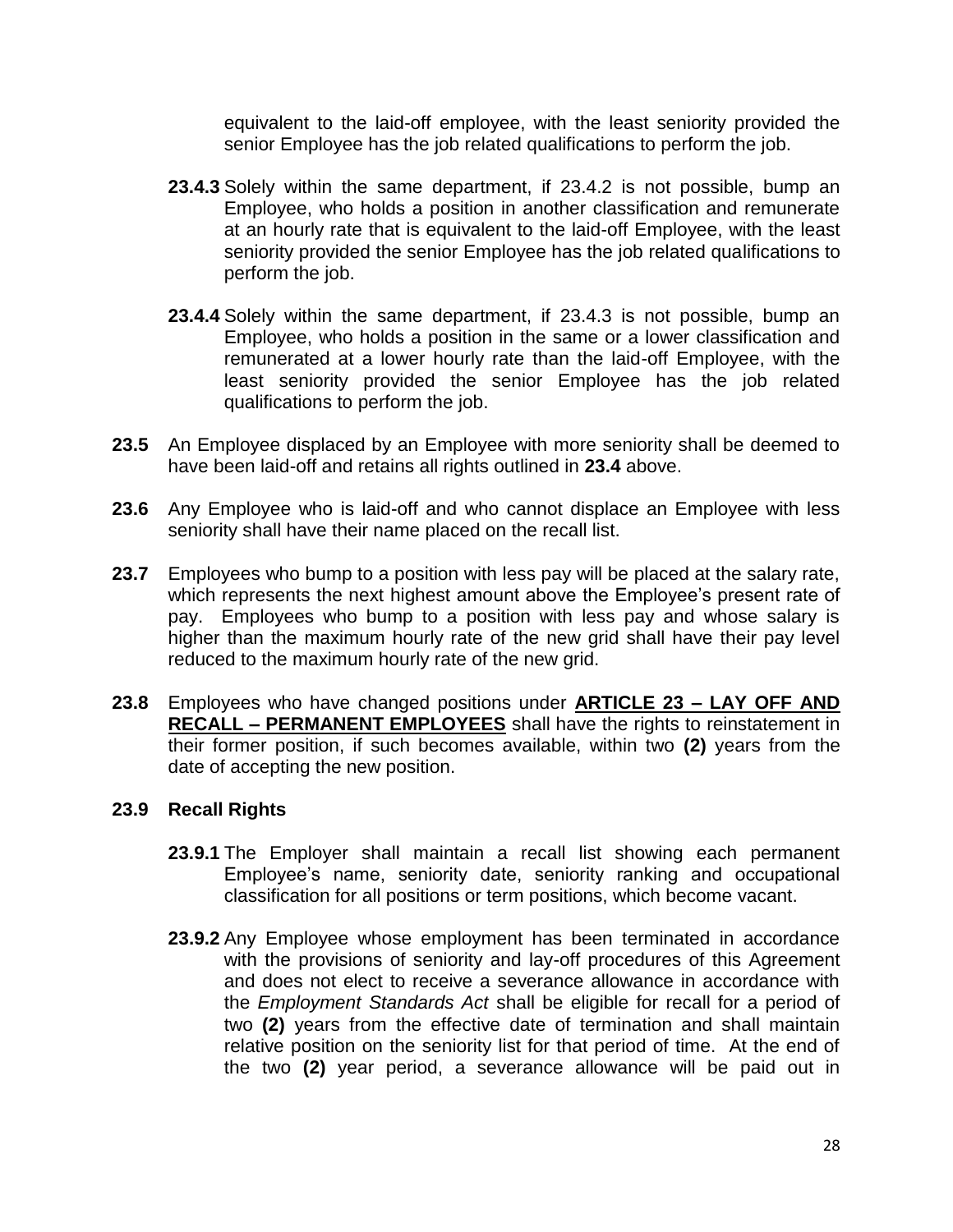accordance with the *Employment Standards Act* and the Employee's rights will be terminated

- **23.9.3** The Employer agrees that Employees will be entitled to recall in order of greatest seniority within the Bargaining Unit, provided the individuals have the qualification s to fill the positions for which they have applied for in accordance with **ARTICLE 22 – JOB POSTINGS.**
- **23.9.4** No new Employee will be hired until all persons on lay-off have been given an opportunity for recall.
- **23.9.5** An Employee who accepts a position in accordance with **ARTICLE 23 – LAY OFF AND RECALL – PERMANENT EMPLOYEES** shall be reinstated as though there had been no interruption in seniority with full rights and benefits unless specifically modified by this Agreement.
- **23.9.6** All Employees eligible for recall shall file with the Employer and the Bargaining Unit their most recent address and telephone number and maintain this information current at all times.

## **ARTICLE 24 – JOB CLASSIFICATION AND RE-CLASSIFICATION**

#### **24.1 Pay Equity Gender Neutral Comparison System**

**24.1.1** The Employee that the OSSTF Pay Equity Gender Neutral Comparison System with "le Conseil scolaire du district du Grand Nord de l'Ontario" and "le Conseil scolaire catholique du Nouvel-Ontario" shall be used for the purposes of the Pay Equity Act and in the classification of new positions created by the Board and to re-classify positions where skills, effort, responsibilities or working conditions have changed.

## **24.2 Classification of New Position**

**24.2.1** When the Employer creates a new position, the Employer shall:

- **24.2.1.1** Provide the Bargaining Unit with the new job description
- **24.2.1.2** Establish the salary category
- **24.2.1.3** Advise the Bargaining Unit of the assigned category
- **24.2.1.4** One year after the Employer creates a new position the parties may initiate a review.

#### **24.3 Job Evaluation Committee**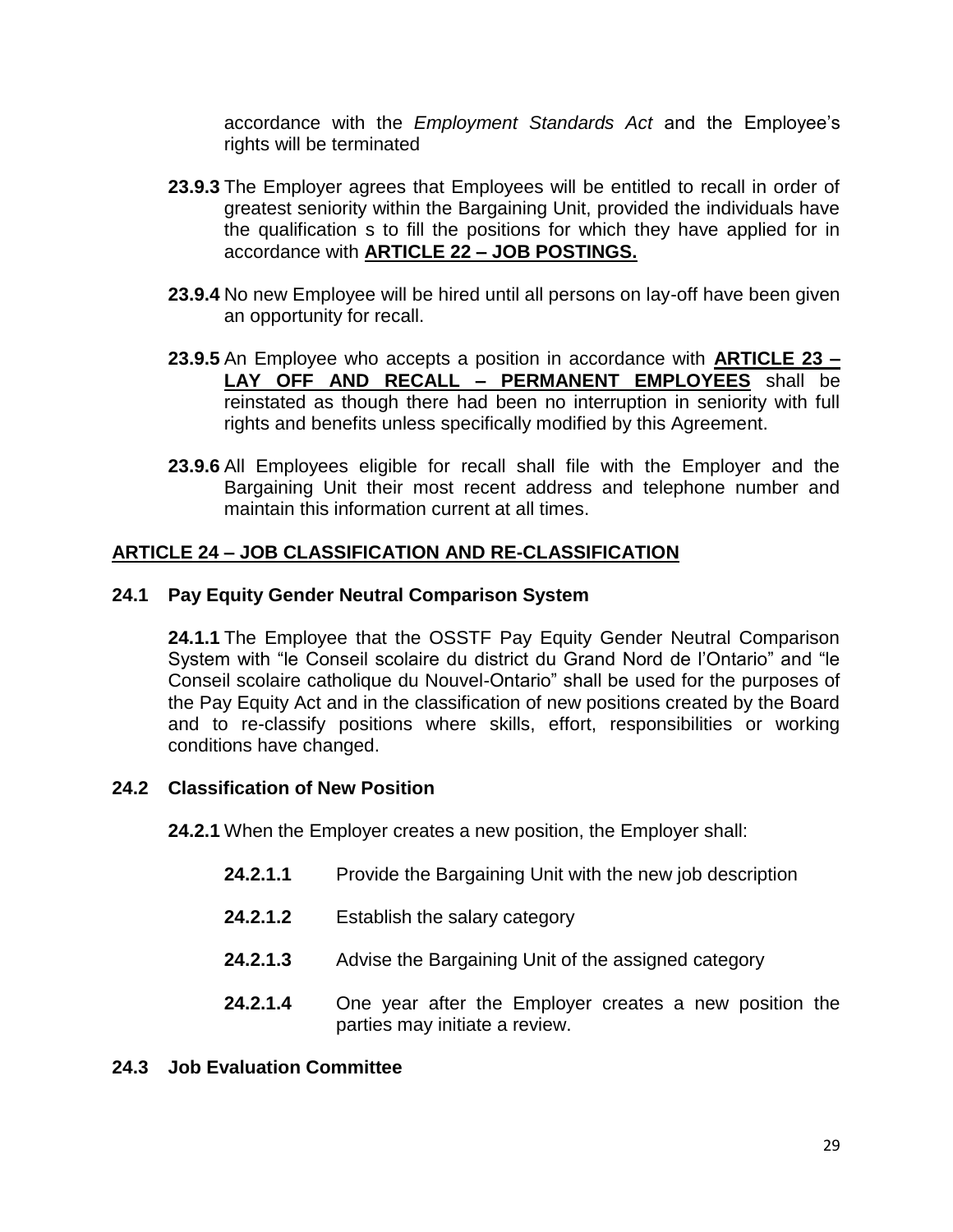**24.3.1** The Job Evaluation Committee will consist of two **(2)** representatives of the Bargaining Unit, appointed by the Bargaining Unit Executive, and two **(2)** representative of the Employer. The committee will review the job description, collect the job data through the use of the OSSTF Pay Equity Job Evaluation System Questionnaire, interview the incumbent (s) and the immediate Supervisor, if necessary and determine if a change in category is required. The Job Evaluation Committee shall complete its work within two **(2)** months of a referral being made to them.

## **24.4 Re-Classification Request**

- **24.4.1** When an existing position has been altered significantly as agreed by the Employee's Supervisor, the Employee shall have the right to request in writing a review of the position that shall be submitted to the President of the Bargaining Unit with a copy to the Executive Director.
- **24.4.2** The Employer shall review the job description with the President of the Bargaining Unit, interview the incumbent(s) presently holding the position and the incumbent's immediate Supervisor, if necessary and to determine if a change in category is required. The Employer and the President of the Bargaining Unit shall complete its work within two **(2)** months of the request.
- **24.4.3** Within ten **(10)** working days, the Employer shall inform, in writing, with a copy to the Bargaining Unit President, the Member(s) who hold(s) the position giving the decision.

## **24.5 Salary Adjustments**

- **24.5.1** When a job evaluation results in a lower salary grid being assigned, the incumbent's salary shall be red-circled.
- **24.5.2** The new rate shall become retroactive to the time the new position was first filled by the Employee or the date of the written request for review.
- **24.6** All decisions will be final and binding on all parties and shall not become the subject of a grievance.

## **ARTICLE 25 – SALARY ADMINISTRATION AND PAYROLL DEDUCTIONS**

**25.1** Each Permanent Employee will advance from their present level to the next level set out in the salary schedule, twelve **(12)** months after the Employee was last advanced on their anniversary date, until the Employee reaches the maximum. Except where prohibited by law, if an Employee is absent without pay in excess of thirty **(30)** calendar days during a twelve **(12)** month period, his anniversary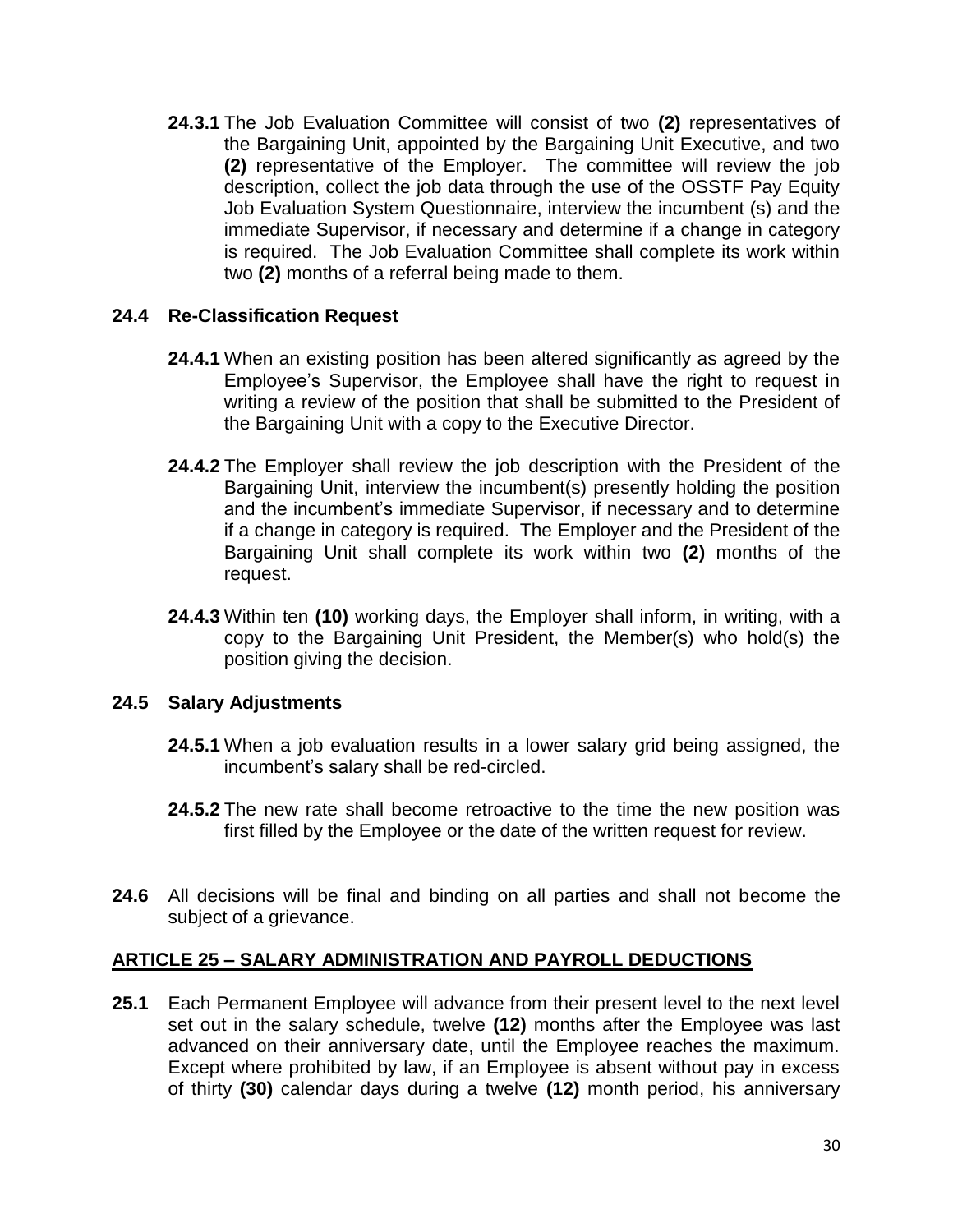date will be extended by the length of such absence in excess of thirty **(30**) calendar days. The anniversary date is the first day the Employee resumes employment.

# **25.2 Relieving Rate**

- **25.2.1** An Employee who relieves in a higher position at the request of the Employer for a period of ten **(10)** days or more will be placed at the salary rate, which represents the next highest amount above the employee's present rate of pay.
- **25.2.2** The next highest amount will not be less than four percent **(4%)** above the Employee's present rate of pay.

# **25.3 Promotion Rate**

- **25.3.1** An Employee who is promoted to a job in a higher category within the Bargaining Unit will be placed on the level of the salary schedule of the higher rated category so that the Employee will receive no less an increase in salary than the equivalent of one step in the previous category (provided that it does not exceed the salary range of the category to which the Employee has been promoted). Where the Employee was at a maximum of the Employee's previous category, the Employee will be placed on the level of the salary schedule of the higher rated category so that the Employee will receive no less an increase in salary than four percent (4%). Where the Employee has previous permanent experience with the Employer in the same position to which the Employee has been promoted within six (6) years of the promotion, such experience will be recognized for placement on the salary scale. A new anniversary date will be determined based on the start date in the new position.
	- **25.3.1.1** For the purpose of paragraph **25.3 – Promotion Rate**, promotion shall be defined as a move from one category to another category with a higher salary grid and shall not include a change in status from part-time to full-time permanent or vice-versa.
	- **25.3.1.2** The Employee who moves to a job in a lower rated category will be placed at a level on the grid, if any, which most closely recognizes the Employee's, experience level on the other grid.
- **25.3.2** Where an Employee is promoted from a Term or Casual position to a permanent position for which he already has previous experience with the Employer, the experience will be considered in determining placement on the grid up to Step 3.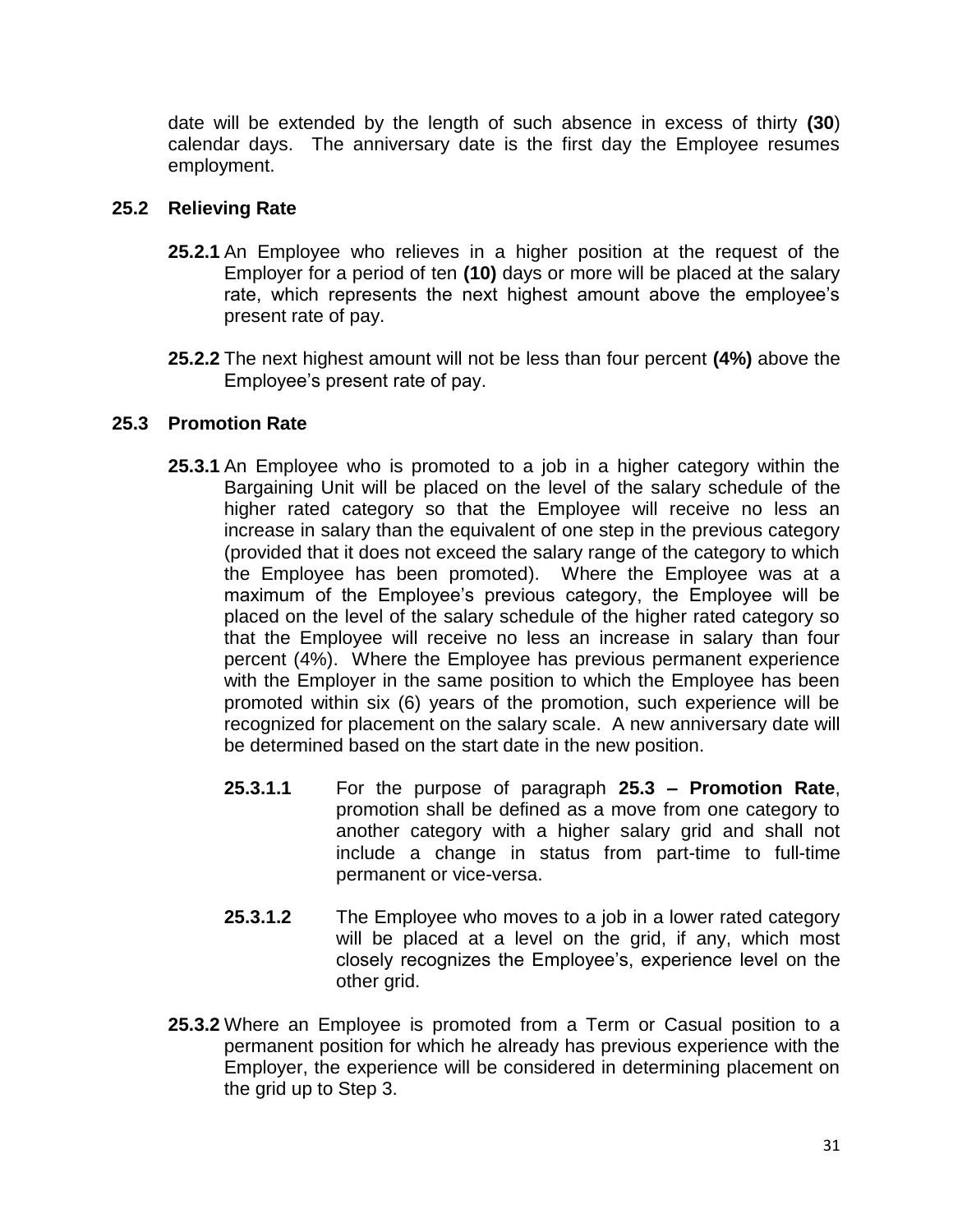## **25.4 Method of Payment**

All Employees covered by this Agreement will receive their pay by direct deposit in the bank account of their choice. All Employees will be paid bi-weekly on the second Thursday of the pay period. Casual Employees may be paid by "time sheets" and the Employer may withhold up to two **(2)** weeks of back-pay.

#### **ARTICLE 26 – SALARY GRIDS**

#### **26.1 Permanent and Term Employees**

# **26.1.1 Hourly rates effective January 1, 2016 (1 %)**

| <b>CLASSIFICATION</b>                | <b>STEPS AND HOURLY RATES</b> |         |         |         |         |  |
|--------------------------------------|-------------------------------|---------|---------|---------|---------|--|
|                                      |                               | 2       | 3       | 4       | 5       |  |
| <b>Route Planner</b><br>Data Planner | \$25.72                       | \$27.61 | \$29.75 | \$31.40 | \$32.44 |  |
| <b>Safety Officer</b>                | \$30.26                       | \$32.03 | \$33.77 | \$35.56 | \$37.35 |  |
| <b>Systems Administrator</b>         | \$30.26                       | \$32.03 | \$33.77 | \$35.56 | \$37.35 |  |
| <b>Transportation Clerk - Casual</b> | \$16.72                       |         |         |         |         |  |

#### **26.1.2 Hourly rates effective January 1, 2017 (0.5 %)**

| <b>CLASSIFICATION</b>                | <b>STEPS AND HOURLY RATES</b> |               |         |         |         |  |
|--------------------------------------|-------------------------------|---------------|---------|---------|---------|--|
|                                      |                               | $\mathcal{P}$ | 3       | 4       | 5       |  |
| <b>Route Planner</b><br>Data Planner | \$25.85                       | \$27.75       | \$29.90 | \$31.56 | \$32.60 |  |
| <b>Safety Officer</b>                | \$30.41                       | \$32.19       | \$33.94 | \$35.74 | \$37.54 |  |
| <b>Systems Administrator</b>         | \$30.41                       | \$32.19       | \$33.94 | \$35.74 | \$37.54 |  |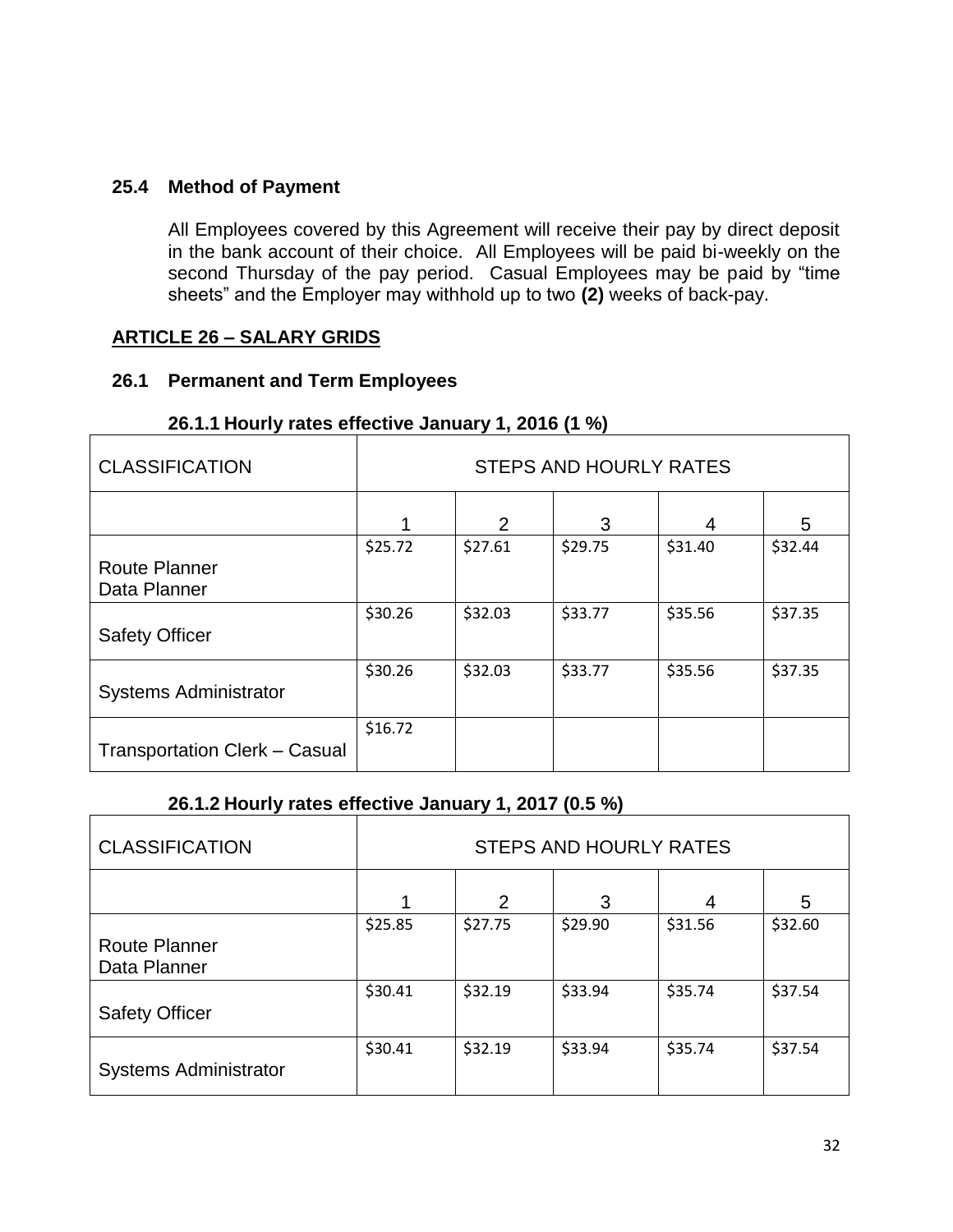|                               | \$16.80 |  |  |
|-------------------------------|---------|--|--|
| Transportation Clerk - Casual |         |  |  |
|                               |         |  |  |

## **26.2 Casual Employees**

**26.2.1** New Casual Employees hire for unskilled duties shall be paid at 65% of step 1 of the Route Planner classification.

# **ARTICLE 27 – BENEFITS PLANS**

- **27.1** The Employer agrees to offer Permanent Employees the option of group insurance coverage. However, it is understood that in doing so, the Employer has not agreed to act as insurer or to guarantee availability of insurance coverage in any form. Group insurance plans are provided through insurance carriers and are always subject to the provisions of the policy.
	- **27.1.1** The Employer shall endeavour to ensure that all communication and documentation from the insurance carrier is available to the Employees in both official languages of the Province of Ontario.

# **27.2 Eligibility Criteria**

- **27.2.1** The Employee is enrolled and covered under the insurance plans specified in this article upon commencement of employment.
- **27.2.2** Staff enrolment and continuous membership in specific plans outlined herein (basic life insurance, basic accidental death/injury insurance, spousal and dependent life insurance, long-term disability insurance) is compulsory.
- **27.2.3** The Employee may choose not to enrol in plans outlined in **27.6** and **27.7**  upon presenting proof of membership in a spouse's insurance plan.
- **27.2.4** Employees on leave who purchase benefits from the Employer may prepay insurance premiums through monthly preauthorized bank deductions or by post-dated cheque.
- **27.2.5** Retired Employees may continue existing benefit plan coverage at their own expense, if applicable. It is understood that, for the purpose of plan administration, experience and premiums, the Employer may place retirees in a separate group altogether or in an Employee group which includes retirees.
- **27.2.6** The Union will be provided with a copy of the insurance policy thirty **(30)** days after the Employer has received the final document.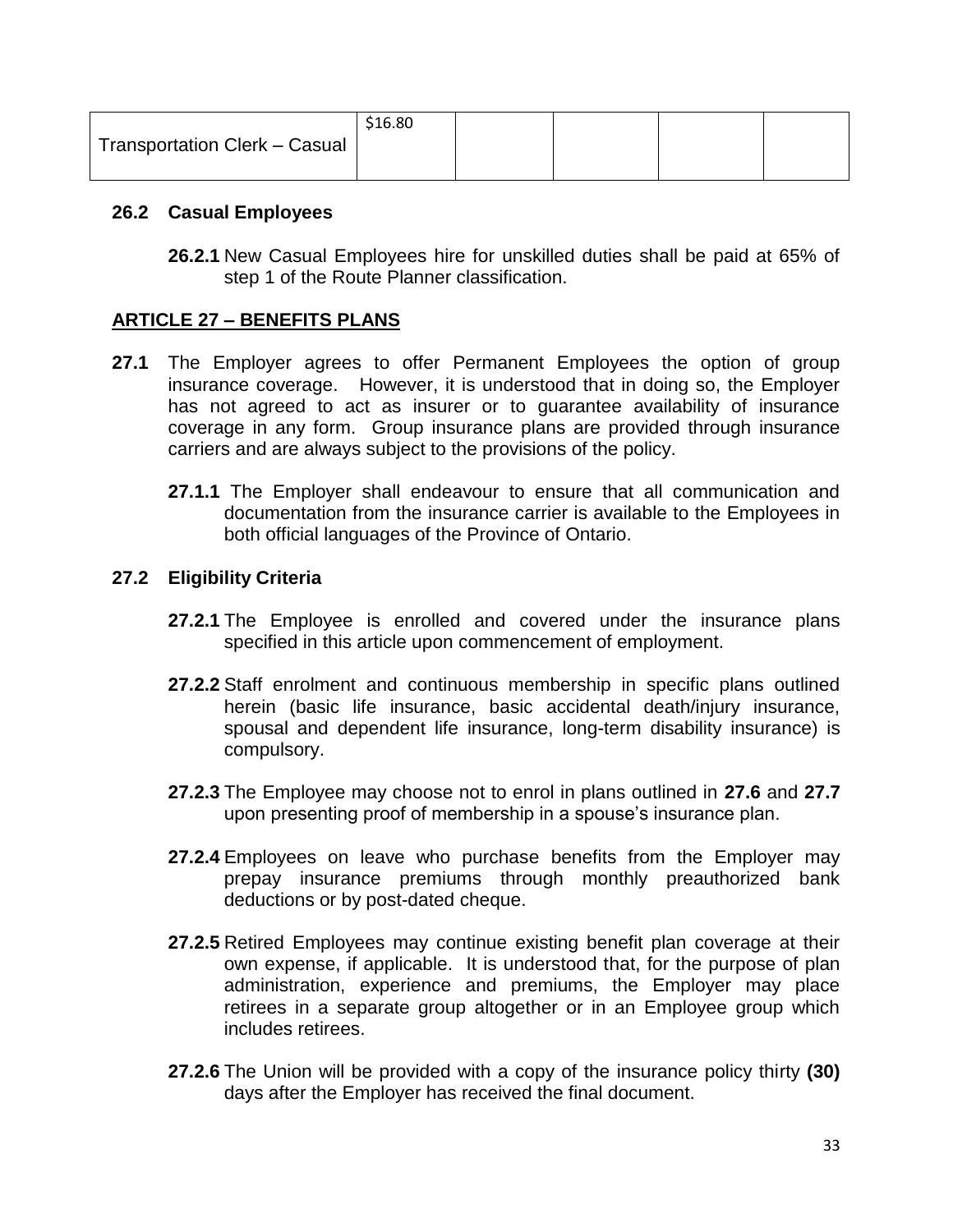#### **27.3 Basic Group Life Insurance Plan**

The Employer covers **100%** of the premium cost for basic Group Life Insurance as stipulated in Appendix A.

#### **27.4 Basic Accidental Death and Dismemberment Insurance Plan**

The Employer covers **100%** of the premium cost for basic Accidental Death or Dismemberment Insurance as outlined in Appendix A.

#### **27.5 Spousal and Dependant Life Insurance Plan**

The Employer covers **100%** of the premium cost for Spousal Life Insurance and **66 2/3%** of the premium cost of Dependent Life Insurance as stipulated in Appendix A.

#### **27.6 Supplementary Health Insurance Plan**

The Employer covers **100%** of the premium cost for Supplementary Health Insurance as outlined in Appendix A.

#### **27.7 Dental Insurance Plan**

The Employer covers **100%** of the premium cost for Dental Insurance as specified in Appendix A.

## **27.8 Optional Accidental Death and Dismemberment Insurance Plan**

The Employee can enrol in an optional Accidental Death and Dismemberment Insurance Plan as outlined in Appendix A by prepaying the full premium cost through authorized source deductions.

#### **27.9 Long-Term Disability Insurance Plan**

**27.9.1** Enrolment in the Long-Term Disability Insurance Plan is mandatory.

- **27.9.2** Employees cover the premium cost for Long-term Disability Insurance through source deductions. An Employee who has LTD coverage must apply for benefits within the waiting period as defined by the policy.
- **27.9.3** Employees receiving long-term disability benefits are eligible for benefits at their own expense.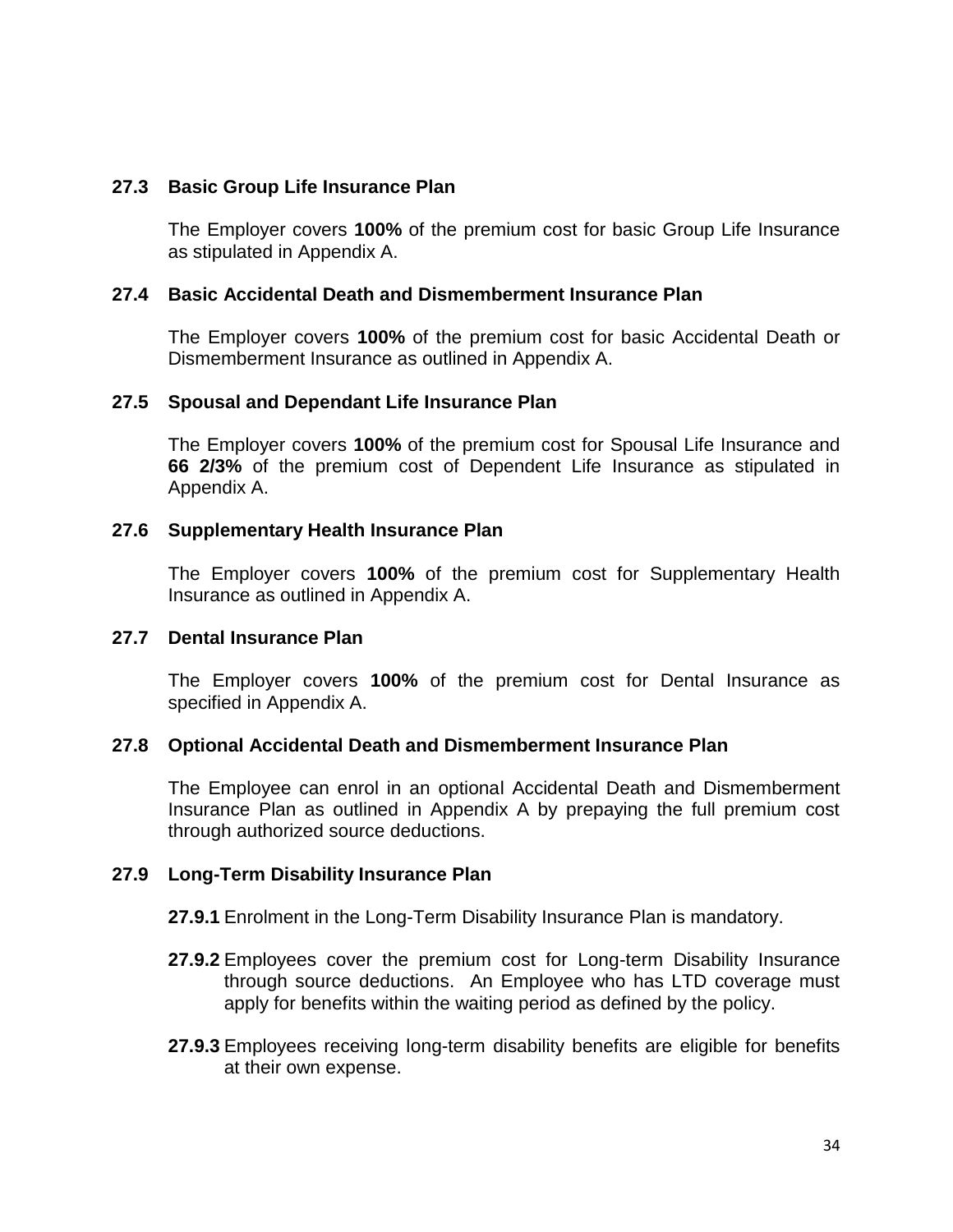- **27.9.4** Any Employee eligible for long-term disability benefits may not continue to receive his salary from the Employer from his sick days bank over and above the waiting period of the Insurer.
- **27.9.5** Accumulated vacation entitlement will be paid to Employees receiving long term disability benefits only after twenty-four (24) months of disability at which time the definition of disability, according to the insurer, changes and the insurer confirms that the Employee will still receive long term disability benefits.

## **ARTICLE 28 – PENSIONS – ONTARIO MUNICIPAL EMPLOYEES RETIREMENT SYSTEM (OMERS)**

- **28.1** The Employer will enter into an Agreement under the OMERS plan for Employees covered under the terms of this Agreement. The above will be administered subject to the rules and regulations established by OMERS and the Pension Act.
	- **28.1.1** Enrolment in OMERS is compulsory for all Employees in accordance with OMERS rules, regulations and requirements.
	- **28.1.2** The Employer will match the employees' contributions to OMERS.

# **ARTICLE 29 – AUTHORIZED LEAVES**

## **29.1 Statutory Holidays**

**29.1.1** The following days shall be recognized as statutory holidays for Permanent Employees and paid at the regular rate of pay:

Good Friday Labour Day Victoria Day Christmas Day Canada Day **Boxing Day** Family Day

New Year's Day Civic Holiday Easter Monday Thanksgiving Day

Term and Casual Employees will be paid according to the rules and regulations in the *Employment Standards Act, 2000*.

**29.1.2** In addition to the statutory holidays referred to in **29.1.1**, Permanent Employees are entitled to an annual floating statutory holiday, which shall be granted on a date mutually agreed to by the Supervisor and the Employee. This day shall be used prior to December 31<sup>st</sup> of each school year. The granting of this date shall not be unreasonably denied.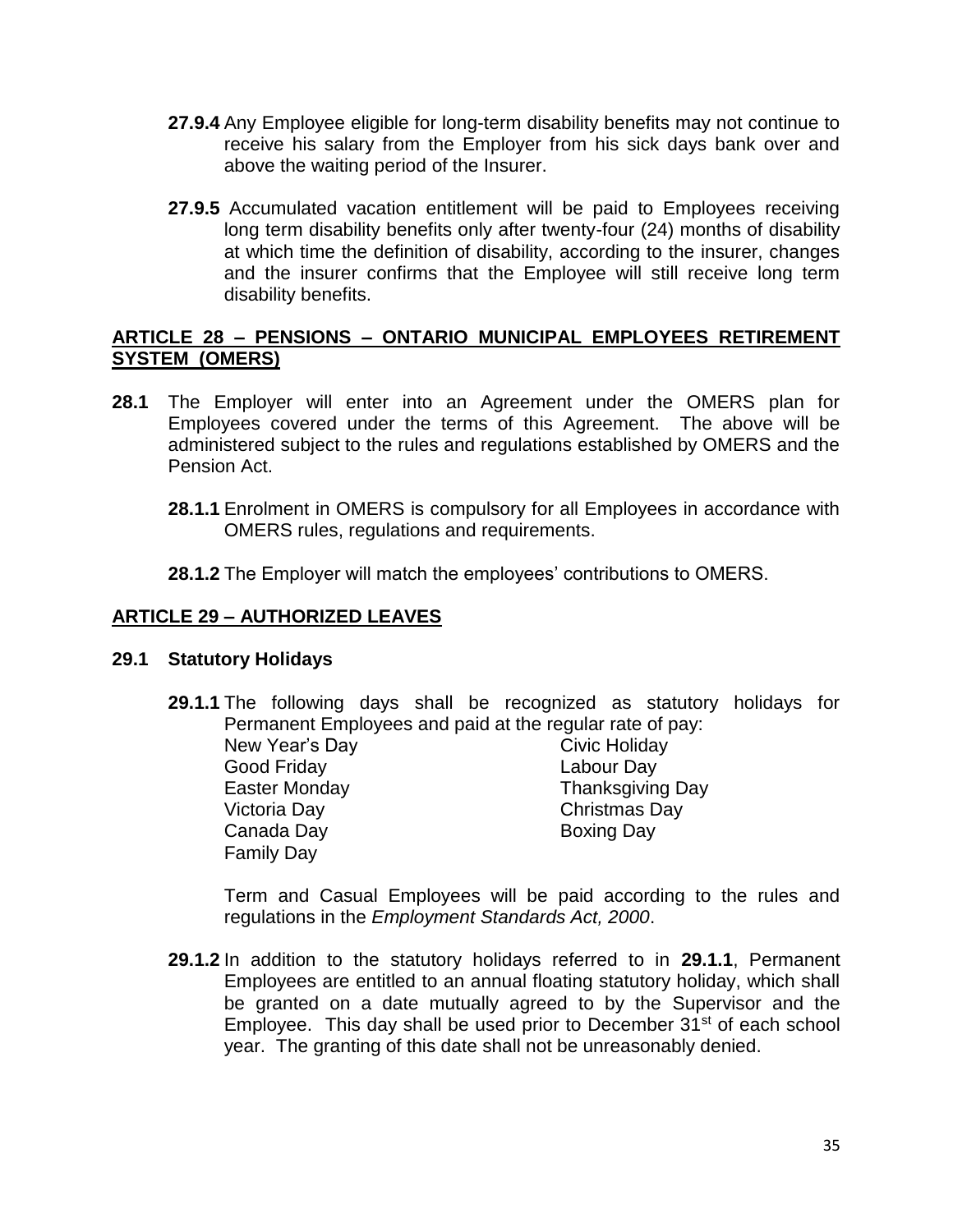**29.1.3** When a statutory holiday falls on a Saturday or a Sunday, the Employer, after consulting the Bargaining Unit, shall designate a working day in lieu thereof.

## **29.2 Vacation**

## **29.2.1 Administration and Allocation of Vacation Entitlement**

- **29.2.1.1** Vacation entitlement is based on years of service.
- **29.2.1.2** Vacation entitlement is credited to Employee's account on September 1<sup>st</sup> of each year.
- **29.2.1.3** By November 1<sup>st</sup> of every year, the Employer provides each Employee with a report on the accumulated vacation entitlement to his credit as of September 1<sup>st</sup>.
- **29.2.1.4** Vacation entitlement for part-time Employees is prorated to the Employee's hours of work.
- **29.2.1.5** Employees who have not utilised all of their vacation entitlement in a given year may elect to transfer up to five **(5)**  days of unused vacation to the following year's vacation entitlement. More than five **(5)** days may be transferred with the approval of the Executive Director.

## **29.2.2 Vacation Entitlement for Permanent and Term Employees**

| Years of service as of<br>August 31 | Annual vacation<br>entitlement for a<br>permanent<br>Employee | Monthly vacation<br>entitlement for a<br>permanent<br>Employee | % of the hourly rate<br>as vacation pay for<br>a term Employee |
|-------------------------------------|---------------------------------------------------------------|----------------------------------------------------------------|----------------------------------------------------------------|
| Less than one (1) year              |                                                               | $1.33$ days                                                    | 6.4%                                                           |
| One (1) year                        | 16 days                                                       | $1.33$ days                                                    | 6.4%                                                           |
| Five (5) years                      | 17 days                                                       | $1.42$ .days                                                   | 6.8%                                                           |
| Six (6) years                       | 18 days                                                       | $1.5$ days                                                     | 7.2%                                                           |
| Seven (7) years                     | 19 days                                                       | $1.58$ days                                                    | 7.6%                                                           |
| Eight (8) years                     | 20 days                                                       | $1.67$ days                                                    | 8.0%                                                           |
| Nine (9) years                      | 21 days                                                       | $1.75$ days                                                    | 8.4%                                                           |
| Ten (10) years                      | 22 days                                                       | $1.83$ days                                                    | 8.8%                                                           |
| Eleven (11) years                   | 23 days                                                       | $1.92$ days                                                    | 9.2%                                                           |
| Twelve (12) years                   | 24 days                                                       | 2 days                                                         | 9.6%                                                           |
| Thirteen (13) years                 | 25 days                                                       | $2.08$ days                                                    | 10.0%                                                          |

Vacation entitlement is based on the following grid: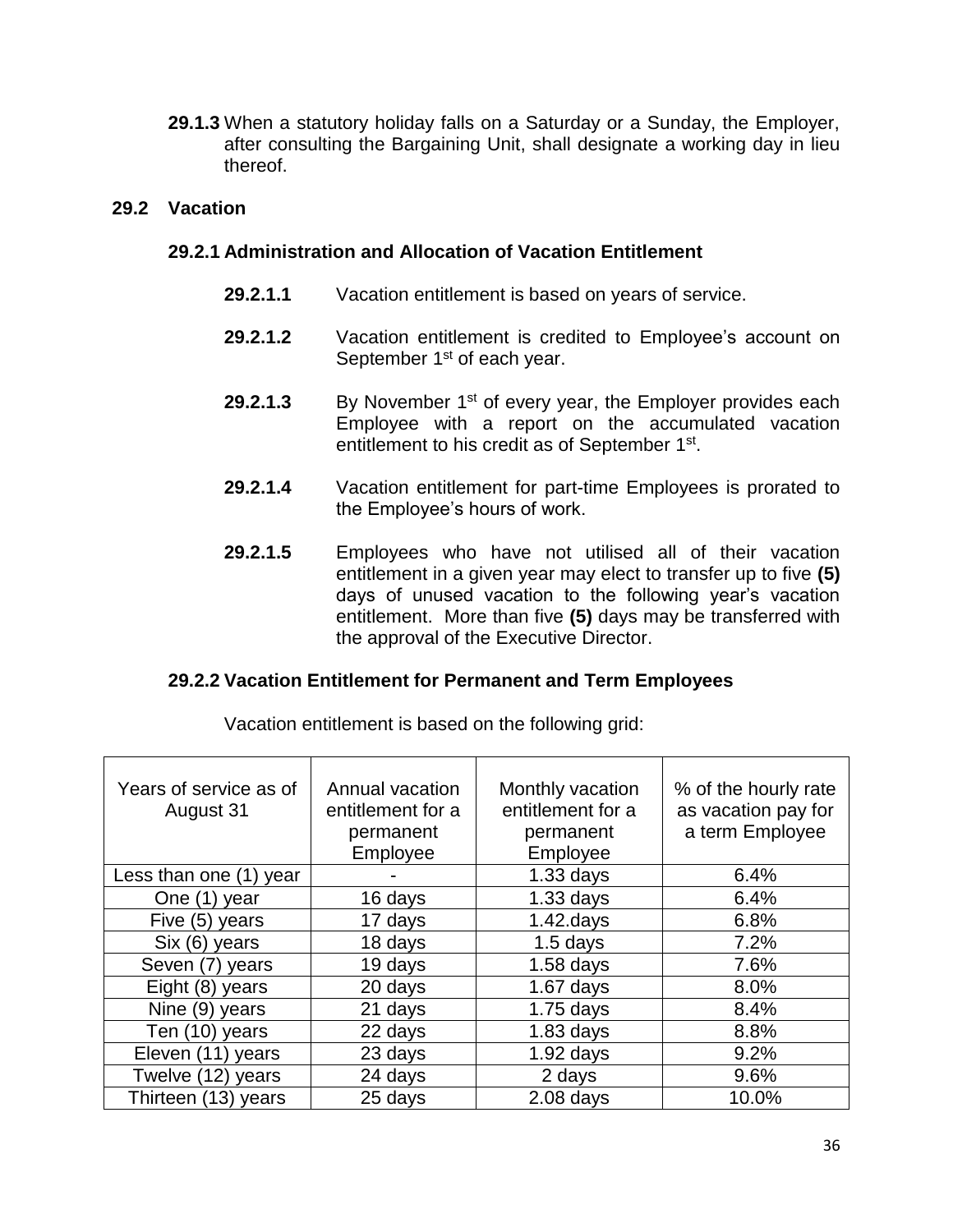| Fourteen (14) years    | 26 days | $2.17$ days | 10.4% |
|------------------------|---------|-------------|-------|
| Fifteen (15) years     | 27 days | $2.25$ days | 10.8% |
| Sixteen (16) years     | 28 days | $2.33$ days | 11.2% |
| Seventeen (17) years   | 29 days | $2.42$ days | 11.6% |
| Eighteen (18) years    | 30 days | 2.5 days    | 12.0% |
| Twenty -one (21)       | 31 days | $2.58$ days | 12.4% |
| vears                  |         |             |       |
| Twenty-three (23)      | 32 days | $2.66$ days | 12.8% |
| vears                  |         |             |       |
| Twenty-five (25) years | 33 days | $2.75$ days | 13.2% |

- **29.2.3** No deduction shall be made from the Employee vacation entitlement when a statutory holiday falls during the Employee's scheduled vacation period.
- **29.2.4** Upon termination, a Permanent Employee shall be reimbursed for any unused vacation entitlement.
- **29.2.5** When a Permanent Employee shall be reimbursed for any unused vacation entitlement.
- **29.2.6** When a Permanent Employee submits a medical certificate confirming that the Employee's scheduled vacation was interrupted due to serious illness or an admission to a hospital, the period stated in the medical certificate shall be considered sick leave and the Employee's vacation days shall be credited accordingly.
- **29.2.6** Employees shall normally utilize their vacation entitlement during the months of December and July. The preparation of the vacation schedule must take into account the needs of the Employer and seniority of each member. Employees will be notified no later than November  $1<sup>st</sup>$  of said dates.

## **29.3 Vacation – Term Employees**

Vacation Pay for each Term Employee shall be paid in accordance with the chart above. Term Employees shall retain the option of adjusting their work hours (flexing) to accumulate time that will be available when requested as lieu time at the discretion of the Employee, provided that it does not adversely impact the operations of the Employer. Such flexing shall be pre-approved by the Executive Director or designate, who shall not unreasonably deny the request. Upon completion of the term, any remaining funds shall be paid in full on the Employee's final cheque.

#### **29.4 Vacation – Casual Employees**

Vacation Pay for each Employee shall be calculated at 4% of gross pay and paid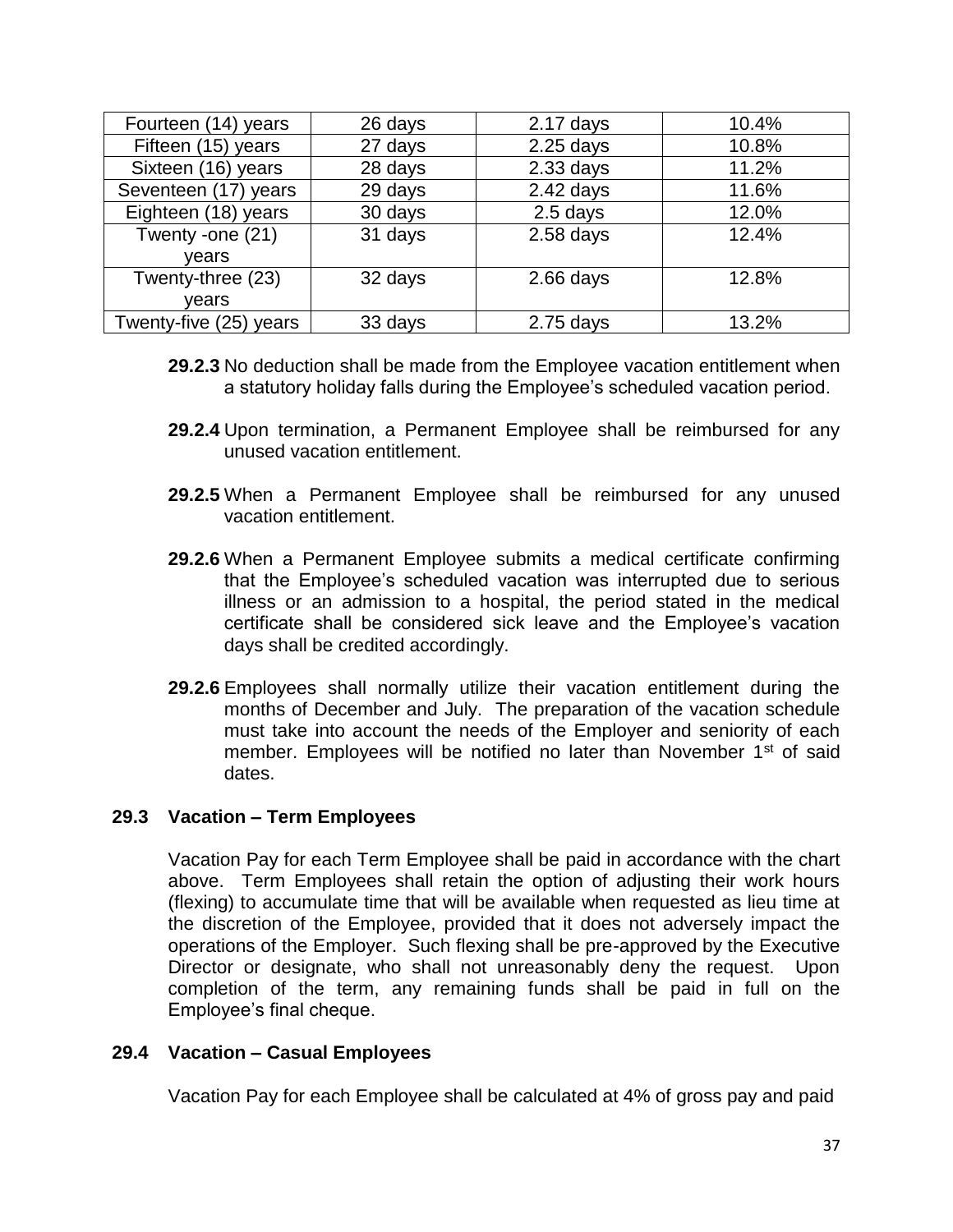on each pay cheque.

## **29.5 Sick Leave**

# **29.5.1 Administration and Allocation of Sick Leave Entitlement**

- **29.5.1.1** The Employer shall maintain a sick leave plan where the compilation of sick leave days are registered, both current entitlement and deductions for each Employee.
- **29.5.1.2** The Employer is responsible for the administration of the sick leave plan; to make the decision required for its effective operations and, as required for its effective operations and, as required, to adopt procedures related to the administration of the plan.
- **29.5.1.3** By November 1<sup>st</sup> of every year, the Employer shall provide every Employee a statement of accumulated sick leave days in his account.

# **29.5.2 Sick Leave Entitlement**

- **29.5.2.1** Each permanent full time Employee shall be entitled to two **(2)** days of sick leave per month for the current year. This entitlement is prorated for part-time Employees, for Employees whose employment is effective after the beginning of a school year and for Employees whose employment changes from permanent full-time to part-time during a year.
- **29.5.2.2** Unused sick leave days shall be accumulated to a maximum of two hundred **(200)** days.
- **29.5.2.3** Employees who accumulate the maximum two hundred **(200)** days shall thereafter receive by the end of November of every year the sum of thirty dollars **(\$30**) for every unused sick leave day above two hundred **(200)**. This amount is subject to the rules and regulation of Services Canada.

# **29.5.3 Sick Leave Utilisation**

**29.5.3.1** Employees absent due to illness shall receive his salary as long as the Employee has accumulated sick leave days in his account.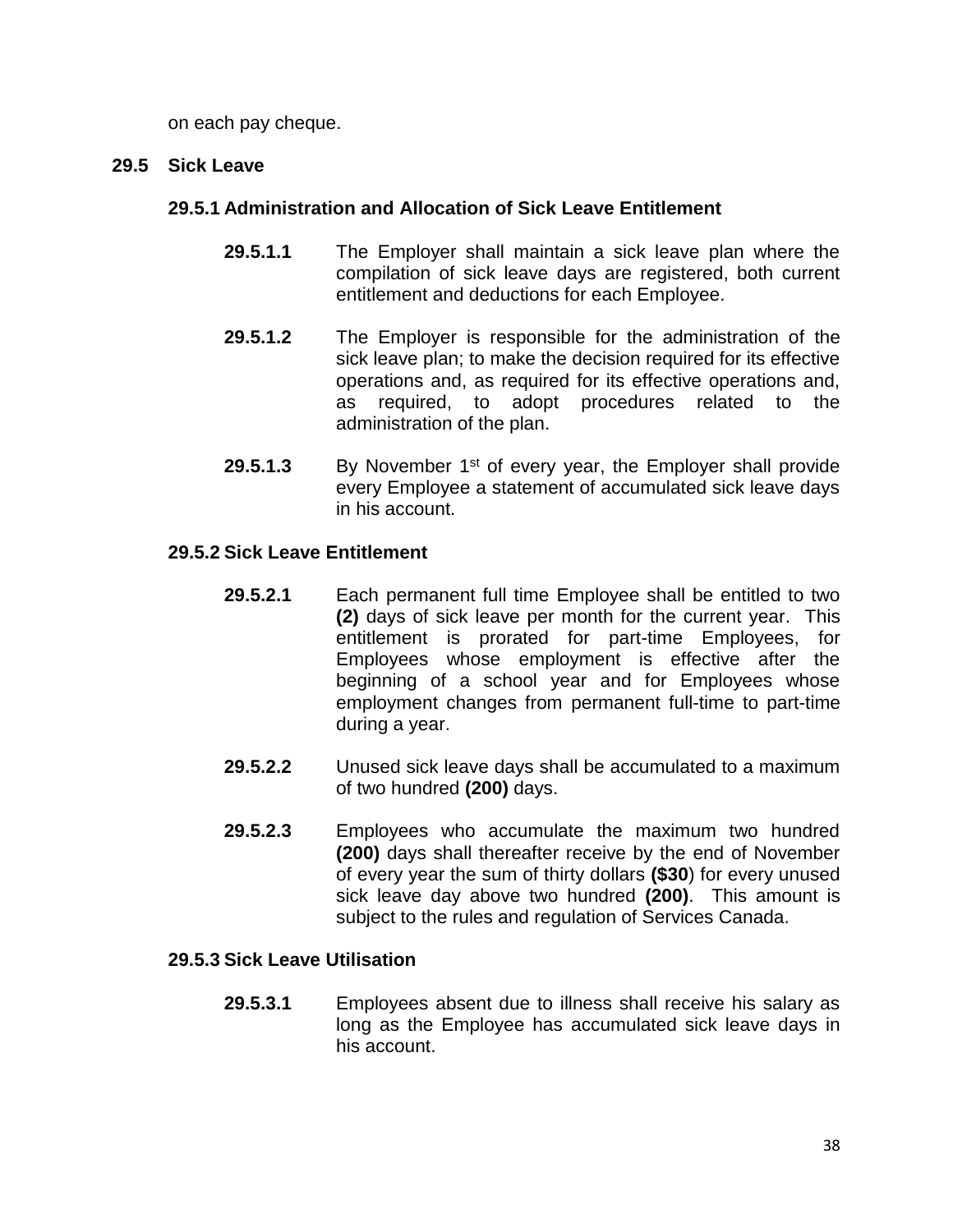**29.5.3.2** For each absence from work due to illness, deductions in increments of thirty **(30)** minutes, as the case may be, shall be deducted from the Employee's account.

## **29.5.4 Absences Due to Sick Leave**

# **29.5.4.1 Absences approved by the Workplace Safety and Insurance Board (WSIB)**

The *Workplace Safety and Insurance Act* provides Employees with an insurance against the loss of salary due to an accident while carrying out an Employee's duties. According to the cumulative sick leave plan provided by this Collective Agreement, the Employer must increase all WSIB payments to ensure that the Employee receives full salary. If the Employee runs out of sick leave days, he shall be entitled only to WSIB payments.

- **29.5.4.2** A medical certificate shall be provided for absences of three **(3)** consecutive workdays due to illness. At the Employer's request, a medical certificate may be provided for absences of less than three **(3)** consecutive workdays due to illness.
- **29.5.4.3** In exceptional circumstances, the Employer may request that an Employee reports to a qualified medical practitioner of the Employer's choice. In this event, the Employer shall be responsible for costs related to the medical examination.
- **29.5.4.4** Employees on sick leave for twenty **(20)** consecutive workdays or more must inform the Employer of his intention to return to work and submit a medical certificate confirming that the Employee is ready to return.

## **29.6 Bereavement Leave**

- **29.6.1** The Employer shall grant leave without loss of pay in accordance with the following:
	- **29.6.1.1** Up to five **(5)** consecutive workdays, or at the discretion of the Employee, either three **(3)** consecutive days, followed by two **(2)** further consecutive days at a later time, (or viceversa) in the event of a death of any one of the following family members: father, stepfather, mother, stepmother, spouse, brother, sister, son, daughter, step-daughter and step-son, father-in-law, mother-in-law, common-law spouse and guardian. These days may be broken into two **(2**)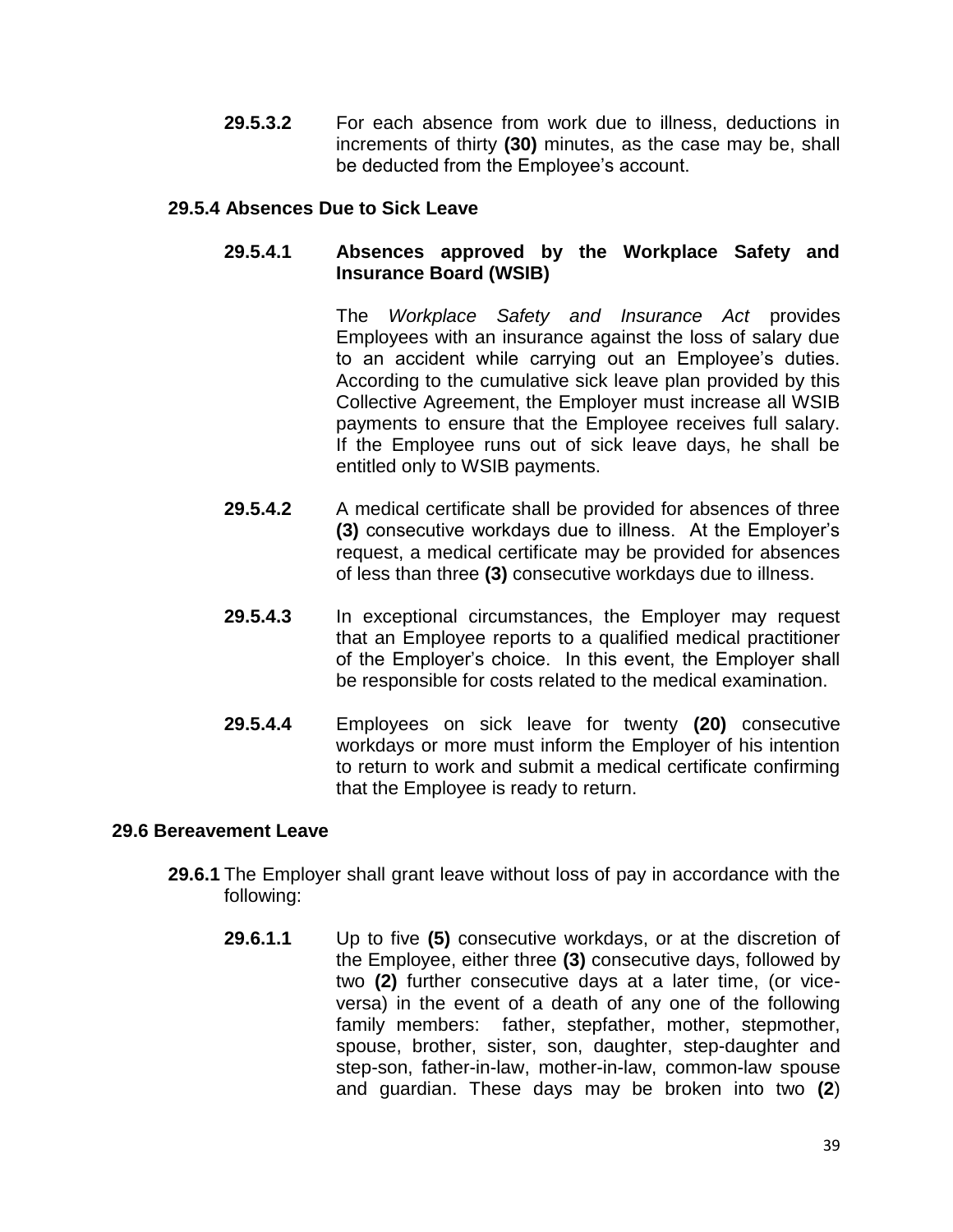consecutive days and three **(3)** consecutive days or five **(5)** consecutive days.

- **29.6.1.2** Up to three **(3)** consecutive workdays or at the discretion of the Employee, either two **(2)** consecutive days, followed by one **(1)** further consecutive day at a later time, (or viceversa), in the event of a death for any one of the following family members: grandfather, grandmother, grandchildren, brother-in-law, sister-in-law, step-brother, step-sister, fiancé, son-in-law and daughter-in-law. These days may be broken into one **(1)** day and two **(2)** consecutive days or three (3) consecutive days.
- **29.6.1.3** One **(1)** workday to attend the funeral of anyone of the following: uncle, aunt, niece, nephew, grandfather of spouse, grandmother of spouse, a person to who the Employee acted as a parent, a person acted as a parent and a person who resides with the Employee.
- **29.6.2** Upon request, an Employee who has to travel more than 500 kilometres for bereavement leave shall be entitled to two **(2)** supplementary days of leave without pay.
- **29.6.3** Upon request, an Employee who has to travel more than 1000 kilometres for bereavement leave shall be entitled to four **(4)** supplementary days of leave without pay.
- **29.6.4** Upon request for reason of particular circumstances, the employer may grant an extension to a bereavement leave. Such extension shall be without pay.

## **29.7 Quarantine**

**29.7.1** An Employee, after being exposed to a communicable disease, who is quarantined by order of a medical officer of health, is deemed to be on paid leave.

#### **29.8 Jury or Witness Duty**

**29.8.1** When an eligible Employee is required to be absent because of jury duty, or is subpoenaed as a witness for a tribunal in a case that the Employee is not party to nor the accused, the absence shall be with pay nor deductions from sick leave.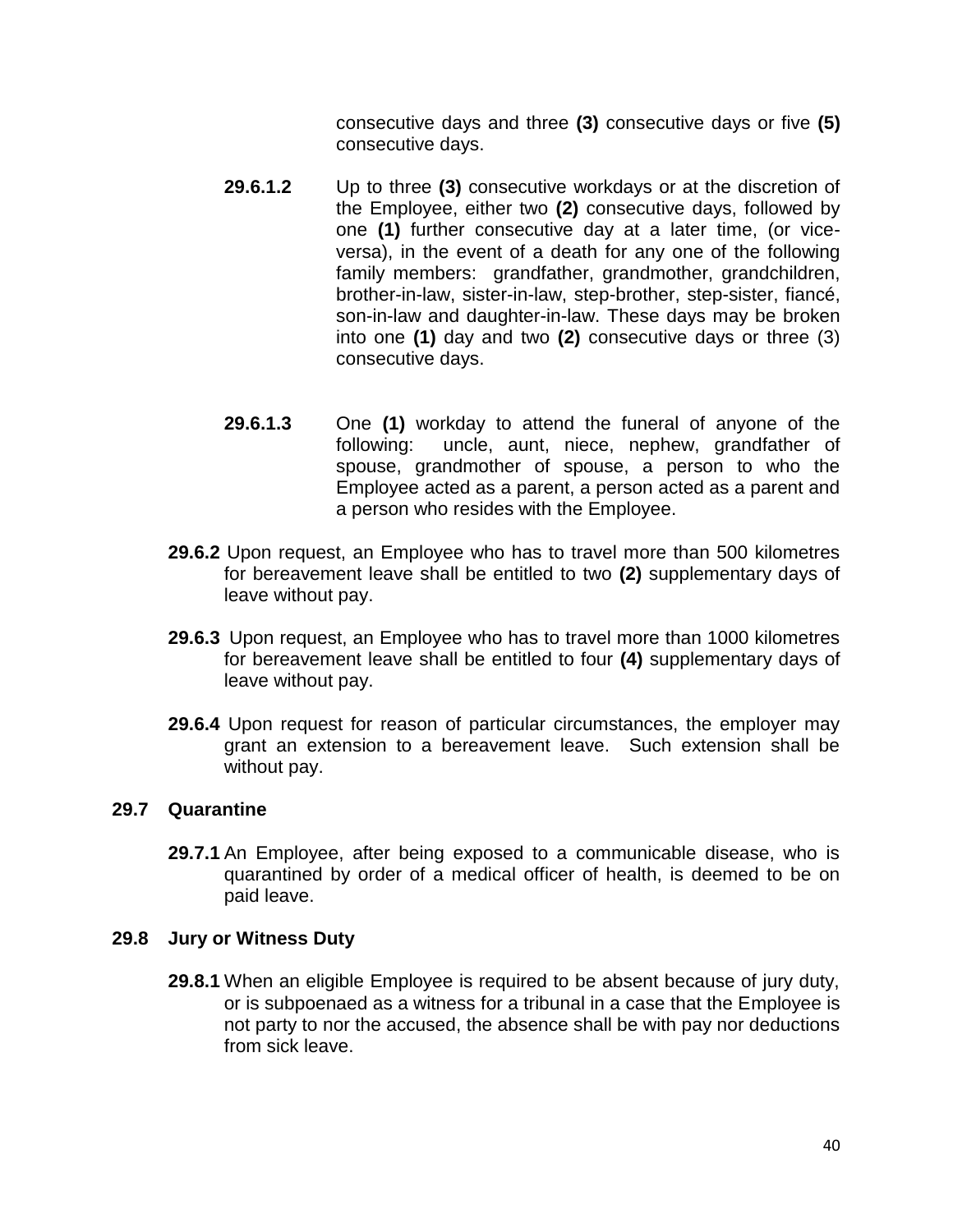- **29.8.1.1** The Employee shall provide the Employer a certificate, signed by a representative of the tribunal, requiring the Employee's attendance.
- **29.8.1.2** The Employee who is required to be absent because of jury duty, or is subpoenaed as a witness in accordance with **29.7.1** deposits with the Consortium the full amount of compensation received excluding mileage, travelling and meal allowances.
- **29.8.1.3** When an Employee is required to be absent from work to attend a tribunal or a case due to the Employee's employment obligations, the leave will be with pay.
- **29.8.1.4** Upon presenting the appropriate proof, an Employee shall be granted leave without pay to attend a tribunal or a case that the Employee is party to if the tribunal or case is not related.

#### **29.9 Maternity and Parental Leave (Include Sub Plan)**

#### **29.9.1Preamble**

Maternity and parental Leave is subject to the provisions of the Employment Standards Act and the Employment Insurance Act.

## **29.9.2 Maternity Leave**

- **29.9.2.1** An Employee who has worked for at least **(13)** weeks has a right to a maternity leave without pay of seventeen **(17)** consecutive weeks.
- **29.9.2.2** An Employee shall give the Employer written notice of at least two **(2)** weeks before the maternity leave is to begin. The notice must indicate the date the leave is to commence and the anticipated date of return to work. The notice is to be accompanied by a medical certificate attesting to the pregnancy and confirming the due date.
- **29.9.2.3** An Employee may begin the leave on an earlier day than was set out in the notice if the Employee gives the Employer a written notice at least two **(2)** weeks before that earlier day. The leave may begin on a later day if the Employee gives the Employer a written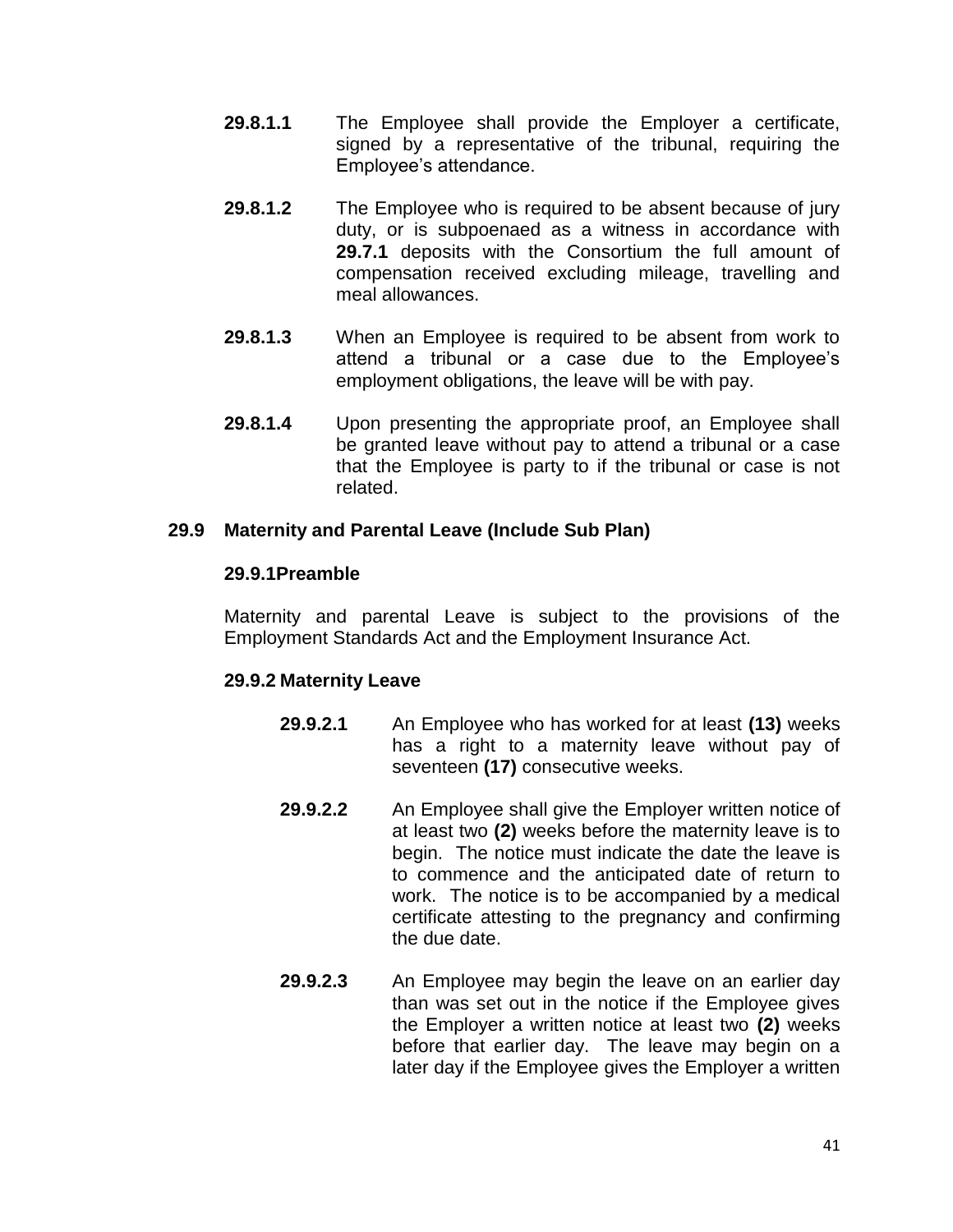notice at least two **(2)** weeks before the day set out in the original notice.

- **29.9.2.3.1** The two **(2)** weeks period may be less if the Employee provides a medical certificate confirming that the Employee must leave work earlier than expected.
- **29.9.2.3.2** In unforeseen circumstances, the Employee may be exempted from the formality of providing notice if the Employee submits to the Employer a medical certificate confirming that she had to leave employment without delay.
- **29.9.2.4** The Employee may end her maternity leave earlier than anticipated by giving her Employer written notice of at least four **(4)** weeks before the day she wishes to end her leave.
- **29.9.2.5** If birth occurs after the expected due date, the member may prolong the maternity leave for a period equal to the delay by giving her Employer written notice at least four **(4)** weeks before the initial anticipated date of return.
- **29.9.2.6** During the maternity leave, the Employer shall pay its share of benefits premiums to which the Employee subscribed immediately prior to the leave, unless the Employee chose not to participate and she so informs the Employer in writing.
- **29.9.2.7** During the maternity leave, the Employee:
	- **29.9.2.7.1** Accumulates seniority;
	- **29.9.2.7.2** Maintains her right to apply for posted vacancies;
	- **29.9.2.7.3** Accumulates sick leave credits;
	- **29.9.2.7.4** Subject to the rights and privileges accorded by the *Employment Standards Act*, cannot utilize her sick leave credits.
	- **29.9.2.7.5** Accumulates vacation credits.

#### **29.9.2.8 Supplementary Employment Benefit Plan (SEBP)**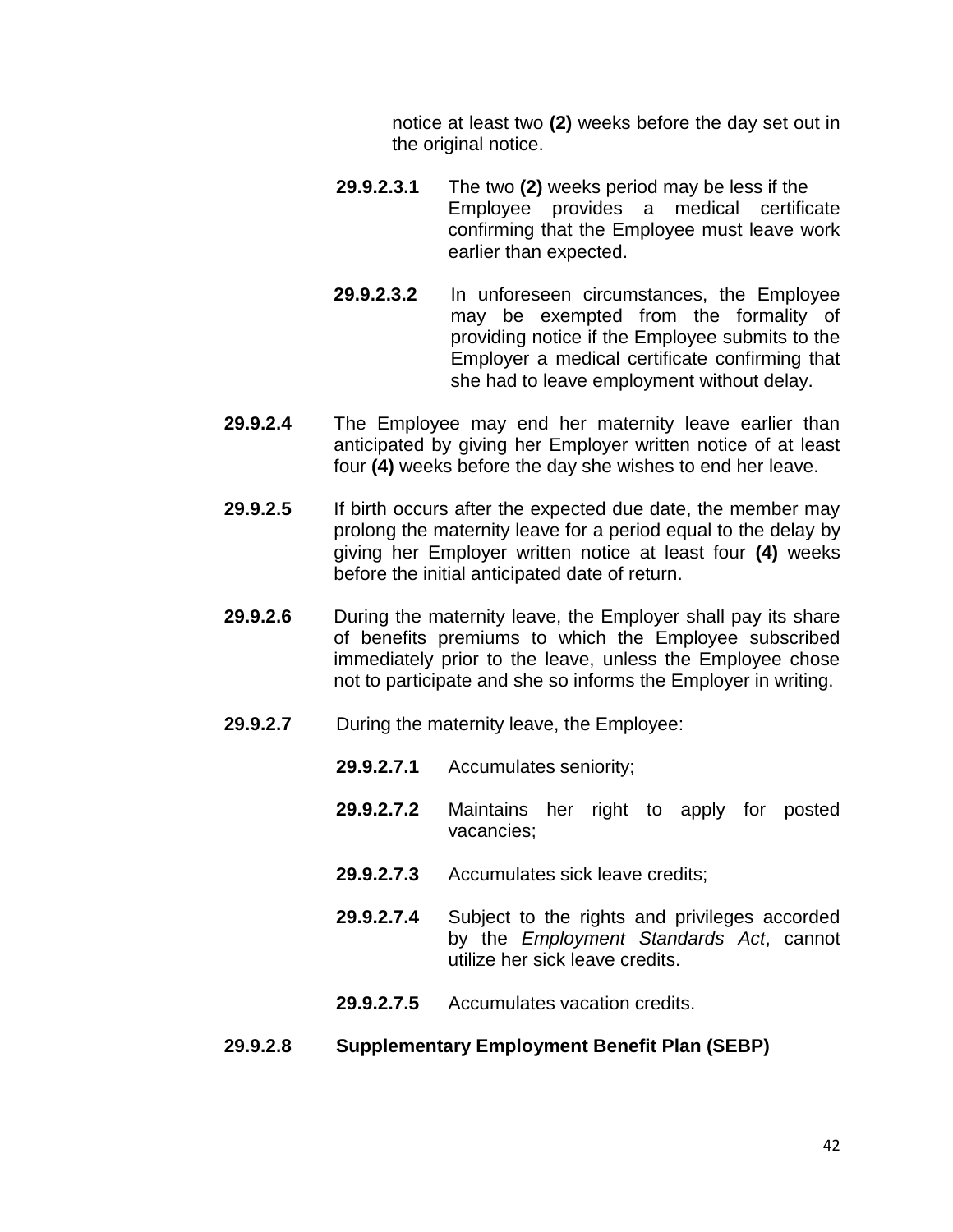- **29.9.2.8.1** For the two **(2)** weeks waiting period for employment insurance, an Employee on maternity leave is entitled to payments equivalent to ninety-five percent **(95%)** of her salary.
- **29.9.2.8.2** In order to receive the SEBP, the Employee must provide the Employer with a payment stub received from (The Employment Commission of Canada) or other documentation indicating that the Employee has applied for employment insurance and has completed her two-week waiting period.
- **29.9.2.8.3** The Employee returns to the pre-leave position upon the Employee's return. If the position does not exist, the pertinent provision of the current collective agreement shall apply.

# **29.10 Parental /Family Leave**

- **29.10.1** An Employee who has worked for at least thirteen **(13)** weeks and who is the parent of a child has a right to a parental or adoption leave without pay of thirty five **(35)** consecutive weeks following the birth of the child, and in the case of an adoption, the coming of the child into the Employee's custody, care and control for the first time.
- **29.10.2** An Employee shall give the Employer written notice of at least two **(2)** weeks before the leave is to begin. The Notice must indicate the date the leave is to commence and the anticipated date of return to work.
- **29.10.3** An Employee may begin the leave on an earlier day than was set out in the notice if the Employee gives the Employer a written notice at least two **(2)** weeks before that earlier day. The leave may begin on a later day if the Employee gives the Employer a written notice at least two **(2)** weeks before the day set out in the original notice.
- **29.10.4** The Employee may end the leave earlier than anticipated by giving the Employer written notice of at least four **(4)** weeks before her or his return.

## **29.10.5 Commencement of leave**

**29.10.5.1** The leave of an Employee who has taken a maternity leave must begin immediately after the end of the maternity leave, unless the child has not yet come under the Employee's custody, care and control for the first time.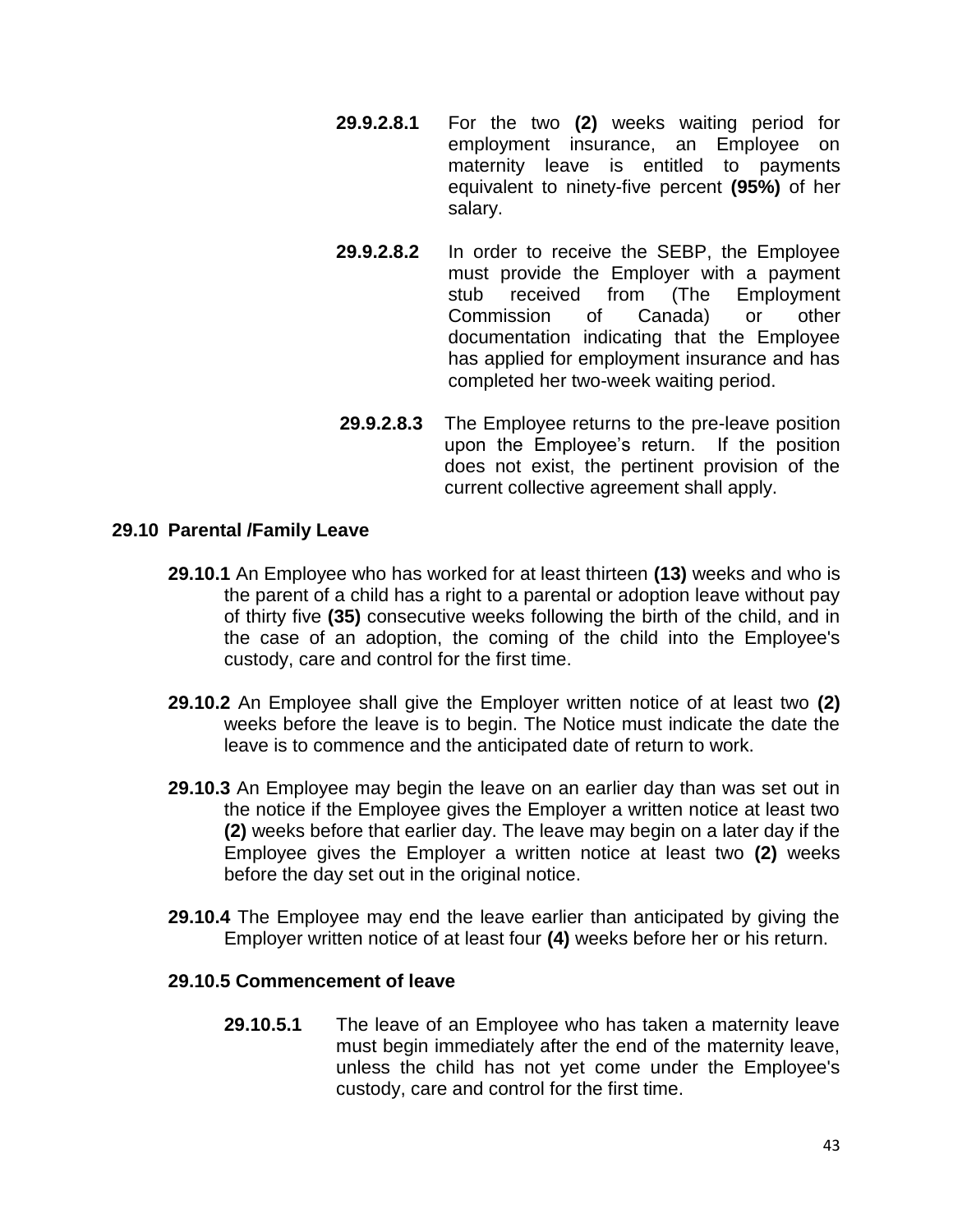- **29.10.5.2** The leave of thirty five **(35)** weeks or thirty seven **(37)** weeks cannot begin later than fifty two **(52)** weeks after the birth of the child or after the child comes under the Employee's custody, care and control for the first time.
- **29.10.6** During the leave, the Employer shall pay its share of benefit premiums for the benefits the Employee subscribed to immediately prior to the leave, unless the Employee chooses not to participate and the Employee so informs the Employer in writing.
- **29.10.7** During the leave, the Employee:
	- **29.10.7.1** Accumulates seniority;
	- **29.10.7.2** Maintains her right to apply for posted vacancies;
	- **29.10.7.3** Accumulates sick leave credits;
	- **29.10.7.4** Subject to the rights and privileges accorded by the *Employment Standards Act*, cannot use her sick leave credits.
	- **29.10.7.5** Accumulates vacation leave credits.
- **29.10.8** The Employee returns to his position upon the Employee's return from leave. If the position does not exist, the pertinent provision of the current Collective Agreement shall apply.

#### **29.10.9 Extended Parental Leave/Adoption Leave**

- **29.10.9.1** The Employer shall grant to an Employee an extended parental or adoption leave without pay of up to eighteen **(18)** consecutive months. The extended parental or adoption leave must begin immediately after the end of the Parental/Family Leave outlined in **29.10.**
- **29.10.9.2** An Employee shall give the Employer written notice of at least four **(4)** weeks before the leave is to begin. The notice must indicate the date the leave is to commence and the anticipated date of return to work.
- **29.10.9.3** The Employee may end the leave earlier than anticipated by giving the Employer written notice of at least four **(4)** weeks before the Employee's return.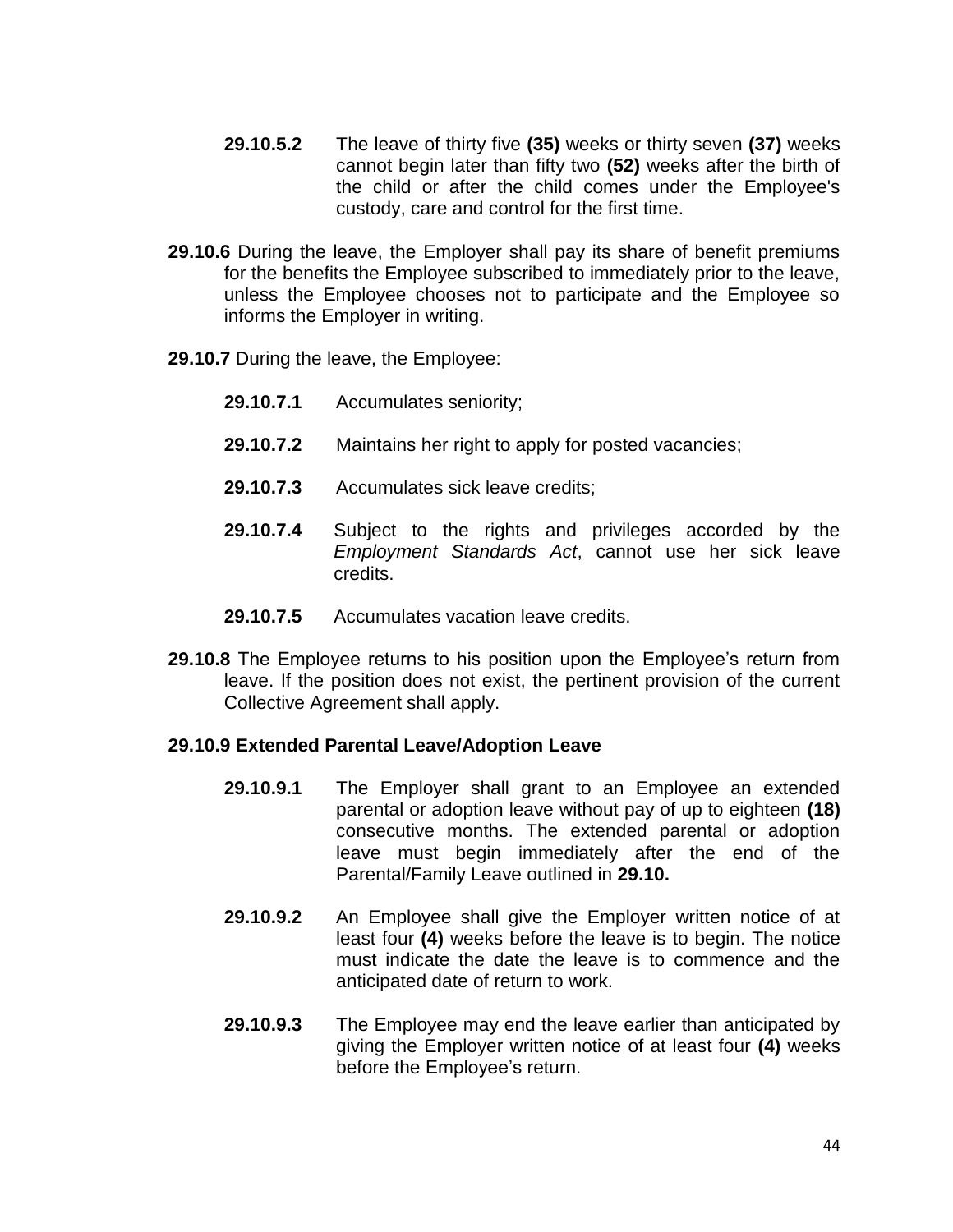- **29.10.9.4** During the leave, the Employee may elect to continue benefit coverage that the Employee subscribed to immediately prior to the leave, if the Employee pays the full benefit premium for the period of leave. Benefit premiums shall be reimbursed on a monthly basis or in accordance with other arrangements as agreed to by the Employee and the Employer.
- **29.10.9.5** During the leave, the Employee:
	- **29.10.9.5.1** Accumulates seniority;
	- **29.10.9.5.2** Does not accumulate credits for years of service with the Employer;
	- **29.10.9.5.3** Maintains the right to apply for posted vacancies;
	- **29.10.9.5.4** Does not accumulate sick leave credits;
	- **29.10.9.5.5** Subject to the rights and privileges accorded by the *Employment Standards Act*, cannot utilise sick leave credits;
	- **29.10.9.5.6** Does not accumulate vacation credits.
- **29.10.9.6** The Employee returns to the position upon the Employee's return from leave. If the position does not exist, the pertinent provision of the current collective agreement shall apply.

#### **29.10.9.7 Temporary Assignment**

An Employee may request to be temporarily assigned to other duties:

- **29.10.9.7.1** If she is pregnant and her conditions of work is a source of risks of communicable diseases or dangers to her health or the to the health of the unborn child;
- **29.10.9.7.2** If her working conditions are a source of danger to the health of the child being breastfed.
- **29.10.9.7.3** If she regularly works with a cathode ray screen

#### **29.11 Paternity Leave**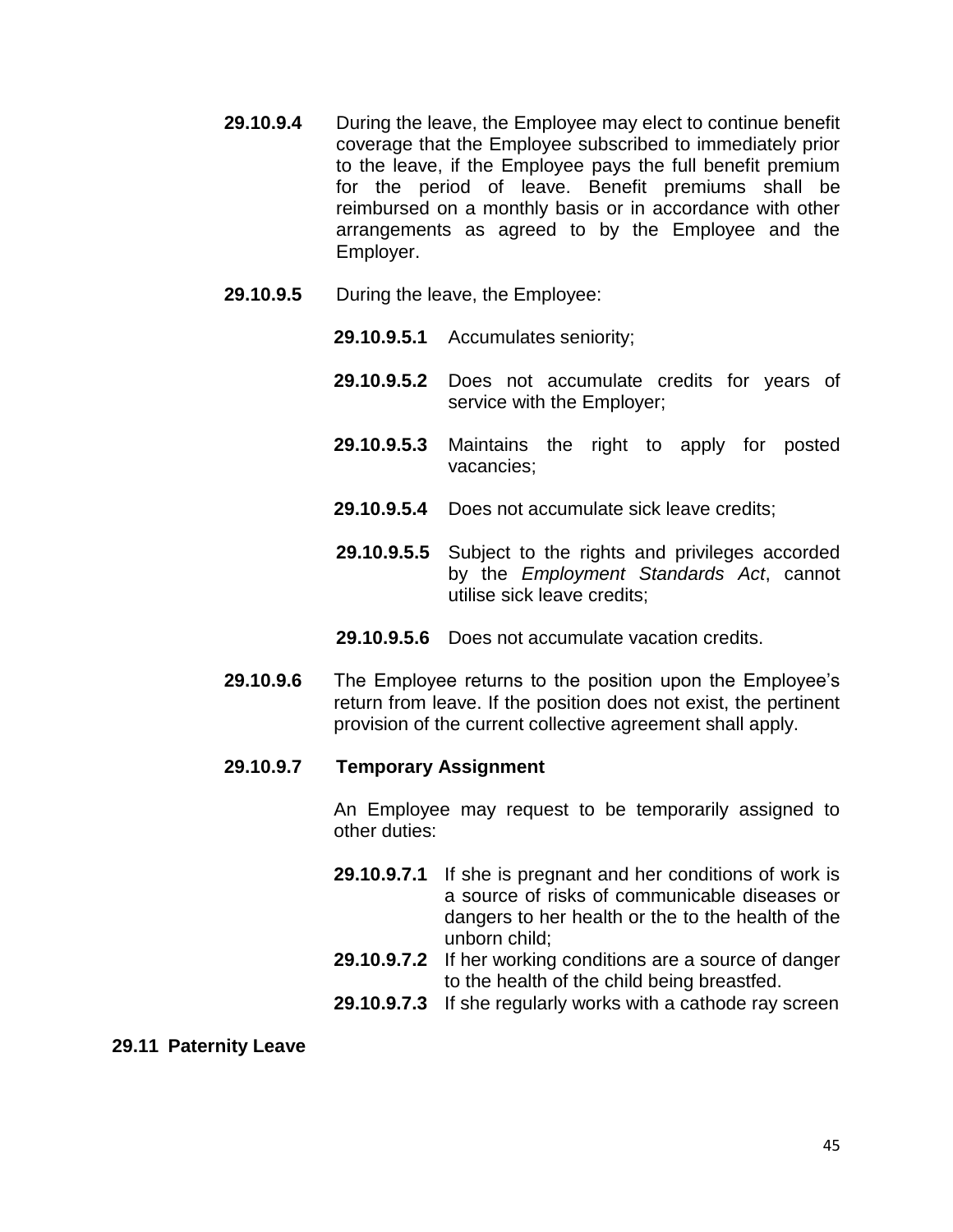**29.11.1** The Employer shall grant to the spouse two **(2)** days of leave with pay for the birth or adoption of a child.

### **29.12 Personal Leave**

- **29.12.1** Subject to a prior request to the Executive Director or his designate, the Employer shall grant, per year, to each Employee, up to five **(5)**  days with pay or ten**(10)** half days with pay and with deduction from sick leave for the following reasons:
	- **29.12.1.1** Up to three **(3)** days for personal reasons. These days cannot be taken the day preceding or the day following Christmas Break, March Break or a statutory holiday;
	- **29.12.1.2** For academic or professional testing which takes place during hours of work;
	- **29.12.1.3** University graduation of the Employee or of an Employee's child or spouse;
	- **29.12.1.4** For an emergency situation which prevents the Employee from going to work or to exercise her or his responsibilities;
	- **29.12.1.5** For illness of a member of the immediate family (spouse, son, daughter, father or mother) to arrange for alternate care.

#### **29.13 Inclement Weather**

**29.13.1** Leave granted for inclement weather shall be in accordance with the Employer's Policy 006 Absences in case of Inclement Weather.

#### **29.14 Leave of Absence Without Pay**

- **29.14.1** Subject to a written request submitted prior to the commencement of the leave, the Employer may grant a leave of absence without pay of up to two **(2)** years. The Employer shall inform the Employee in writing of its decision. A leave of absence without pay shall not be unreasonably denied.
- **29.14.2** An Employee on a leave of absence without pay for two **(2)** years may request a renewal of the leave but the Employer retains the right to accept or refuse such a request.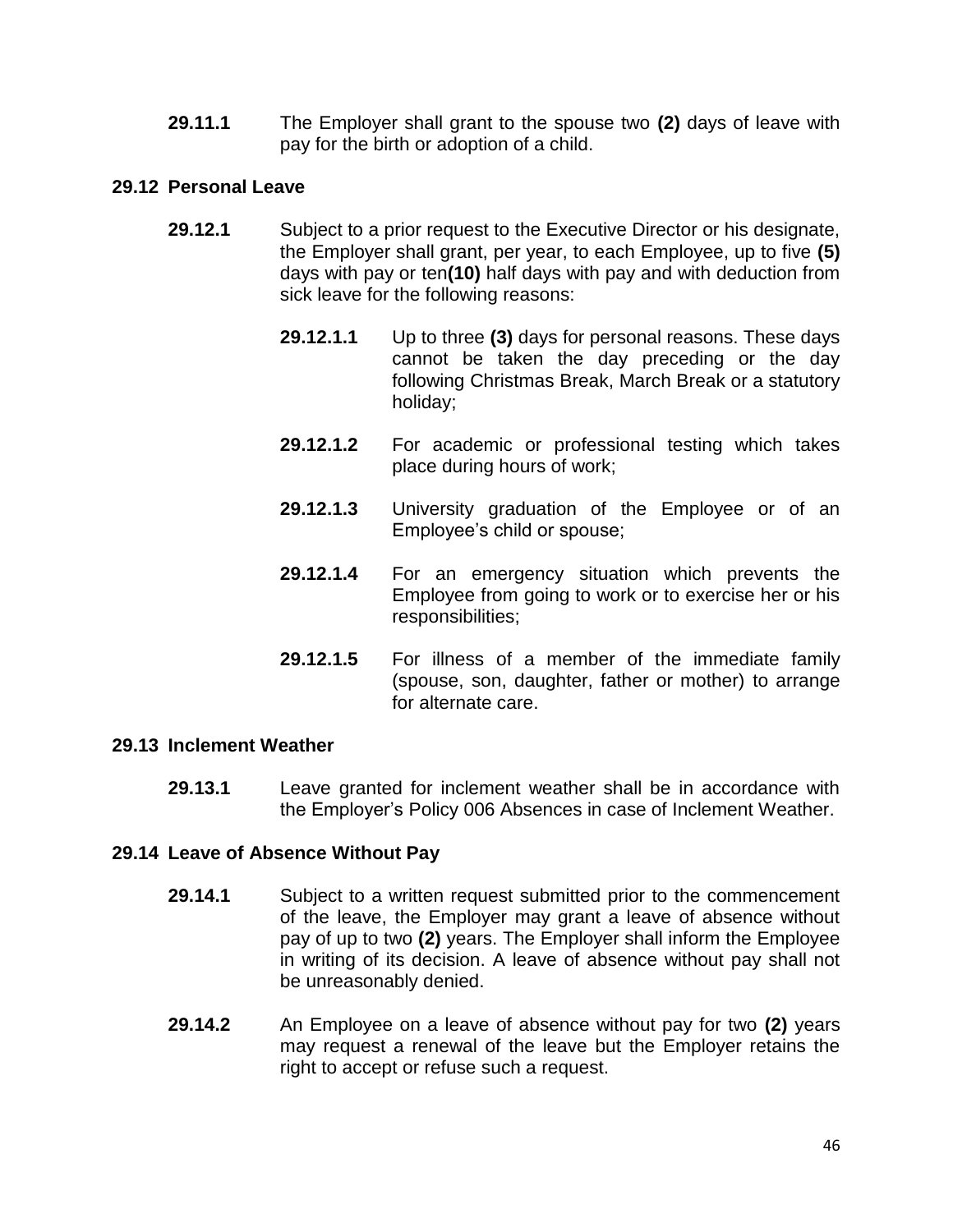- **29.14.3** Requests for a leave of absence without pay must be submitted at least three **(3)** months prior to the commencement of the leave. However, under certain circumstanses, the Employer may grant a leave of absence without pay without regards to the three **(3)** months advance notice.
- **29.14.4** During a leave of absence without pay and subject to the provisions of the insurance policy, an Employee, may continue all of their benefits coverage if the Employee pays the full benefit premium for the period of leave. Benefit premiums shall be reimbursed on a monthly basis or in accordance with other arrangements as agreed to by the Employee and the Employer.
- **29.14.5** During the leave of absence without pay, the Employee:
	- **29.14.5.1** Does not accumulate sick leave days;
	- **29.14.5.2** Cannot utilise sick leave days;
	- **29.14.5.3** Does not accumulate vacation days;
	- **29.14.5.4** Does not accumulate credits for years of service with the Employer.
- **29.14.6** If the approved leave of absence without pay is for three **(3)** months or more, the position is posted in accordance with the provisions of the current Collective Agreement.
- **29.14.7** The Employee returns to the pre-leave position upon the Employee's return. If the position does not exists, the pertinent provision of the current Collective Agreement shall apply.

## **29.15 Leave for Union Related Duties**

#### **29.15.1 Bargaining Unit President**

- **29.15.1.1** The Bargaining Unit President shall be granted a fulltime leave or, at the discretion of the Employer, a part-time leave for one year. The Employer may refuse to extend the leave for the President if the leave negatively affects the Employer's operations. Such a leave will not be unreasonably refused.
- **29.15.1.2** The total cost of salary, benefits and statutory plans of the Employee on leave shall be reimbursed to the Employer by the Bargaining Unit.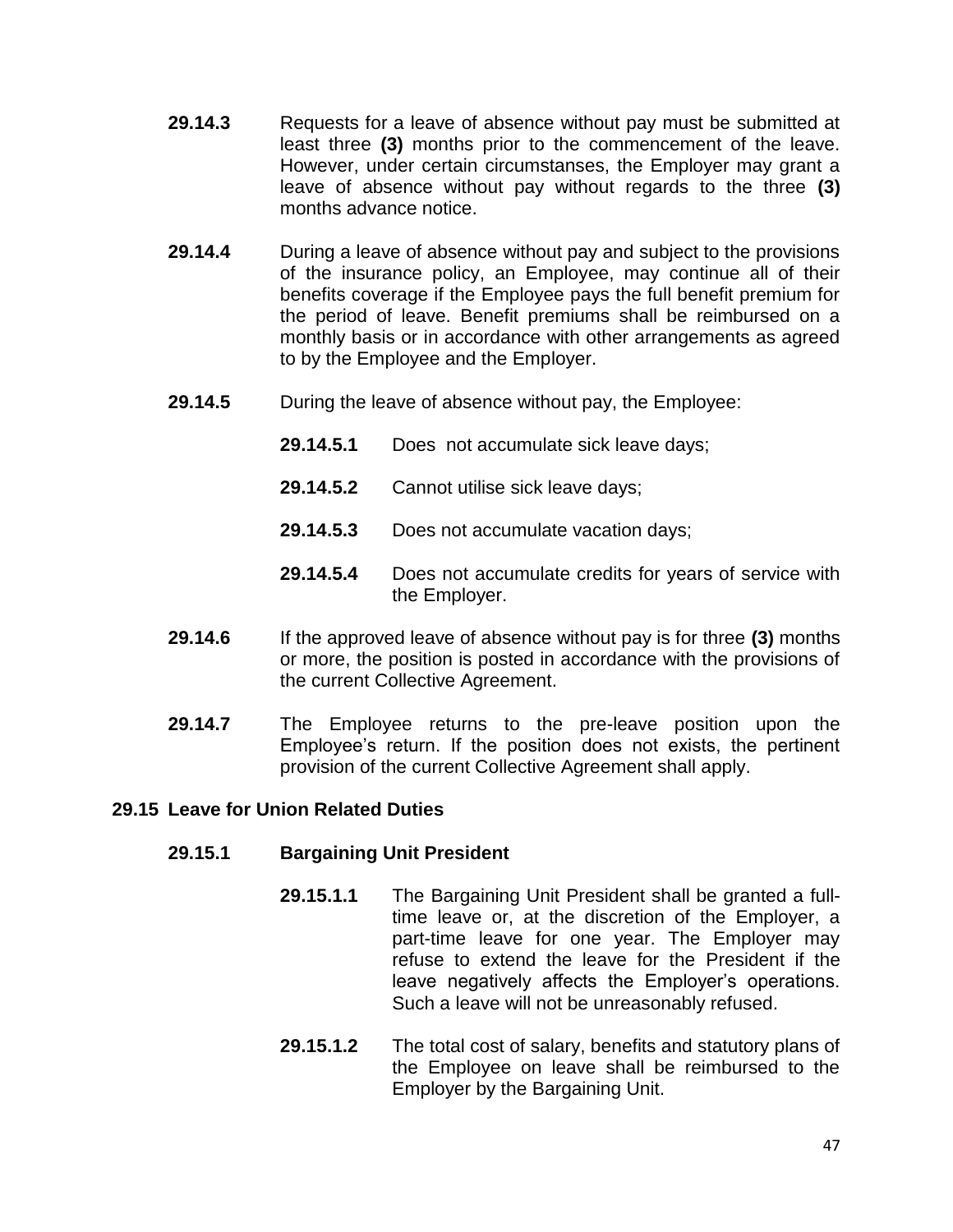- **29.15.1.3** During the leave, the Employee retains all the rights and privileges of the current Collective Agreement. The Employee receives their salary and benefits coverage, including such leave days. The Employee continues to accumulate seniority and service for the purpose of the Collective Agreement. With respect to experience, the Employee continues to accumulate experience prorated to the percentage of the Employee's assignment at the time of the leave.
- **29.15.1.4** Subject to the provisions of the current Collective Agreement, the Employee's position is protected for a period of two **(2)** years.

#### **29.15.2 Miscellaneous Leave Days for Union Business**

- **29.15.2.1** The Employer shall grant leave for a total of thirty-five **(35)** workdays per year. Employees shall not take union leave at the same time during the peak period of operation.
- **29.15.2.2** The Union shall reimburse the Employer for the cost of casual Employee's salary for the first thirty **(30)** days and, afterwards, shall reimburse the salary of the permanent Employee.
- **29.15.2.3** During the leave, the Employee retains all the rights and privileges of the current Collective Agreement.

#### **29.15.3 Other Union Leave**

- **29.15.3.1** The Employer shall grant a leave without pay for a secondment of one **(1)** year to an Employee appointed to a position with the Union (other than the Bargaining Unit). Such shall be renewable upon approval of the Executive Director, which will not be unreasonably denied.
- **29.15.3.2** Subject to the provisions of the current Collective Agreement, the Employee's position is protected for a period of one **(1)** year.
- **29.15.3.4** Subject to **Article 23** Layoff, at the end of the above noted leave of absence, the member shall return to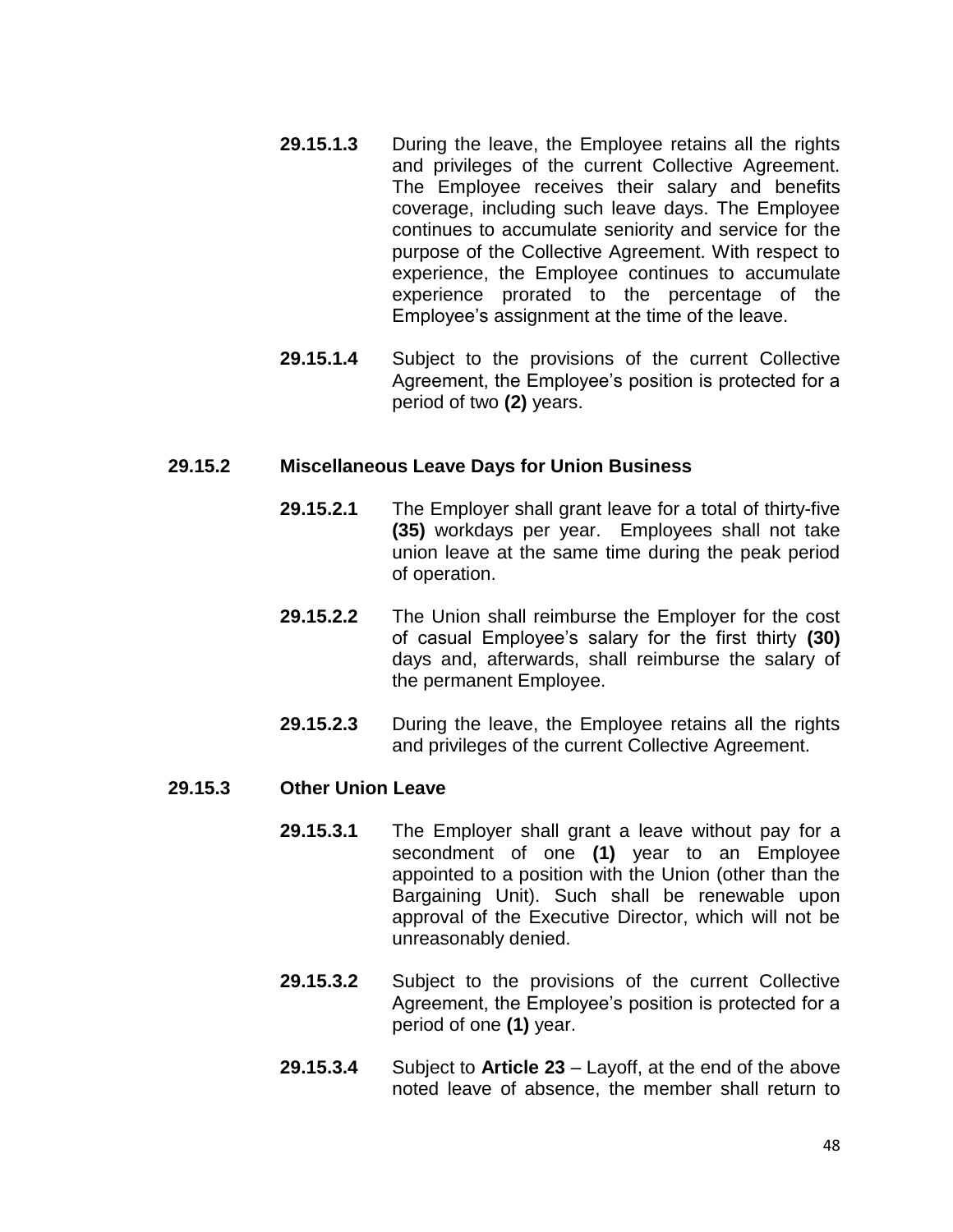the same position held by the member immediately prior to the commencement of the leave, it is still exists, or to a comparable position, if it does not.

**29.15.3.5** The Union shall reimburse the Employer for the full costs of salary and benefits of the member granted a Union Leave under **29.15.2.3.**

#### **29.16 Negotiating Team**

- **29.16.1** The team will include up to two **(2)** Employees, assigned to negotiate the Collective Agreement.
- **29.16.2** Union representative will have the right to attend meetings, without loss of pay, which could take place during working hours. If applicable, the Union will pay for the cost associated of replacing the Employee who attends the meeting during the hours of work.

#### **29.17 Positions Outside the Bargaining Unit**

- **29.17.1** In order to temporarily accept a position outside the Bargaining Unit, the Employer may grant, upon written request from an Employee, a secondment for a period of up to two **(2)** years.
- **29.17.2** An Employee on secondment shall retain benefit coverage at his discretion. The Employee or the third party, as the case may be shall assume the cost of the premiums.
- **29.17.3** An Employee returning from a secondment shall have the right to return to the same position. If the position does not exist, the Employee shall be assigned to a position in accordance with the Collective Agreement.

#### **29.18 Family Medical Leave**

**29.18.1** An Employee shall be granted leave to care for immediate family members as provided in the *Employment Standards Act*.

#### **ARTICLE 30 – PERFORMANCE EVALUATION**

- **30.1** Performance evaluation shall be done at least once during the probationary period and afterwards, every two **(2)** years.
- **30.2** Notwithstanding **30.1**, a performance evaluation shall be done when an Employee requests one or within the first year of an Employee accepting a new position.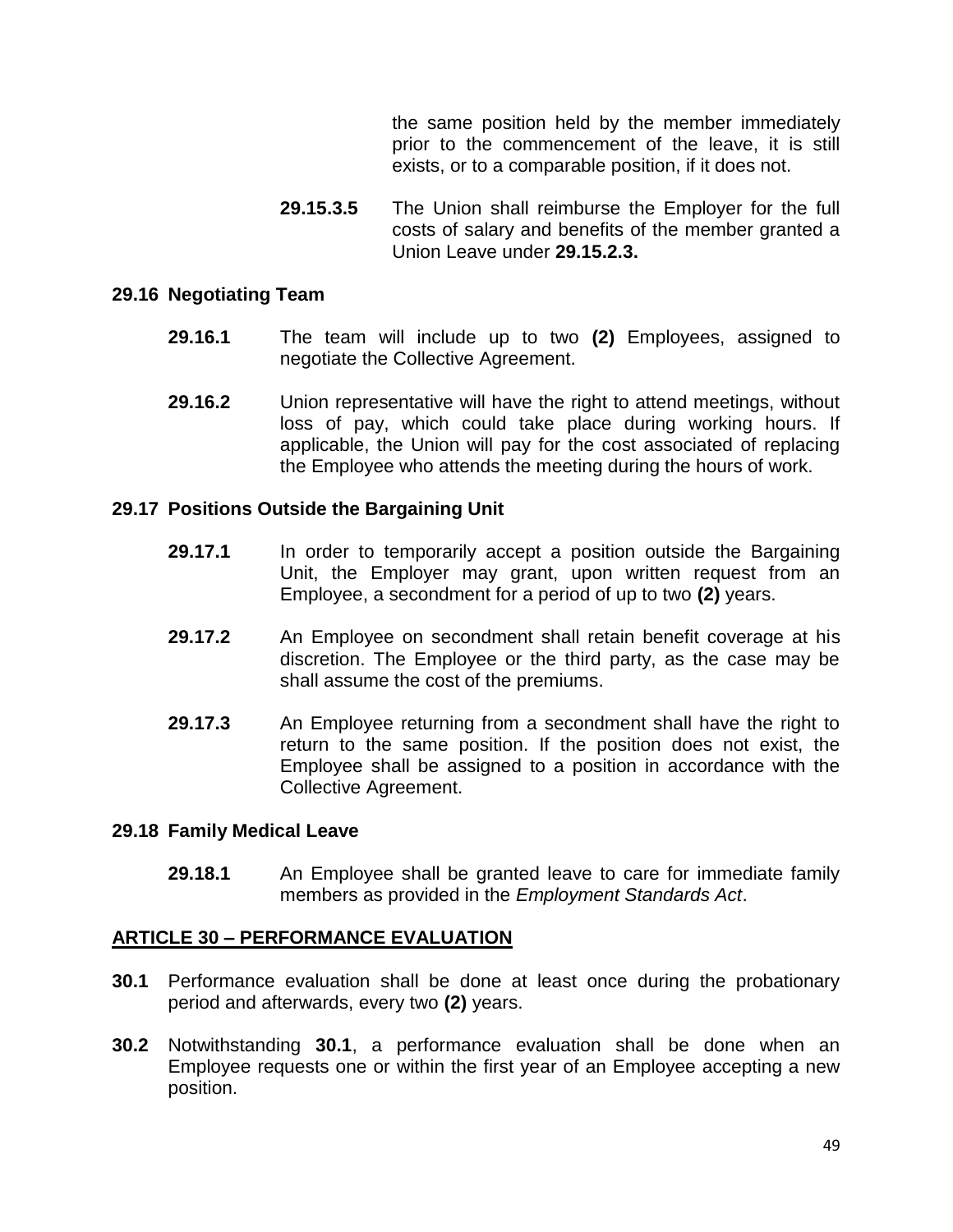- **30.3** There shall be only one personnel record for each Employee at the Employer's office. No reports relating to the implementation of an evaluation procedure may be used against an Employee unless such report is part of this record.
- **30.4** All evaluation reports shall be made in writing and signed by the evaluator, with a copy to the Employee.
- **30.5** The evaluation shall be conducted with a minimum of forty-eight **(48)** hours' notice to the Employee involved. Consideration shall be given to a variety of employment situations if so requested by the Employee. Only data collected by the evaluator during the implementation of the evaluation procedure shall be considered for inclusion in the evaluation report.
- **30.6** The evaluation report shall be made available to the Employee at the earliest possible opportunity, but no later than ten **(10)** work days from the date of the visit.
- **30.7** The Employee shall be given an opportunity to initial or sign the report and add comments if the Employee desires. This opportunity shall occur before anyone other than the Employee and the evaluator see the evaluation report. Initials or signatures indicate only that the Employee has read the report.
- **30.8** An evaluation report, which alleges that the Employee's performance is unsatisfactory, shall outline the reasons and specific recommendations for improvements necessary to achieve satisfactory performance. A subsequent follow-up evaluation shall be made only on these specific recommendations after allowing the Employee a reasonable time for improvement.
- **30.9** A performance evaluation shall be in accordance with the Employer's Administrative Policy 007.

# **ARTICLE 31 – CONFERENCES OR PROFESSIONAL DEVELOPMENT**

- **31.1** When an Employee is required to be absent for professional purposes approved by the Employer, the necessary time will be provided without loss of pay. Professional purposes may include conferences, educational courses or professional development that is job related. Such leave must have the prior approval of the Executive Director.
- **31.2** Where the Employee is granted permission to participate in a conference, educational course or professional development activities, the Employer may pay the following expenses in accordance with Employer's Policy 009:
	- **31.2.1** The tuition for the course/workshop;
	- **31.2.2** Travel expenses;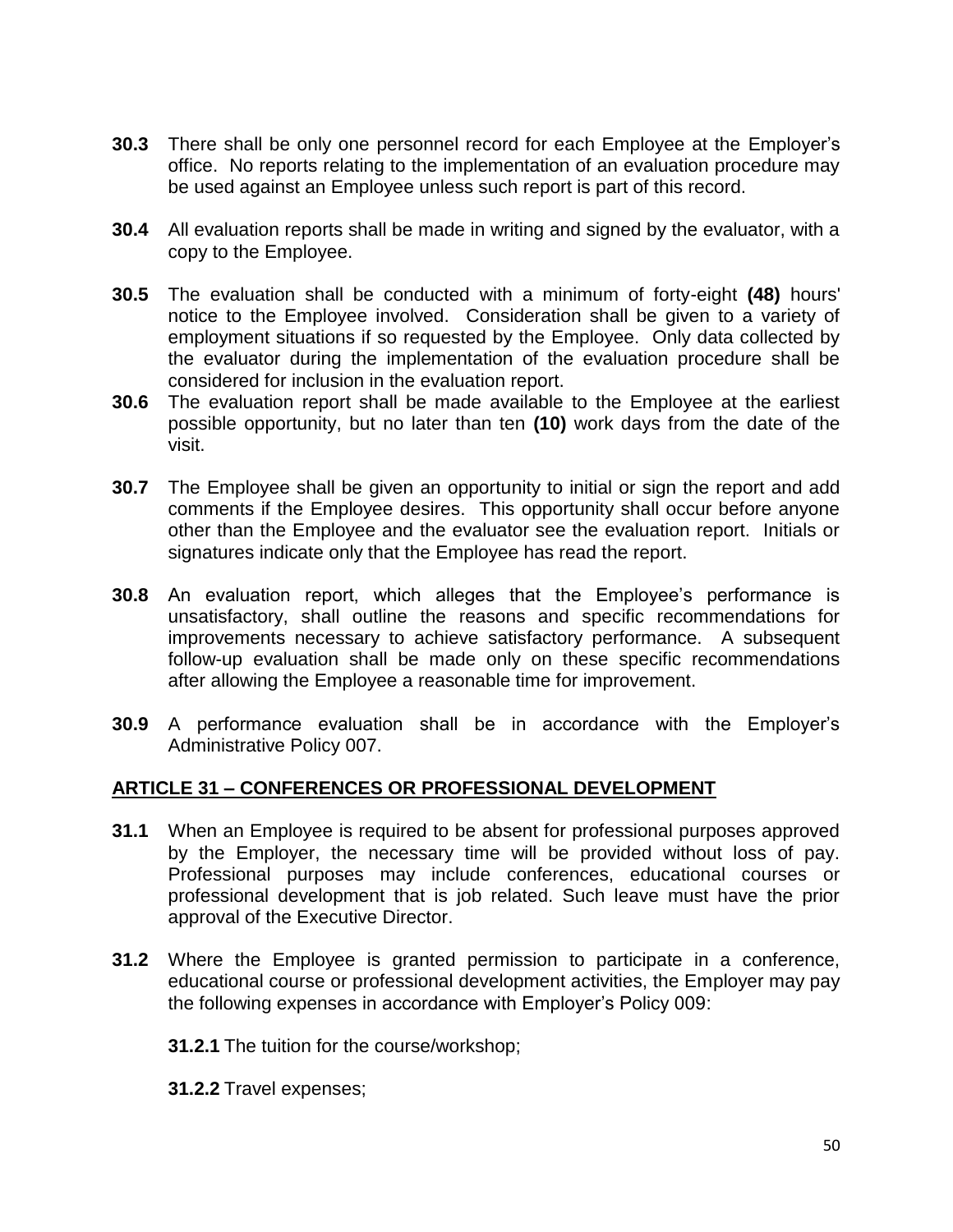**31.2.3** Meals, including meals required while travelling to and from the courses;

**31.2.4** Lodging

**31.2.5** Costs for learning materials.

# **ARTICLE 32 – TRAVEL ALLOWANCES**

- **32.1** All Employees travelling on authorized Employer business shall be reimbursed the rate per kilometre according to the **Employer's Policy 004**.
- **32.2** Other employment related expenses shall be reimbursed according to the Employer's Policies and Procedures

# **ARTICLE 33 – EMPLOYMENT INSURANCE REBATE**

**33.1** The Employer shall remit to the Bargaining Unit its Employees' share of any employment insurance premium reduction.

# **ARTICLE 34 – LIABILITY INSURANCE**

**34.1** The Employer agrees to carry liability insurance applicable to its Employees. Any changes to the current level of coverage, as outlined in the Certificate of Insurance in Appendix B will be discussed with the Union prior to the change.

# **ARTICLE 35 – APPENDICES**

**35.1** All appendices and letters (including but not limited to Letters of Understanding, etc.) attached to the Agreement are deemed to be an integral part of this Agreement.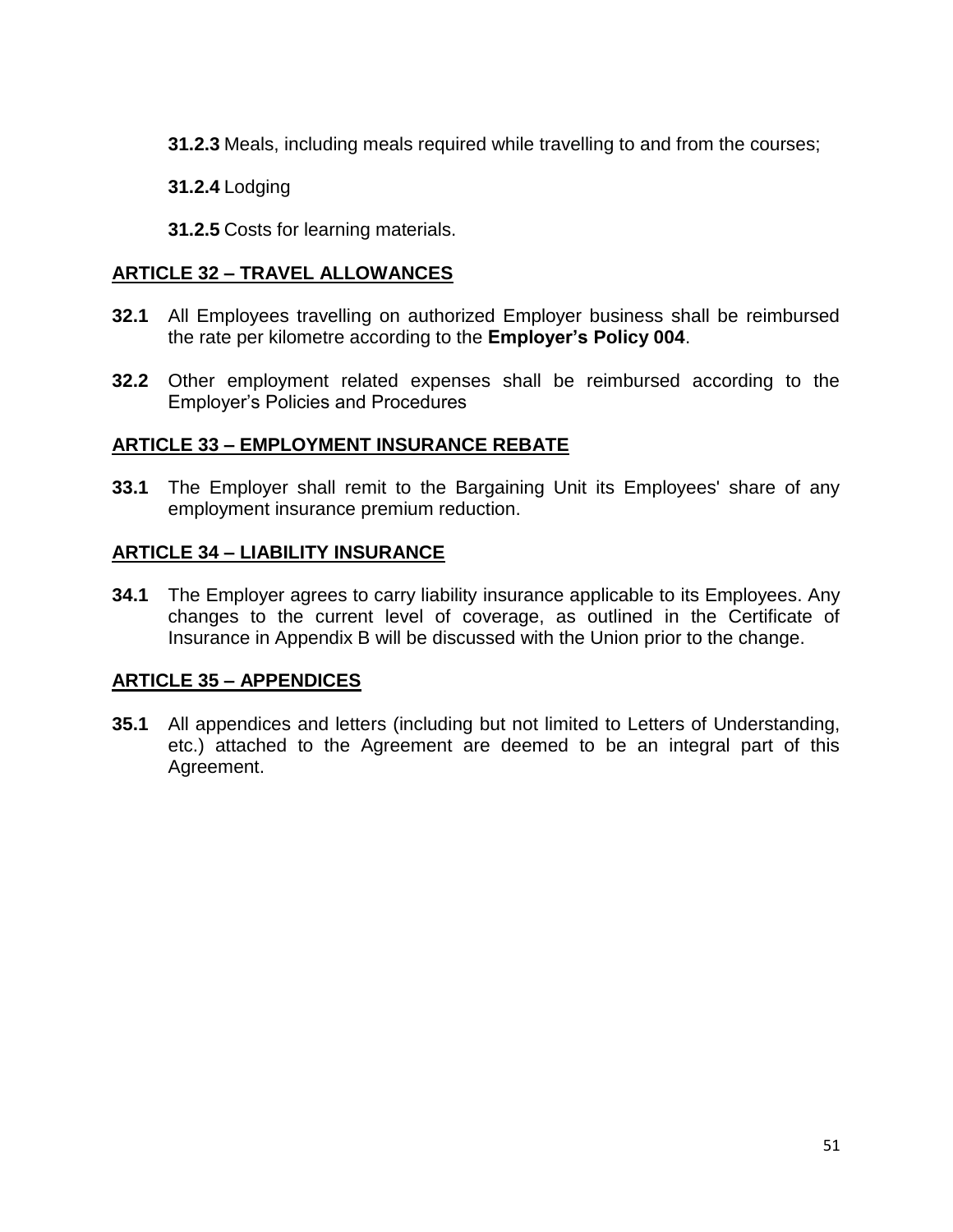# **ARTICLE 36 – SIGNATURES**

IN WITNESS WHEREOF the Sudbury Student Services Consortium has hereunto affixed its corporate seal, attested by its proper officers in that behalf: The Sudbury Student Services Consortium

> \_\_\_\_\_\_\_\_\_\_\_\_\_\_\_\_\_\_\_ Alain Gélinas Chair, Board of Directors

 $\_$ Kathleen Stokes Chief Negotiator

 $\overline{\phantom{a}}$  , where  $\overline{\phantom{a}}$ Renée Boucher Executive Director

The Ontario Secondary School Teachers' Federation, representing the Sudbury Student Services Consortium Bargaining Unit of Rainbow District 3 has executed this Agreement attested by the signatures of the authorized representatives:

> Lucie Bisson Chief Negotiator Sudbury Student Services Bargaining Unit of Rainbow District 3

 $\overline{\phantom{a}}$  , and the set of the set of the set of the set of the set of the set of the set of the set of the set of the set of the set of the set of the set of the set of the set of the set of the set of the set of the s Shelley Page Executive Assistant OSSTF Provincial

 $\overline{\phantom{a}}$  , where  $\overline{\phantom{a}}$ 

Signed this day of 2016, at Sudbury, Ontario.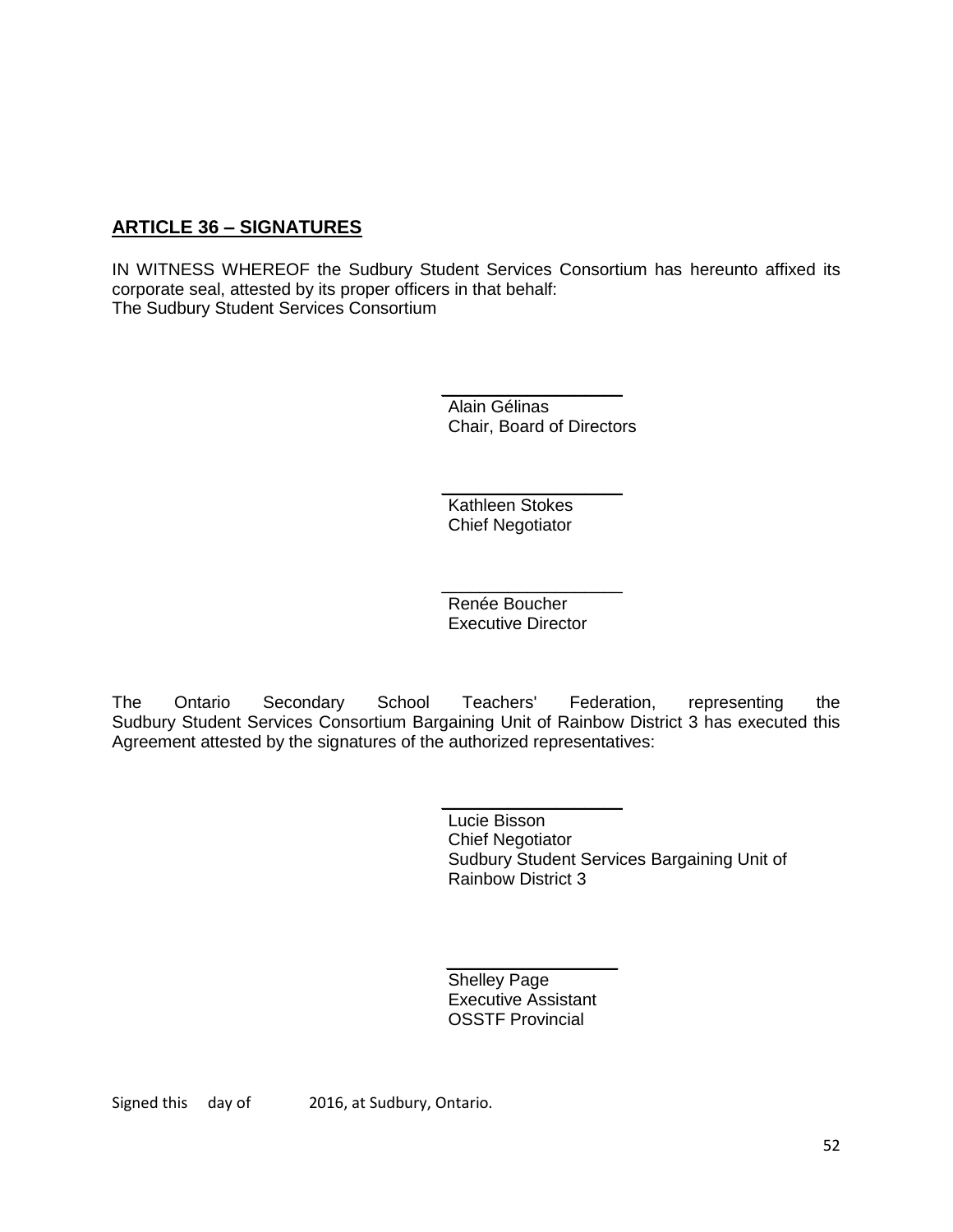# **INDEX**

# Page

| $\mathsf{A}$                                                              |  |
|---------------------------------------------------------------------------|--|
|                                                                           |  |
| Absences approved by the Workplace Safety and Insurance Board (WSIB).  38 |  |
|                                                                           |  |
|                                                                           |  |
|                                                                           |  |
|                                                                           |  |
|                                                                           |  |
|                                                                           |  |

# $\, {\bf B} \,$

# $\mathsf{C}$

# D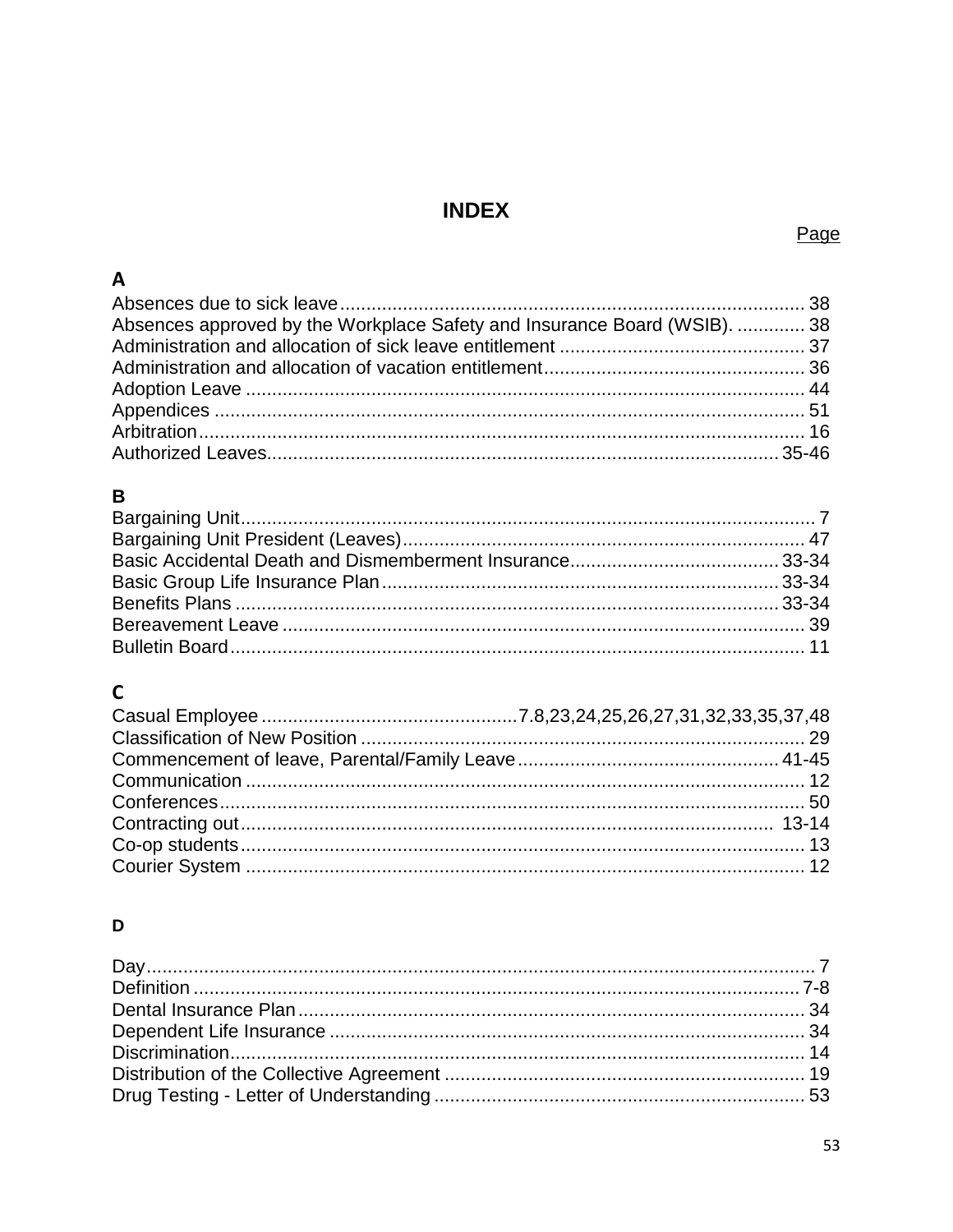|--|

# $\mathsf{E}$

# F

# G

# $\overline{\mathbf{H}}$

| Health, Safety and Security <b>Constructs</b> and the security of the construction and the security of the security of the security of the security of the security of the second security of the second security of the second sec |  |
|-------------------------------------------------------------------------------------------------------------------------------------------------------------------------------------------------------------------------------------|--|
|                                                                                                                                                                                                                                     |  |
|                                                                                                                                                                                                                                     |  |
|                                                                                                                                                                                                                                     |  |
|                                                                                                                                                                                                                                     |  |

# $\mathbf{I}$

# $\mathsf{J}$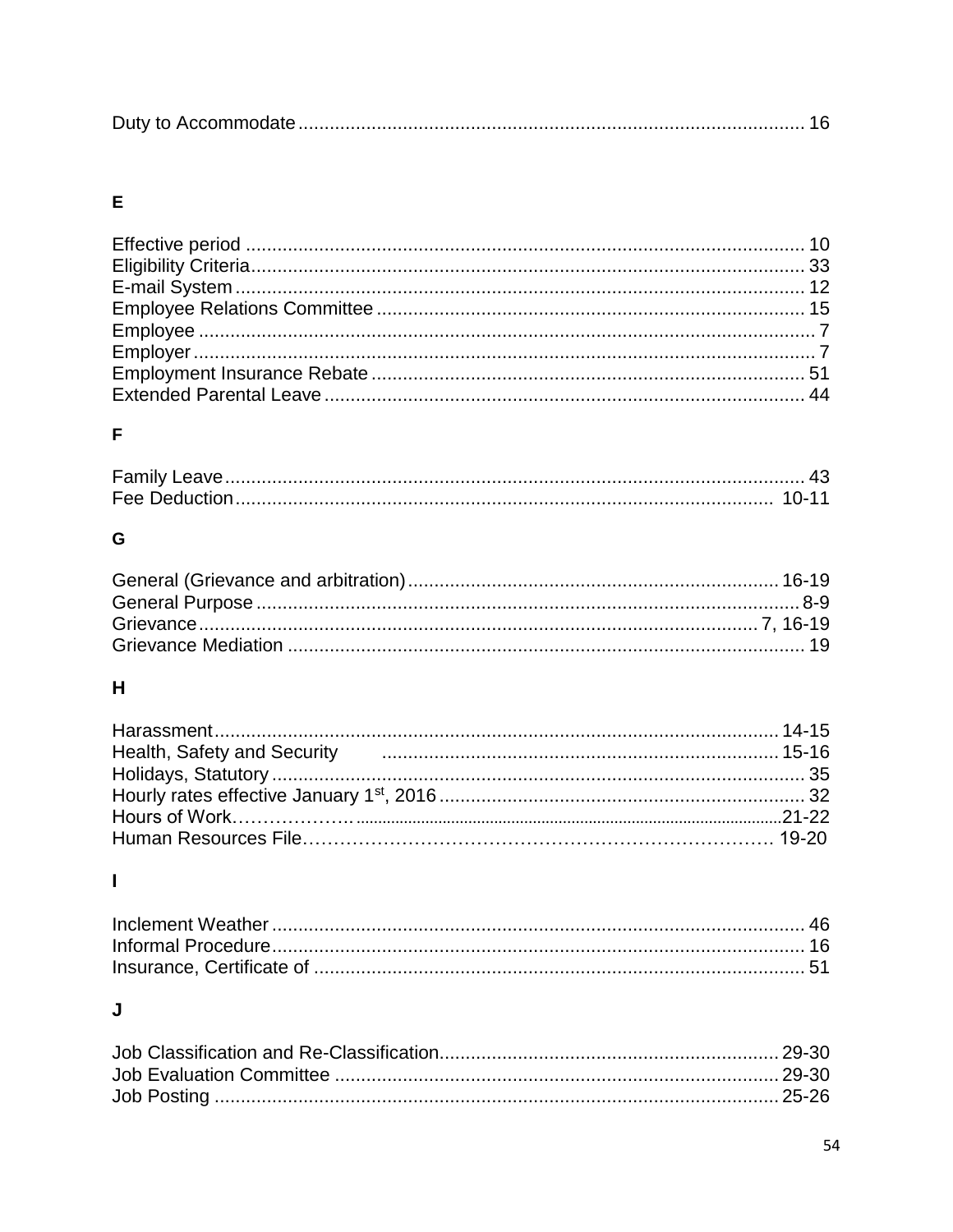# $\mathsf{L}% _{T}=\mathsf{L}_{T}\!\left( \mathcal{M}_{T}\right) ,$

# $\mathsf{M}$

# $\overline{\mathsf{N}}$

# $\mathbf{o}$

# $\mathsf{P}$

| Pensions - Ontario Municipal Employees Retirement System (OMERS)  35 |  |
|----------------------------------------------------------------------|--|
|                                                                      |  |
|                                                                      |  |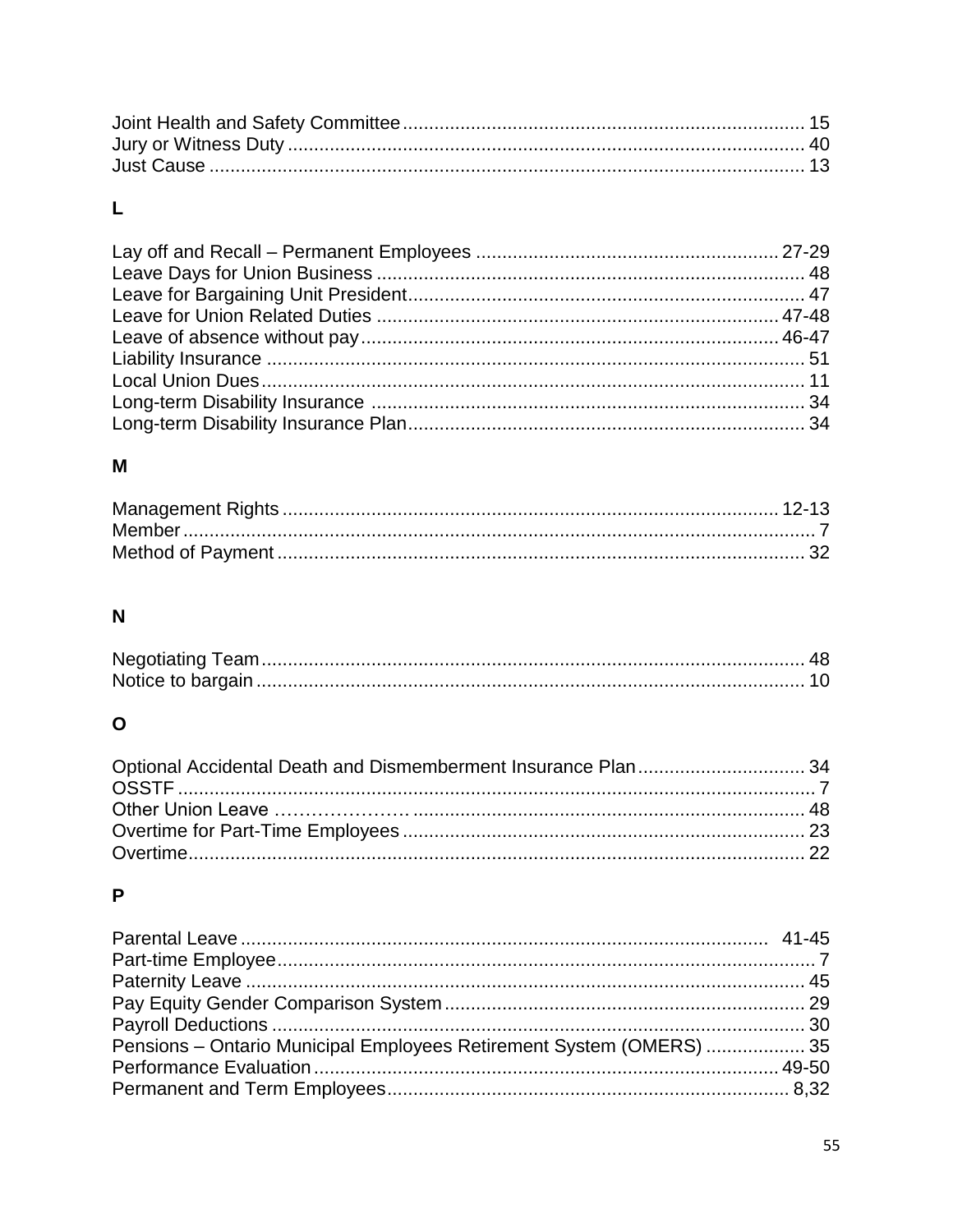# $\mathbf Q$

# $\overline{\mathsf{R}}$

# $\mathbf{s}$